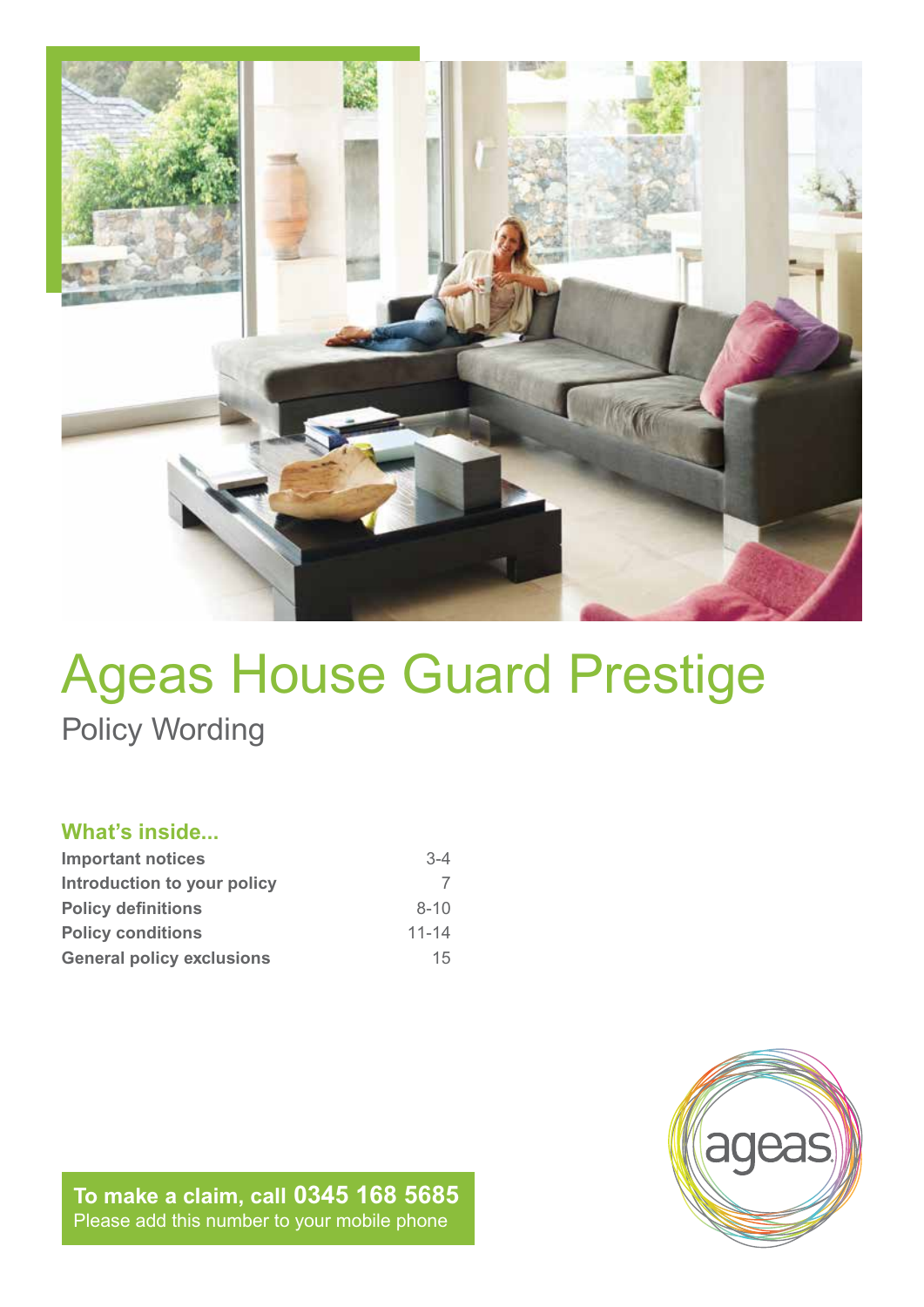## **Contents**

|                                                                                                                                                                                                                                                                                                                                                                                                           | Page No   |
|-----------------------------------------------------------------------------------------------------------------------------------------------------------------------------------------------------------------------------------------------------------------------------------------------------------------------------------------------------------------------------------------------------------|-----------|
| <b>Important notices</b>                                                                                                                                                                                                                                                                                                                                                                                  | 3-4       |
| What to do if you need to make a claim                                                                                                                                                                                                                                                                                                                                                                    | 5-6       |
| Introduction to your policy                                                                                                                                                                                                                                                                                                                                                                               | 7         |
| <b>Policy definitions</b>                                                                                                                                                                                                                                                                                                                                                                                 | $8 - 10$  |
| <b>Policy conditions</b><br>Your contract of insurance<br>The law that applies<br>Rights of third parties<br>Changes<br>Precautions<br>Security<br>Cancelling the policy and the cooling-off period<br>Other insurances<br><b>Fraudulent claims</b><br><b>Privacy Notice</b><br>How to make a claim<br>How we will settle your claim<br>Your policy<br>Index linking<br>Language<br>Lapsed policy warning | $11 - 14$ |
| <b>General policy exclusions</b>                                                                                                                                                                                                                                                                                                                                                                          | 15        |
| Section 1 - Buildings<br>Accidental damage extension                                                                                                                                                                                                                                                                                                                                                      | 16-23     |
| <b>Section 2 - Contents</b><br>Accidental damage extension<br>Unspecified personal belongings worldwide cover<br>Specified personal belongings extension<br>Pedal cycles extension                                                                                                                                                                                                                        | 24-41     |
| Section 3 – Family Plus legal protection<br>Legal protection policy definitions<br>Legal protection policy conditions<br>Insured incidents                                                                                                                                                                                                                                                                | 42-47     |

|                                                                                                                                                            | Page No |
|------------------------------------------------------------------------------------------------------------------------------------------------------------|---------|
| Section 4 – Identity theft protection<br>Identity theft policy definitions<br>Identity theft policy conditions<br>Insured incidents<br>How to make a claim | 48-49   |
| Section 5 - Home Assistance<br>Home Assistance policy definitions<br>Home Assistance policy conditions<br>Insured incidents<br>How to make a claim         | 50-52   |
| <b>Privacy Notice</b>                                                                                                                                      | 53      |
| What to do if you have a complaint                                                                                                                         | 54      |
| <b>Financial Services Compensation Scheme</b>                                                                                                              | 54      |
| <b>Personal Legal Protection Complaints</b>                                                                                                                | 55      |

## **Useful telephone numbers**

Household claims **0345 168 5685**

The Household claims helpline is open 24 hours a day, 365 days a year. Calls charged at local rates.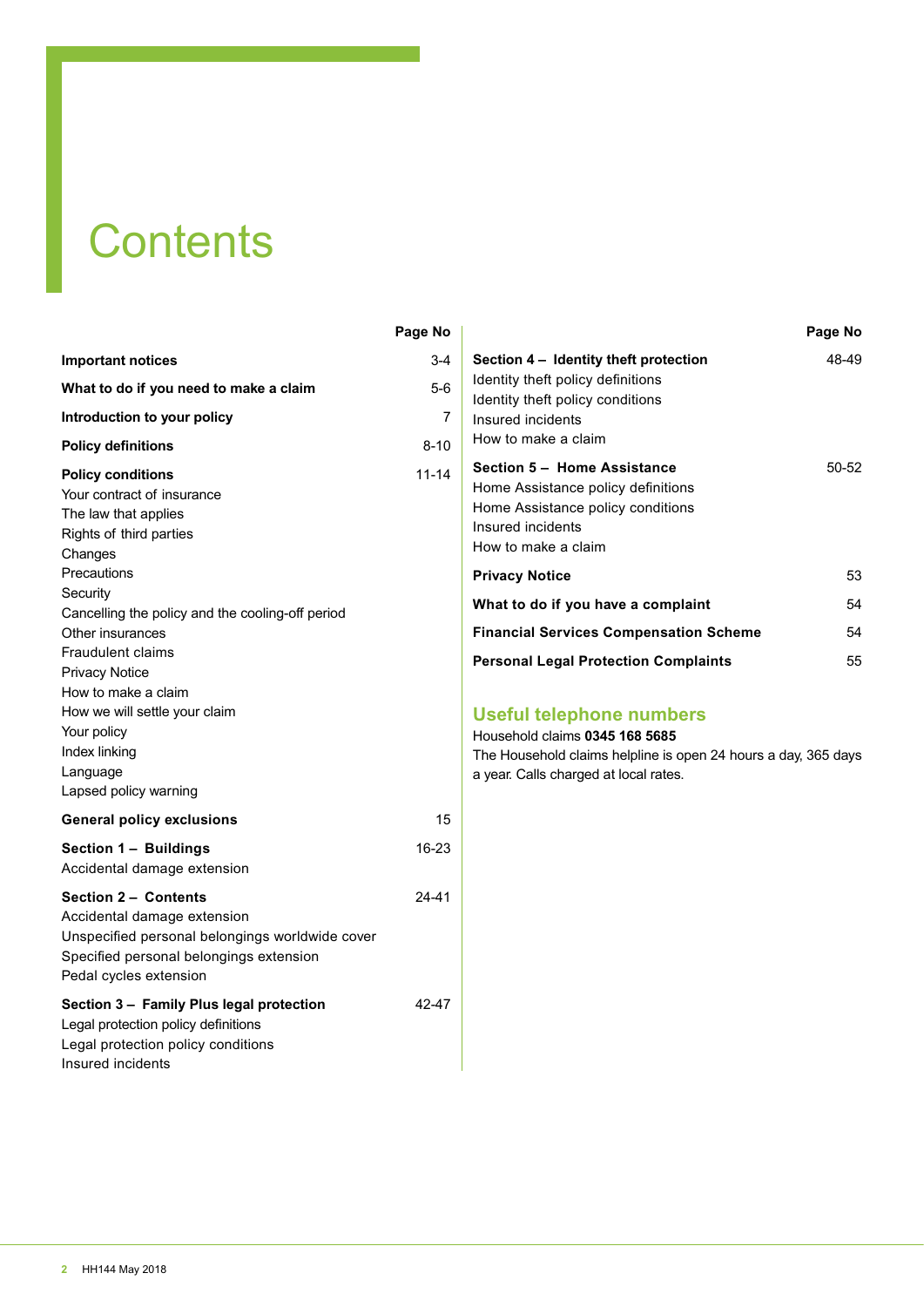# **Important Notice**

## Useful hints and tips to help you to protect your home

**Please read this notice carefully as the advice it contains could help to prevent damage to your home. We are committed to supporting you with practical solutions to help you avoid some of the most common causes of damage.**



# **Freeze and**

- **1** If you leave your home unattended, leave the heating on low (around 15ºC).
- **2** Know where the water shut-off valve (stopcock) is to isolate the supply in an emergency.
- **3** Lag pipes in the loft and check that the header and water tanks are insulated.
- **4** Lag outside water taps to prevent them freezing and pipes bursting.
- **5** In severe cold weather open the loft hatch to warm the void.
- **6** Plastic plumbing joints will probably degrade sooner than metal ones, so keep an eye out for the slightest hint of water.
- **7** If you are going to be away for an extended period, consider draining down your plumbing and heating system, but please do so with professional advice.



- **1** Regularly check the condition of all roofs. In particular check garage, shed and flat roofs for signs of wear and tear, as this is of particular importance in heavy snow with the unexpected additional weight.
- **2** Keep gutters, gullies and drains clear to carry water away quickly and efficiently.
- **3** A blocked downpipe with trapped rainwater may crack or shatter in freezing conditions.
- **4** Consider cutting back low hanging tree branches which could cause damage in high winds.

**Please note:** Buildings in sound condition will be able to cope with most weather conditions. Please remember insurance is not a maintenance contract and you are responsible for maintaining your property in a good state of repair.



- **1** Burglar Alarms; the sirenbox will act as a visual deterrent to some extent and dummy sirens can be purchased cheaply. Choose a system that lets off an alarm or one that dials a programmed number such as your mobile phone.
- **2** It is highly recommended that your external doors are strong, in good condition and secured to a high standard. Fitting a five lever mortice deadlock or extra sliding bolts will improve security. French doors should be fitted with top and bottom mortice locks on both doors.
- **3** Burglars often check convenient locations for a spare key. It is advisable to ensure that keys are not within easy reach of the letter box.
- **Theft Fire**
	- **1** A properly functioning smoke detector will alert you in the early stages of a fire giving as much time as possible to make an escape. Test your detector regularly.
	- **2** Avoid leaving candles left unattended or in a place likely to be knocked over.
	- **3** It is advisable to have extinguishers in the home.
	- **4** Do not fill a chip pan with more than one third of fat or oil. Do not place food in the pan if the fat or oil is giving off smoke.
	- **5** Always switch off electric blankets before getting into bed. Make sure they have a safety check at least once every 3 years and contain a current safety mark.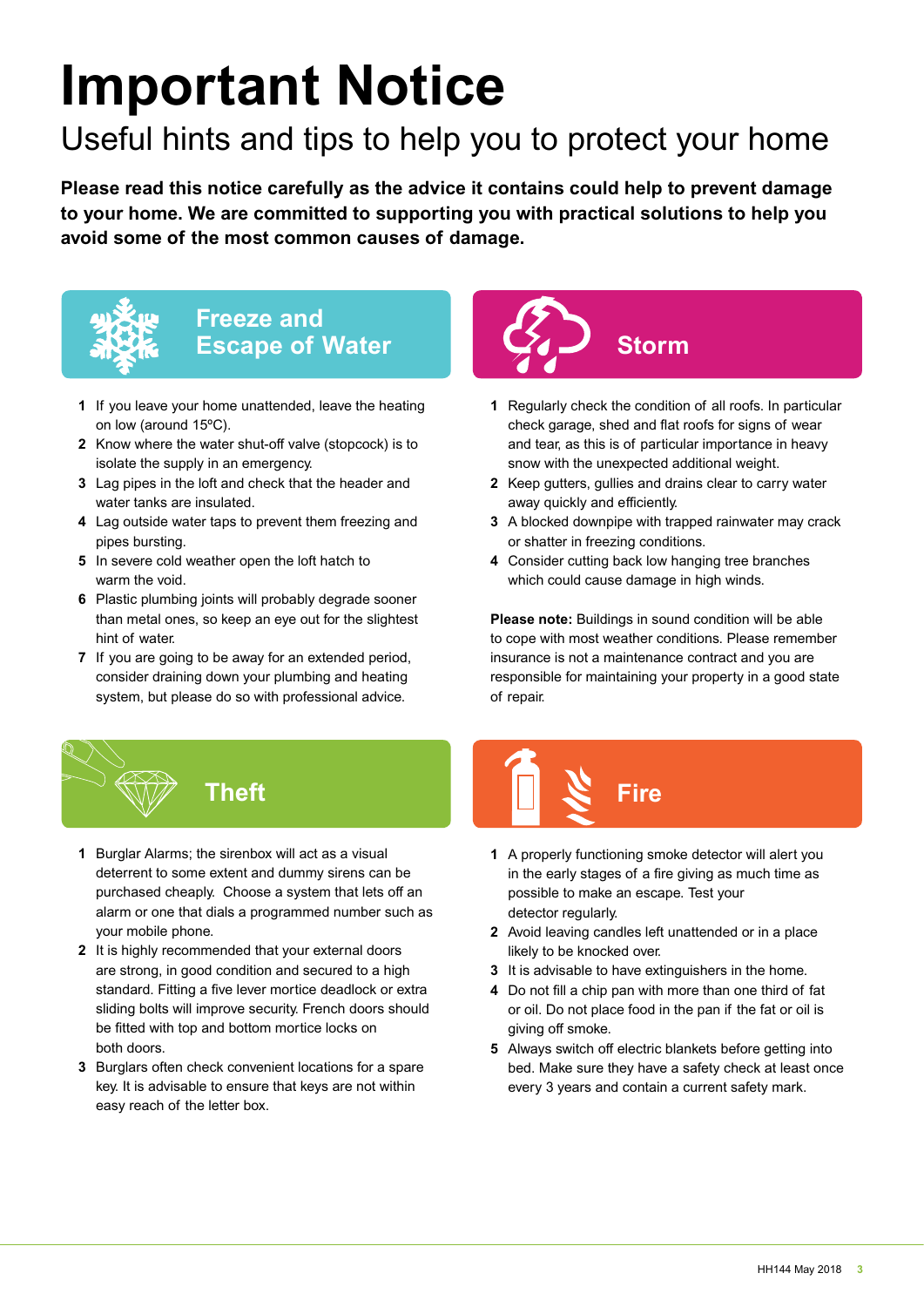## Important notices

Please note that this home insurance policy is designed to insure **your** property against loss or damage. It does not cover the maintenance of **your home**.

That means **we** will not cover the cost of wear and tear or maintenance costs such as defective rendering, repointing chimneys or general roof maintenance.

**We** also do not cover damage that happens over time such as damp, rot or damage from **vermin**.

**You** should keep **your** property in good repair, and take reasonable steps to avoid loss or damage.

## **No claims discount**

As long as a claim has not been made during the **period of insurance** immediately before **your** renewal, **we** will include any available discount in **your** renewal premium. **You** may not transfer this discount to any other person.

If a claim is made during the **period of insurance**, at renewal any available discount will be reduced or removed. This means that **you** may have to pay a higher renewal premium. In addition **we** may increase **your excess** from renewal.

## Protection against fraud

Insurance fraud has an impact on both **us** and **our** customers, so **we** take certain measures to prevent it.

## **Fraud, misrepresentation and non-disclosure**

- A person is committing fraud if they or anyone else insured by this policy or acting on their behalf knowingly:
- Provide answers to **our** questions which are dishonest, inaccurate or misleadingly incomplete
- Mislead **us** in any way for the purpose of obtaining insurance, or more favourable insurance terms, or a reduced premium or to influence **us** to accept a claim
- Make a fraudulent or false claim in full or in part:
	- − by providing false information in order to influence **us** to accept a claim;
	- − by exaggerating the amount of the claim; or
	- − by supplying false or invalid documents in support of a claim.

### **How we deal with fraud to protect us and our customers**

If **we** find that fraud has been committed **we** will have the right to:

- void the policy and may not refund any premium
- refuse to pay the whole of a claim if any part is in any way fraudulent, false or exaggerated
- recover any costs incurred by **us**, including investigation and legal costs
- recover the cost of any previously paid claims

In addition, **we** may:

- inform the police, which could result in prosecution
- inform other organisations as well as anti-fraud databases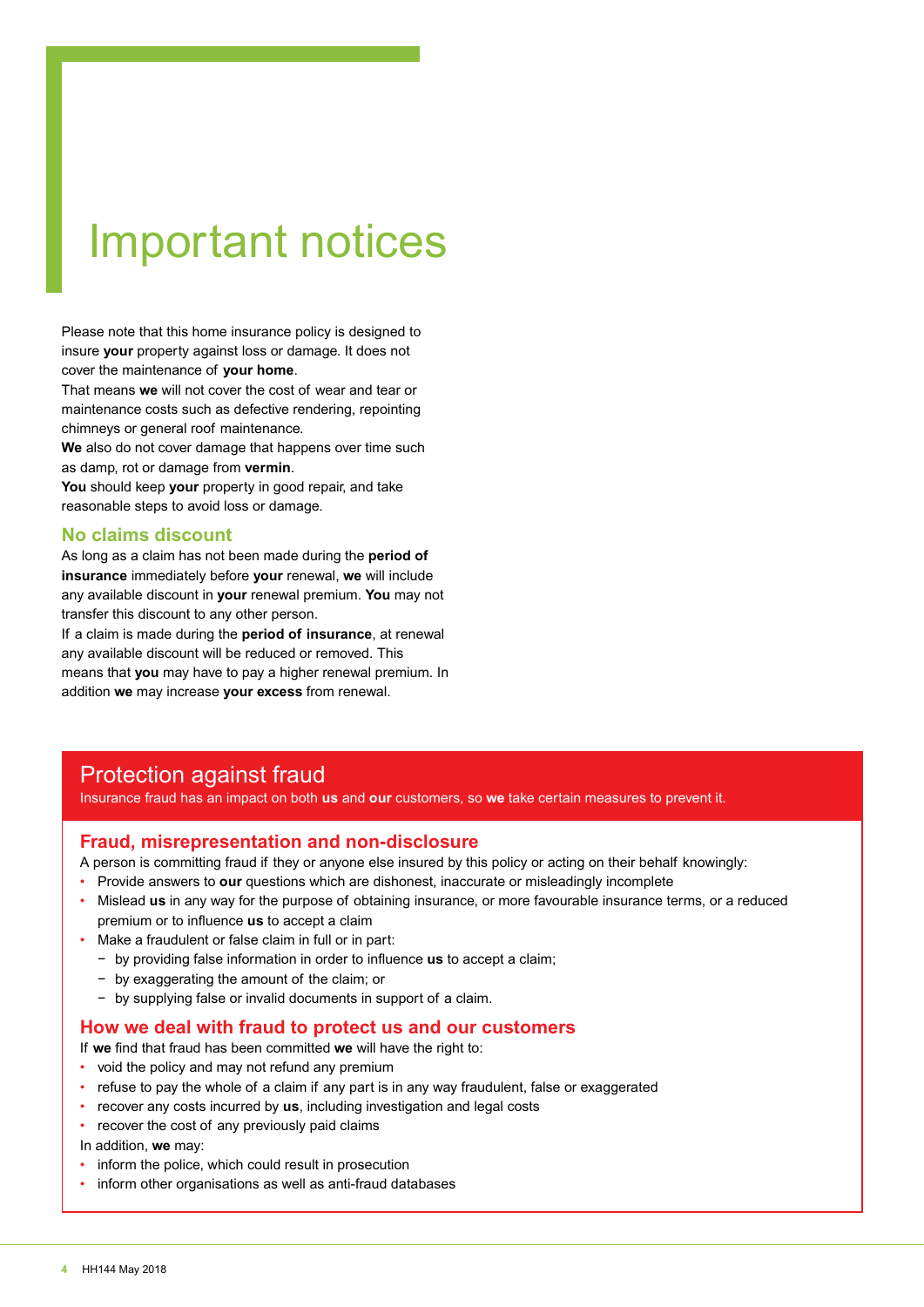## What to do if you need to make a claim

Call the Household Claims Helpline 0345 168 5685 The claims helpline is open 24 hours a day, 365 days a year

The Household Claims Helpline is a response service with operators who can immediately confirm whether your policy covers you for the **incident**.

We may record or monitor calls for training purposes or to improve the quality of our service.

We will not accept responsibility if any helpline service fails for reasons we cannot control.

When phoning, please have your policy number ready.

## **Household Claims repair and replacement service**

(This is available if you have a valid claim under this insurance.)

#### **Repairs**

- if it is an emergency, we will arrange for one of our approved repairers to contact you within two hours;
- if it is not an emergency, we will arrange for an approved repairer to contact you within 24 hours.

We will pay the bill for any repairs if they are covered by this insurance. All you need do is pay any policy excess to our repairer.

#### **Replacements**

• We can arrange to replace any lost, damaged and stolen items directly to you.

## **For claims under section 3 – Personal legal protection**

**DAS** Legal Expenses Insurance Company Limited **(DAS)** is the underwriter and provides the Personal legal protection insurance under **your** policy.

To make a potential claim under this policy, phone **us** on 0345 120 8415 and **we** will give **you** a reference number.

## **Ageas Legal Guard Assistance**

**You** can contact **our** UK-based call centres 24 hours a day, seven days a week. However, **we** may need to arrange to call **you** back depending on **your** enquiry. To help **us** check and improve **our** service standards, **we** may record all inbound and outbound calls, except those to the counselling service. When phoning, please tell **us your** policy number and the name of the insurance provider who sold **you** this policy. The legal advice service is provided by DAS Law Limited and/or a **preferred law firm** on behalf of **DAS**.

## **Legal Advice Service call 0345 120 8415**

**We** provide confidential advice over the phone on any personal legal issue, under the laws of any European Union country, the Isle of Man, Channel Islands, Switzerland and Norway. **Advice about the law in England and Wales is available 24 hours a day, seven days a week. Legal advice for the other countries is available 9am-5pm, Monday to Friday, excluding public and bank holidays. If you call outside these times, a message will be taken and a return call arranged within the operating hours.**

## **Identity Theft Service call 0344 848 7071**

If **you** are a resident in the UK or the Channel Islands, **we** will provide **you** with detailed guidance and advice over the phone about being or becoming a victim of identity theft. **This helpline is open 8am-8pm, seven days a week.**

## **Counselling service call 0344 893 9012**

**We** will provide **you** with a confidential counselling service over the phone if **you** are aged 18 or over. This includes, where appropriate, referral to relevant voluntary or professional services. **You** will pay any costs for using the services to which **we** refer **you**. **This helpline is open 24 hours a day, seven days a week**.

## **Health and Medical information service call 0345 120 8415**

**We** will give **you** information over the phone on general health issues and advice on a wide variety of medical matters. **We** can provide information on what health services are available in **your** area, including local NHS dentists.

**Health and medical information is provided by qualified nurses 9am-5pm, Monday to Friday, excluding public and bank holidays. If you call outside these times, a message will be taken and a return call arranged within the operating hours**.

## **Childcare Assistance call 0345 120 8415**

**DAS** will arrange help following an emergency (such as illness or injury to an insured person) if a regular childminder cannot attend or **you** have to leave children at home unexpectedly.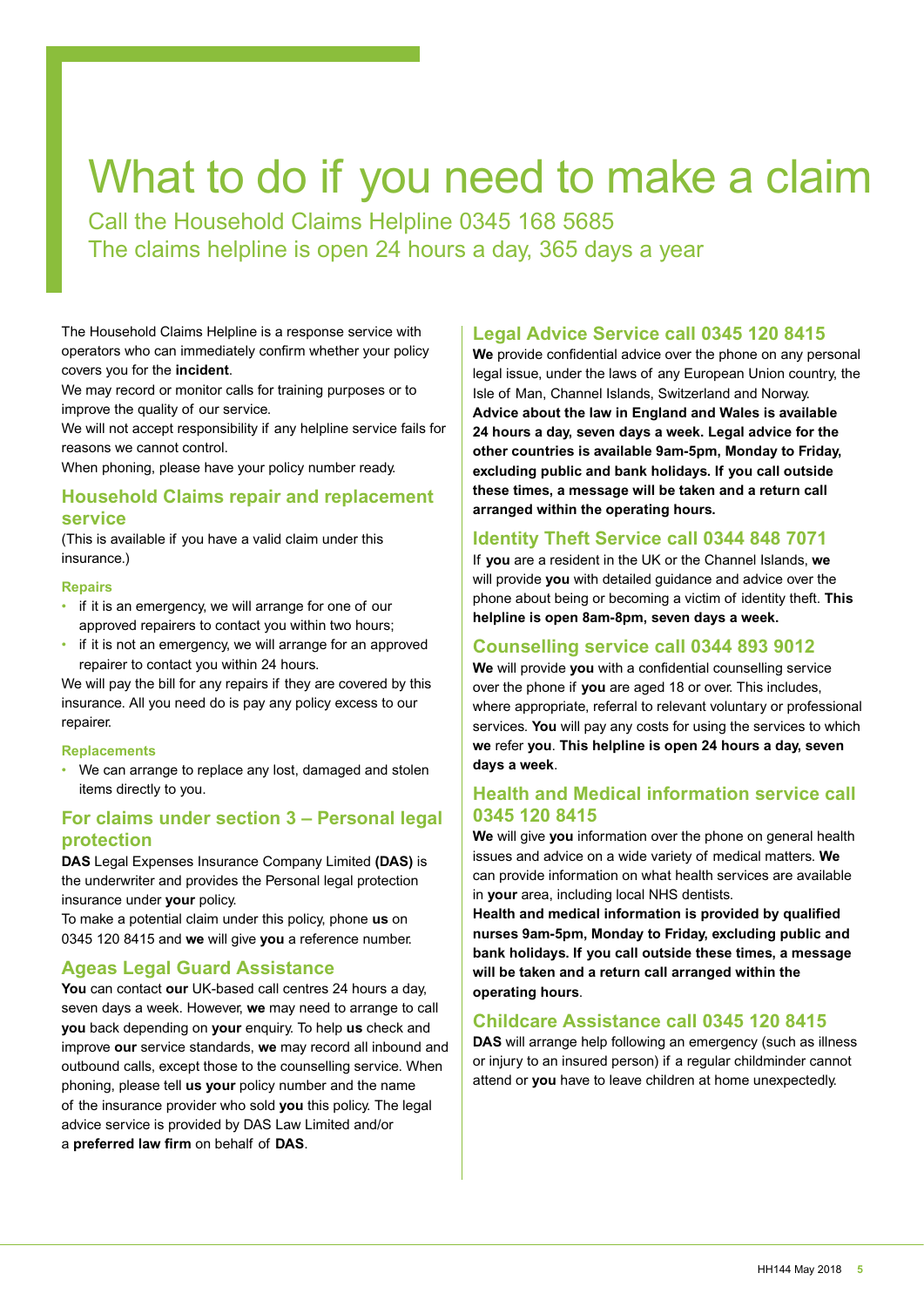## **Domestic Assistance Service call 0345 120 8415**

If **you** have an emergency in **your** home that needs immediate attention **DAS** can arrange help from a contractor. **You** must pay the contractor's costs, including any call-out charges.

However, if the damage is covered by **your** policy, **you** should phone the 24 hour claims helpline straight away.

## **Veterinary Assistance Service call 0345 120 8415**

If **your** pet is injured, **DAS** can help to find a vet who can offer treatment.

## **Tax Advice Service call 0345 120 8415**

**We** offer confidential advice over the phone on personal tax matters in the UK. **Tax advice is provided by tax advisors 9am-5pm, Monday to Friday, excluding public and bank holidays. If you call outside these times, a message will be taken and a return call arranged within the operating hours.**

**We** cannot accept responsibility if the helpline services are unavailable for reasons **we** cannot control.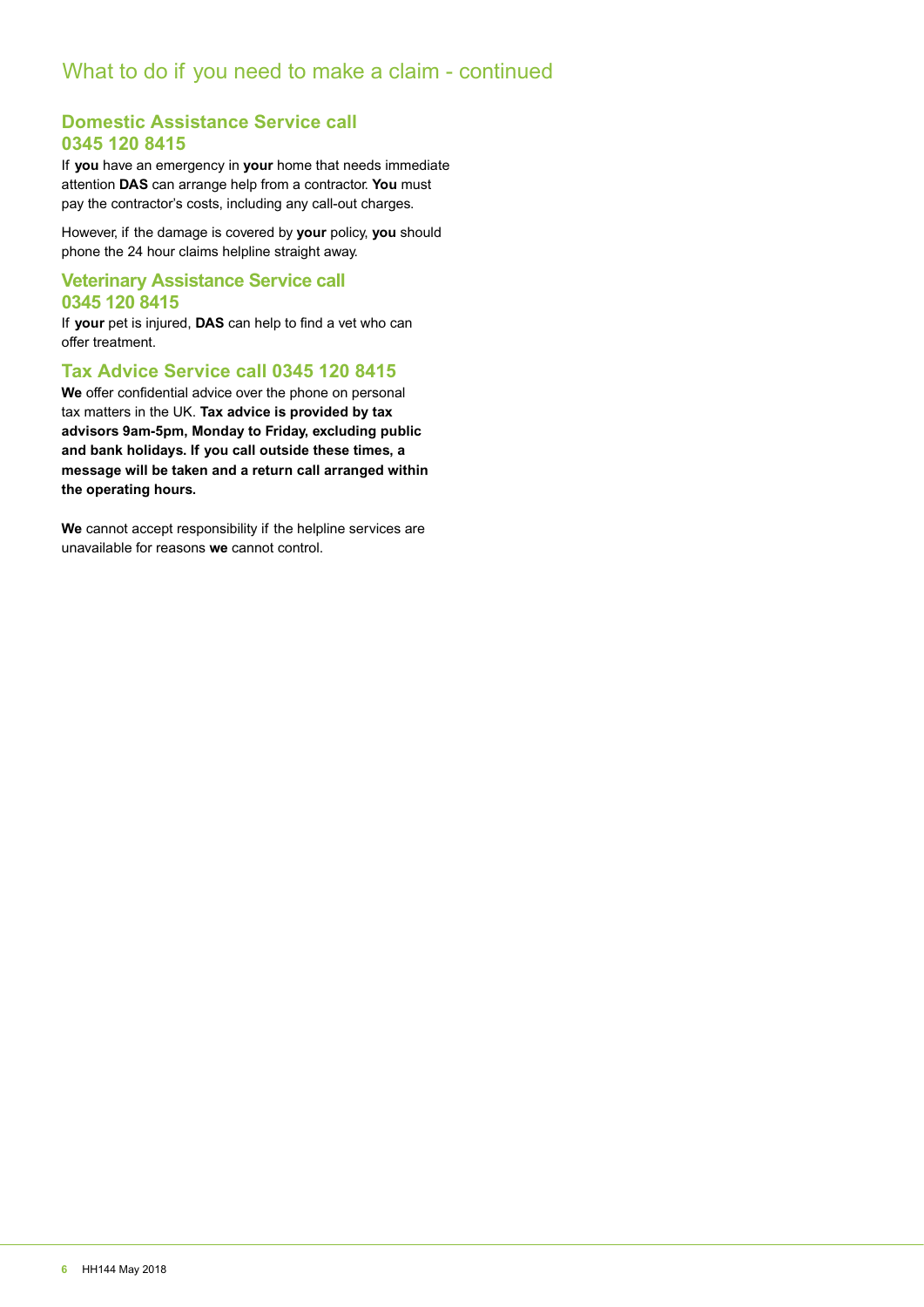## Introduction to your policy

This is **your** insurance policy. It is a contract of insurance between **you** and **us**, and is made up of this booklet and **your schedule**. It is based on the statements and information **you** gave **us** or the information that was given on **your** behalf when you applied for the insurance. We used that information to assess the cover **we** would provide for **you** and to set the premium and policy conditions **we** need for that cover.

If **you** filled in a **proposal form**, **we** will send **you** a copy of it if **you** ask us to. If **you** did not fill in a proposal form, **you** should already have a copy of all the information **you** gave **us**. **You** must check this information carefully and let **us** know immediately if any part of the information **you** gave **us** is wrong.

**You** should read this policy booklet and **your schedule** together. Please check them carefully to make sure they give **you** the cover **you** want. **You** have 14 days from when **you** receive **your** policy documents or the commencement date of **your** policy, whichever is later, to write to **us** if **you** want to cancel **your** policy. This is known as a cooling-off period. If **you** cancel **your** policy during this period of time, provided **you** have not made a claim, **we** will refund **your** full premium, less an administration charge of £7.50 (subject to Insurance Premium Tax where applicable).

If **your** needs change or any of the information given on **your proposal form** or on a **statement of insurance** changes, **we** might need to alter the **schedule**. Under the policy conditions, **you** must tell **us** about any changes. **We** will update the contract every time **we** agree to an alteration. **We** will give **you** a new **schedule** each time **we** renew the contract or make an alteration. If **you** ask **us** to, **we** will send **you** a new policy booklet when **you** renew **your** policy.

**We** agree to insure **you** under the terms and conditions set out in this policy booklet and the sections shown in the **schedule** for loss, damage, injury or liability that happens during the **period of insurance**.

Claims under section 3 - Personal legal protection covers claims that are made during the period of insurance.

**Your schedule** tells **you** which sections of this policy booklet apply. Opposite each heading of cover on those pages **you** will find some exceptions that tell **you** what is not insured under that heading. There are also some general exclusions on page 15 that apply to all of the contract of insurance.

**You** agree to pay the premium and to keep to the conditions of the policy.

Thank **you** for choosing Ageas Insurance.

Signed for and on behalf of Ageas Insurance Limited

François-Xavier Boisseau - CEO, Insurance Ageas Insurance Limited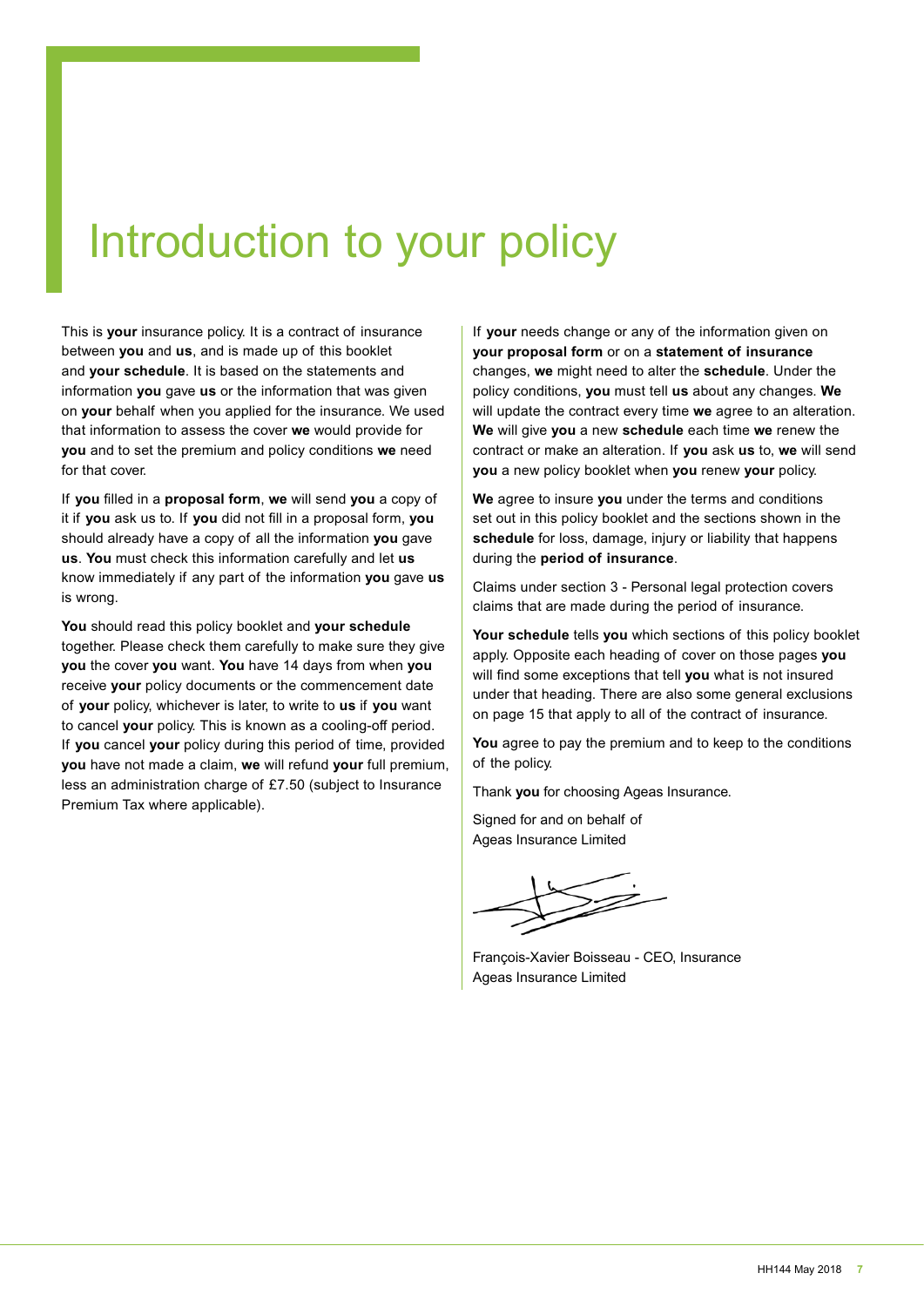## Policy definitions

All through this policy there are certain words printed in bold. These words have special meanings which are shown below and on pages 9 and 10.

## **Accidental damage**

Unexpected and unintended damage caused by something sudden and external.

## **Bedroom**

A room used as or originally built to be a **bedroom**, even if it is now used for something else.

## **Buildings**

The **home** and fixtures and fittings, garden walls, gates and fences, paths, drives and patios, carports, solar panels, permanent swimming pools built of brick, stone or concrete, permanently fixed hot tubs or jacuzzis, hard tennis courts and any **outbuildings** but not **garden items**.

## **Business equipment**

Desktop and laptop computers, keyboards, visual display units, printers, word-processing equipment, desktop publishing units, fax machines, photocopiers, typewriters, computer-aided design equipment, telecommunication equipment (but not mobile phones) and office furniture, **you** or **your family** own.

## **Computer viruses**

A corrupting instruction from an unauthorised source that introduces itself through a computer system, network or software.

## **Contents**

Household goods, **high-risk property**, **business equipment**, pedal cycles, **money**, **credit cards** and **personal belongings you** or **your family** own or are legally responsible for, but not:

- a items held or used for business purposes (either totally or partly) other than **business equipment**;
- b **motor vehicles**, aircraft, gliders, hang gliders, microlights and specifically drones that are not designed to be used as a toy, caravans, trailers, boats, or any of their parts and accessories;
- c animals, birds, fish or any living thing;
- d interior decorations.

## **Credit cards**

Charge, cheque, credit, debit and cash cards, but not cards held for business purposes.

## **Domestic employees**

A person employed to carry out domestic duties associated with **your home** and not employed by **you** in connection with any business, trade, profession or employment.

## **Excess**

The amount **you** must pay towards each claim.

## **Family**

The person **you** are married to or live with as if **you** were married, **your** children, foster children and any other person who permanently lives with **you**, but not lodgers or any other paying guests.

## **Fine art**

Collectors' items, pictures and other works of art, rare and unusual figurines and ornaments.

## **Garage**

A structure originally built for storing a **motor vehicle** or **motor vehicles**.

## **Garden items**

Flowerbeds, hedges, lawns, potted plants, shrubs or trees outside the **buildings** but within the boundaries of **your home**.

## **Heave**

Upward movement of the ground beneath the **buildings** as a result of the soil expanding.

## **High-risk property**

Jewellery, precious stones, articles made from gold, silver and other precious metals, clocks, watches, furs, photographic equipment, binoculars, telescopes, musical instruments, guns, collections of stamps, coins or medals. **We** treat pairs or sets of items as one item.

## **Home**

The property shown at the address in the **schedule**, landlord's fixtures and fittings that **you** are responsible for, and the property's **garages** and **outbuildings**, all at the same address and all used by **you** for domestic purposes only. If there are no business visitors to the property and no employees, one room may be used as an office. Unless **we** state otherwise in the **schedule**, the main building of **your** property must be made of brick, stone, concrete, flint or metal and have a slate, tile, metal, concrete or turnerised roof.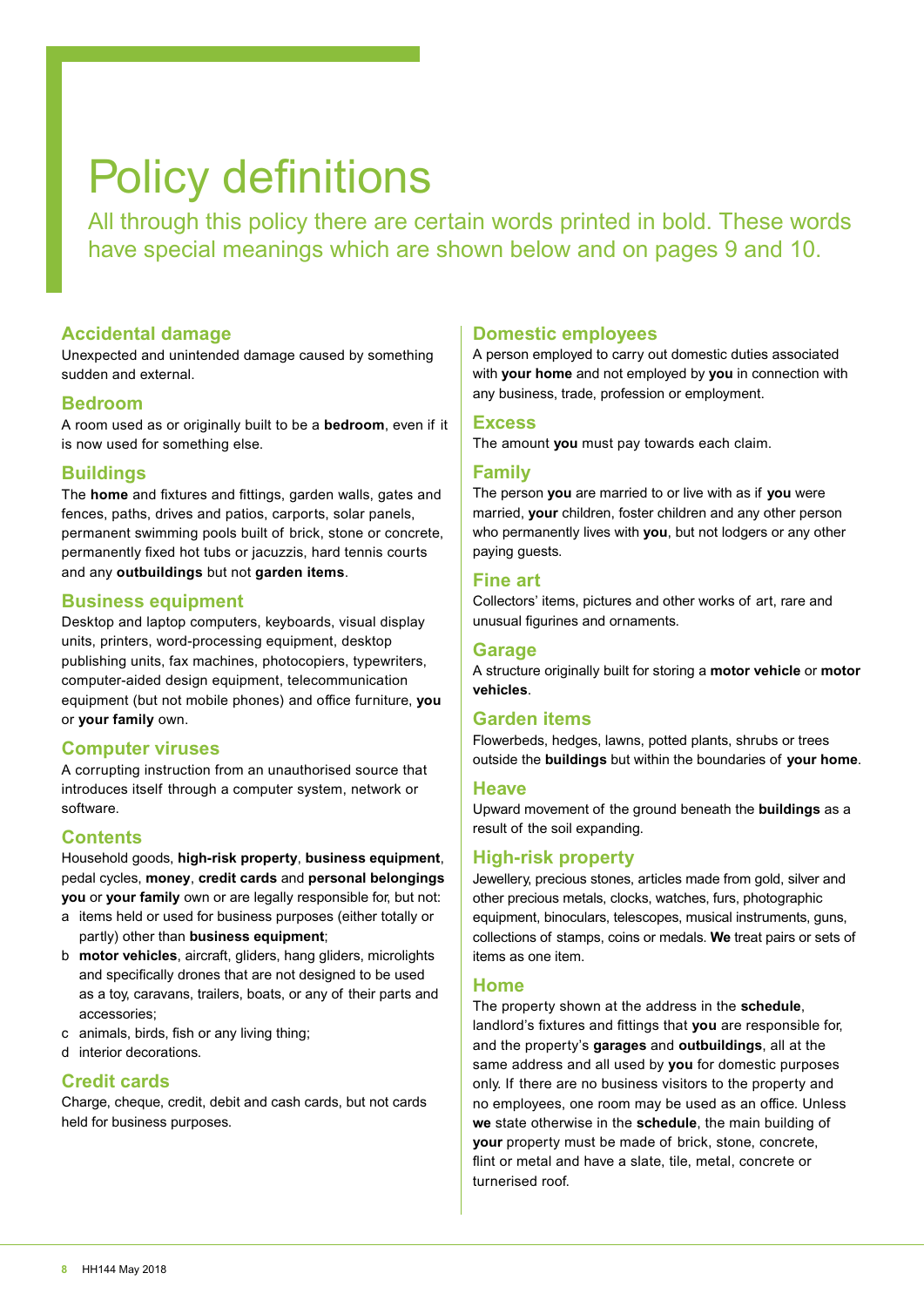## **Incident**

Any event that might lead to a claim.

## **Landslip**

Downward movement of sloping ground.

## **Maximum claim limit**

The most **we** will pay for any one claim under any section (or its extension) as shown in the **schedule**.

- The **maximum claim limit** for section 1 **Buildings** is shown in **your schedule**.
- The **maximum claim limit** for Section 2 **Contents** is shown in **your schedule**.
- The most **we** will pay for any one claim for **high-risk property** is shown in **your schedule**.
- The most **we** will pay for any one claim for **fine art** is shown in **your schedule**.
- The limit shown in the **schedule** for **high-risk property**  and **fine art** applies within (not in addition to) the **maximum claim limit** for section 2 - **Contents** shown in the **schedule**. If the limits shown in **your schedule** are not enough, please contact **your** insurance adviser.
- The most **we** will pay for any one claim for **high-risk property** is shown in **your schedule**.

The limit shown in the **schedule** for **high-risk property** applies within (not in addition to) the **maximum claim limit** for section 2 - **Contents** shown in the **schedule**.

If the limits shown in **your schedule** are not enough, please contact **your** insurance adviser.

- The **maximum claim limit** for section 3 Family Plus legal protection and section 4 - Identity Theft protection is £50,000 for all **incidents** that arise from the same original cause.
- The **maximum claim limit** for section 5 Home Assistance is shown in **your schedule**.

## **Money**

Cash, cheques, gift cards, postal and money orders, National Savings Stamps and Certificates, unused current postage stamps, gas, electricity, television licence or other service payment stamps, traveller's cheques, travel tickets, season tickets and luncheon vouchers, but not items used for business purposes.

## **Motor vehicles**

Electrically or mechanically propelled or assisted vehicles of all types (whether designed for road use or not). This does not include:

- domestic garden machinery that does not have to be licensed;
- wheelchairs;
- registered disabled persons' buggies that cannot go over 8 miles an hour and which are not licensed for road use;
- electrically or mechanically propelled toys and models that cannot go over 8 miles an hour;
- golf trolleys which are controlled by someone on foot.

## **Outbuildings**

Unless **we** agree otherwise in writing, these are sheds, greenhouses and other structures but do not include:

• **garages**;

- carports or other structures that are open on one or more sides;
- structures that are lived in;
- any structure which is not on a permanent foundation or base;
- tree houses:
- inflatable structures of any kind:
- any structure which is made of canvas, PVC or any other non-rigid material (except greenhouses); or
- any structure not within the boundary of the **home**, unless **we** agree otherwise in writing.

## **Period of insurance**

The time between the effective date and the expiry date as shown in the **schedule**.

## **Personal belongings**

Items worn, used or carried by **you** or **your family** in daily life, but not **money**, **credit cards** or items held or used for business purposes.

## **Proposal form and statement of insurance**

The **proposal form you** signed or the **statement of insurance** that contains information **you** gave **us** and any other information **you** gave **us**. This includes information given on **your** behalf.

## **Schedule**

The document that shows:

- **your** name and address;
- the **period of insurance**;
- the sections of this policy booklet that apply;
- the **excess**;
- the premium **you** must pay;
- the property that is insured;
- the **maximum claim limit**; and
- details of any extensions or endorsements.

**We** issue a **schedule** with each new contract of insurance, when **you** renew the policy and when we change the policy cover.

## **Secured**

- Outside doors are fitted with five-lever locks.
- The windows can be locked with keys.
- Up-and-over doors can be locked with keys.
- Double doors can be locked with keys, and mortise bolts are fitted at the top and bottom of one of the doors.
- **You** maintain the locks and bolts in full working order.
- You use the locks and bolts at night, when nobody is in the **home** and when the **home** is **unoccupied**.
- **Outbuilding** doors are fitted with a padlock or other key-operated security device; **outbuilding** windows are closed or sealed.
- **Garage** doors are fitted with a padlock or other keyoperated security device; **garage** windows are closed or sealed.

## **Settlement**

Downward movement as a result of the soil being compressed by the weight of the **buildings**.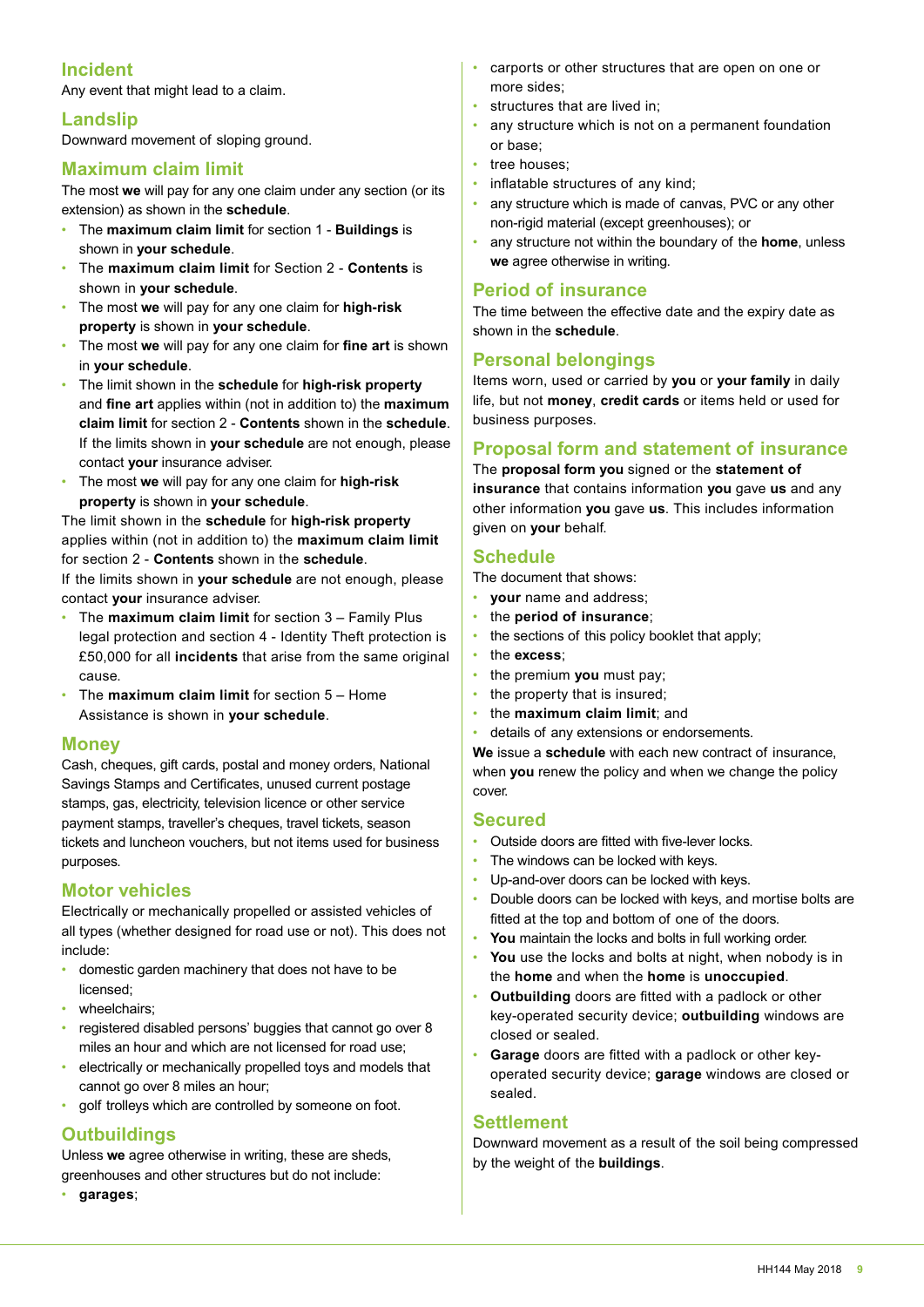## **Specified items**

**Specified items** are items that have been individually identified to **us** and are shown in **your schedule**.

## **Storm**

**We** consider **storm** to be strong winds of 48 knots/55mph or more, sometimes accompanied by rain, hail or snow. Heavy or persistent rain or snow alone does not constitute **storm** unless the rain or snow is so extreme that damage is caused to well maintained properties of adequately designed construction.

Extreme rain or snow is:

- 25mm/1 inch or more of rain over a 1 hour period, or a proportionate amount over a shorter time; and
- 30cm/12 inches or more of snow within a 24 hour period (or less).

## **Subsidence**

Downward movement of the ground beneath the **buildings** other than by **settlement**.

## **Unfurnished**

A **home** with not enough furniture for someone to live in it.

## **Unoccupied**

A **home** not lived in or not intended to be lived in for more than 30 days in a row. Regular visits to the **home** or occasional overnight stays do not represent a break in this period.

## **Vermin**

Badgers, foxes, squirrels, rodents and other wild animals and birds (whether a protected species or not), which by their nature cause harm, damage or carry disease.

## **We, our, us**

Ageas Insurance Limited. Registered office address: Ageas House Hampshire Corporate Park Templars Way Eastleigh **Hampshire** SO53 3YA Registered in England and Wales No 354568

## **You, your**

The person or people shown in the **schedule** as 'the insured'.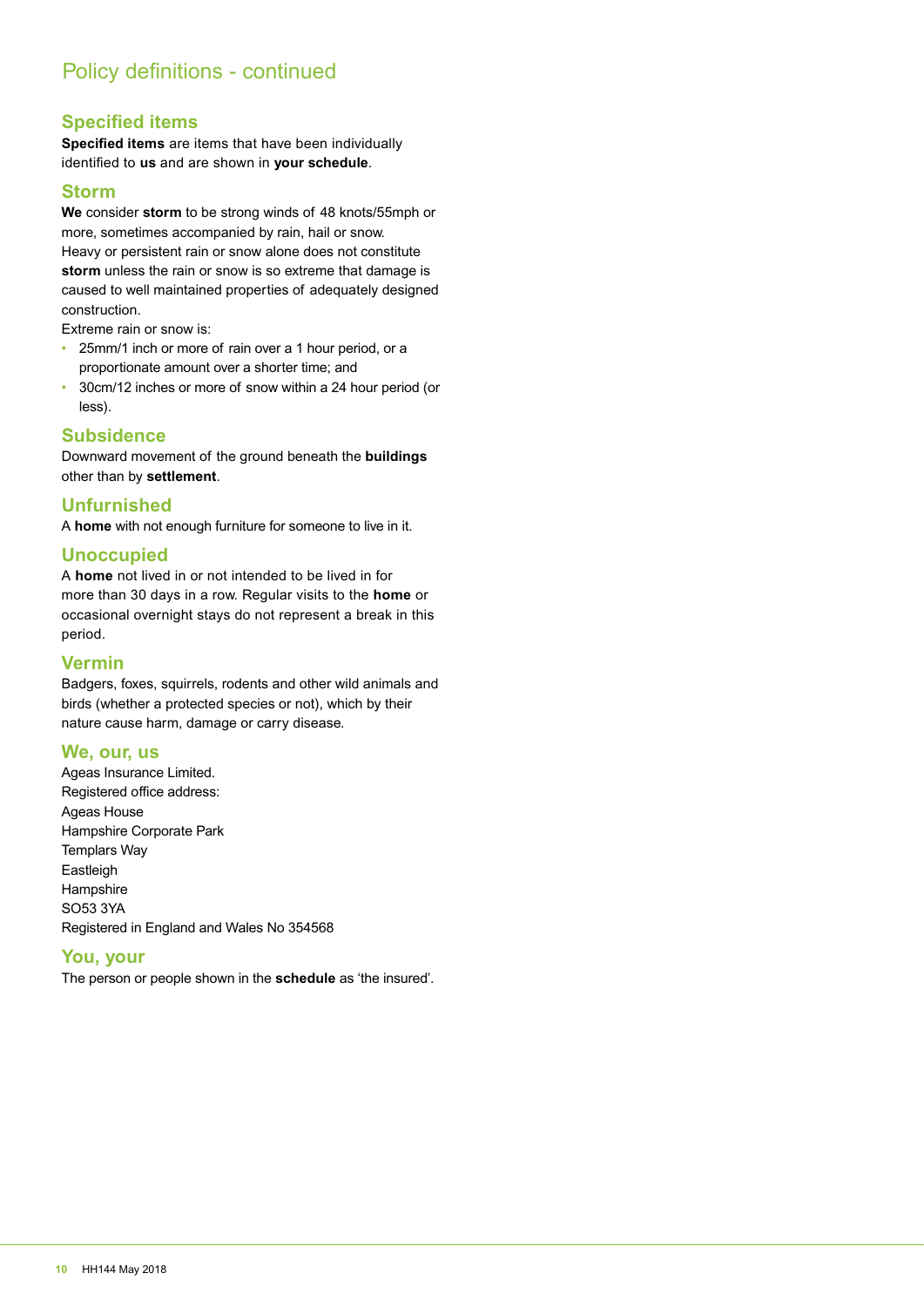# Policy conditions

## **1 Your contract of insurance**

**Your** policy is based on the **statement of insurance**, or the **proposal form** and declaration, this policy booklet and the **schedule**.

When **you** arranged this insurance:

- **you** gave **us** information which is shown on the **statement of insurance**; or
- **you** signed a declaration on the **proposal form** to say that the information on the form and any other information **you** have given **us** is true and accurate as far as **you** know.

The insurance will not be valid if:

- any information **you** have given **us** is not true and accurate; or
- **you** do not keep to the conditions of the policy. **You** cannot make a claim if the insurance is not valid.

## **2 The law that applies**

Unless **we** have agreed differently with **you** in writing, this contract will be governed by English law, and **you** and **we** agree to submit to the non-exclusive jurisdiction of the courts of England and Wales (unless **you** live in Jersey in which case the law of Jersey will apply and the Jersey courts will have exclusive jurisdiction).

## **3 Rights of third parties**

Nothing contained in this contract gives anyone else any rights under the Contracts (Rights of Third Parties) Act 1999 or any legislation that amends the Act.

## **4 Changes**

**Your** policy is based on the answers on the **statement of insurance** (or given on **your proposal form**). **You** must tell **us** of any changes to the answers **you** have given as soon as possible. Failure to advise of a change to **your** answers may mean **your** policy is invalid and claims may not be paid. In particular, **you** must tell us:

- if you change your address;
- if **you**, or any person named in **your schedule**, change job;
- if **you** or **your family** receive a county court judgement or conviction, or are prosecuted (except for motoring offences where a prison sentence has not been served);
- about any changes to **your buildings** that will increase the rebuilding costs;
- If **you** or **your family** have been declared bankrupt or been subject to bankruptcy proceedings.
- about any increase in the value of **your contents** or personal belongings;
- if someone other than a member of **your family** comes to live with **you**; and
- if **your home** will be **unoccupied** for more than 30 days in a row.

Please remember that if **you** do not tell **us** about changes, it may affect any claim **you** make. These changes may result in a change to your premium and/or **excess**. **We** will not request from you or refund to **you**, any difference in premium following a change being made to **your** policy during the **period of insurance** if it is less than £10.

## **5 Precautions**

**You** must take reasonable care to:

- keep **your home** in a good state of repair; and
- avoid or limit any loss, damage or injury.

## **6 Security**

If **you** live in certain areas, **we** may insist that **you** have high-security locks and, in some cases, an alarm system fitted. To reduce your premium, **you** may have told **us** that **you** have these locks or an approved alarm.

**We** will print an endorsement on **your schedule** showing the security measures **you** have told **us** are fitted, when **you** must use them and the cover that is excluded if **you** do not use them. If **we** have insisted that **you** have this security, but it is not fitted or **you** do not keep it in good working order, the cover under the policy will not be valid for theft, attempted theft or malicious damage.

## **7 Cancelling the policy and the cooling-off period**

An administration charge of £7.50 (subject to Insurance Premium Tax) applies to all cancellations. **You** have 14 days from when you receive **your** policy documents or the commencement date of **your** policy, whichever is later, to write to **us** if **you** want to cancel **your** policy. This is known as a cooling-off period. If **you** cancel **your** policy during this period of time, provided you have not made a claim, **we** will refund **your** full premium, less the administration charge. If any claim has been made during the period of cover provided, **we** will also deduct the cost of any payments made from the refund due.

**You** may cancel **your** policy at anytime after the cooling-off period by telephoning or writing to **us**. As long as **you** have not made a claim, **we** will refund you for the time that was left on your policy, less the administration charge. If any claim has been made during the period of cover provided, **you** must pay the full annual premium and you will not be entitled to any refund.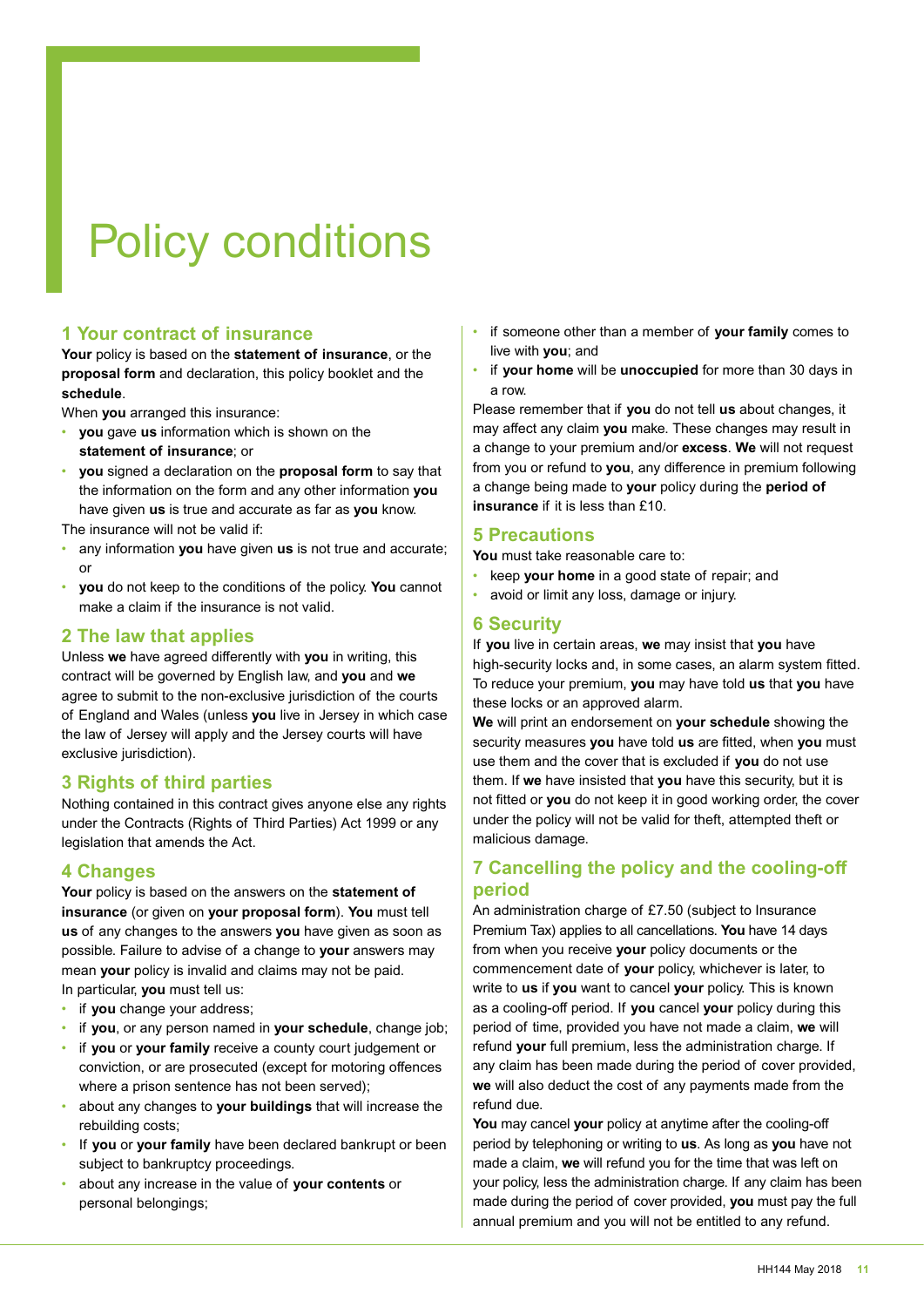## Policy conditions - continued

**We** or anyone **we** authorise have the right to cancel this policy at any time by sending **you** fourteen days' notice in writing where there is a valid reason for doing so. **We** will send the notice to the last known address we have for you and we will set out the reason for cancellation in our letter. Valid reasons may include but are not limited to:

- Changes to the information detailed on **your** proposal form or on a statement of insurance or schedule which may result in the risk no longer being acceptable to us.
- Where **we** suspect fraud on this or any other related policy.
- Where a misrepresentation has been made that means **we** no longer wish to provide cover.

As long as you have not made a claim, **we** will refund **you** for the time that was left on your policy, less the administration charge. If any claim has been made during the period of cover provided, **you** must pay the full annual premium and you will not be entitled to any refund. For cancellation of Section 3 – Personal Legal Protection, please see page 42 of **your** policy.

## **8 Other insurances**

If **you** have any other insurance policies that cover the same loss, damage or liability as this policy, **we** will only pay **our** share of any claim.

## **9 Fraudulent claims**

**We** will not pay for any claim that is in any way fraudulent or exaggerated, or if **you** or anyone acting for **you** uses fraud to get benefits under the policy. If **you** do, **we** will cancel the policy and **we** will not refund any premiums.

## **10 Privacy Notice**

Please refer to the Privacy Notice on page 53, which contains important information about **our** use of **your** personal details. Please make sure that **you** read the Privacy Notice carefully. By taking out this insurance policy, **you** confirm that **we** may use **your** personal information in this way. As the terms of the Privacy Notice will also apply to anyone else insured under **your** policy, **you** should also show the Privacy Notice to anyone else whose name **you** give to **us** in connection with **your** policy.

## **11 How to make a claim**

If **you** are aware of an **incident** that might give rise to a claim or **you** need to make a claim, **you** must do the following as soon as possible.

## **Buildings and/or Contents**

Call **our** claims helpline on **0345 168 5685** to report the **incident**.

- Tell the police as soon as reasonably possible if something is lost or if **you** suspect theft or malicious damage.
- Take all practical steps to get back any property which has been lost.
- If **we** have asked **you** to fill in a claim form, send this back to **us**, with everything **we** have asked for, within 30 days of **us** sending it to **you**.
- Immediately send **us** any written claim which is made against **you**, and give **us** full details of any verbal claims made against **you**.
- Take reasonable action to protect the property from further loss or damage.

### **You** must not:

- throw away, get rid of or destroy any items that are damaged until **we** say so;
- admit or deny responsibility for any **incident**; or
- negotiate or settle any claims made against **you** by anyone else, unless **we** agree in writing that **you** can.

**We** can negotiate, defend or settle, in **your** name and on **your** behalf, any claims made against **you**. **We** can also take legal action in **your** name but for **our** benefit to get back any payment **we** have made under this policy.

**We** will answer all correspondence within five working days of receiving it.

### **Personal Legal Protection**

If **you** or **your family** are claiming for legal protection, please phone 0345 120 8416 between the hours of 9am and 5pm from Monday to Friday.

Please do not ask for help from a lawyer, accountant or anyone else before **we** have agreed that **you** should do so. If **you** do, **we** will not pay the costs involved even if **we** accept the claim.

- **We** will take details over the phone and send out a claim form which should be completed and returned.
- On receipt of the fully completed claim form **we** will assess the circumstances and make sure that the claim is covered. **We** cannot help if it is more likely than not that the dispute would be lost in court since it will not be possible to achieve the remedy being sought if that is the case.
- On acceptance of a claim we will arrange for a solicitor to quickly contact **you** or **your family** to progress the case. The solicitor will try to resolve the dispute without delay however matters cannot always be resolved quickly if the other side is slow to co-operate or a legal time table is decided by the courts.

## **12 How we will settle your claim**

When settling **your** claim **we** have the following options available to **us** and **we** will decide which is most appropriate;

- Repair
- Replace
- Rebuild
- Payment

**We** may offer to repair, replace or rebuild any loss or damage through one of **our** approved suppliers, however, should **you** prefer to use **your** own supplier **you** may, providing **you** agree this with **us** beforehand. Should **you** use **your** own supplier, any payment made would not normally exceed the discounted amount **we** would have paid **our** approved supplier. All **our** repairs are guaranteed for one year.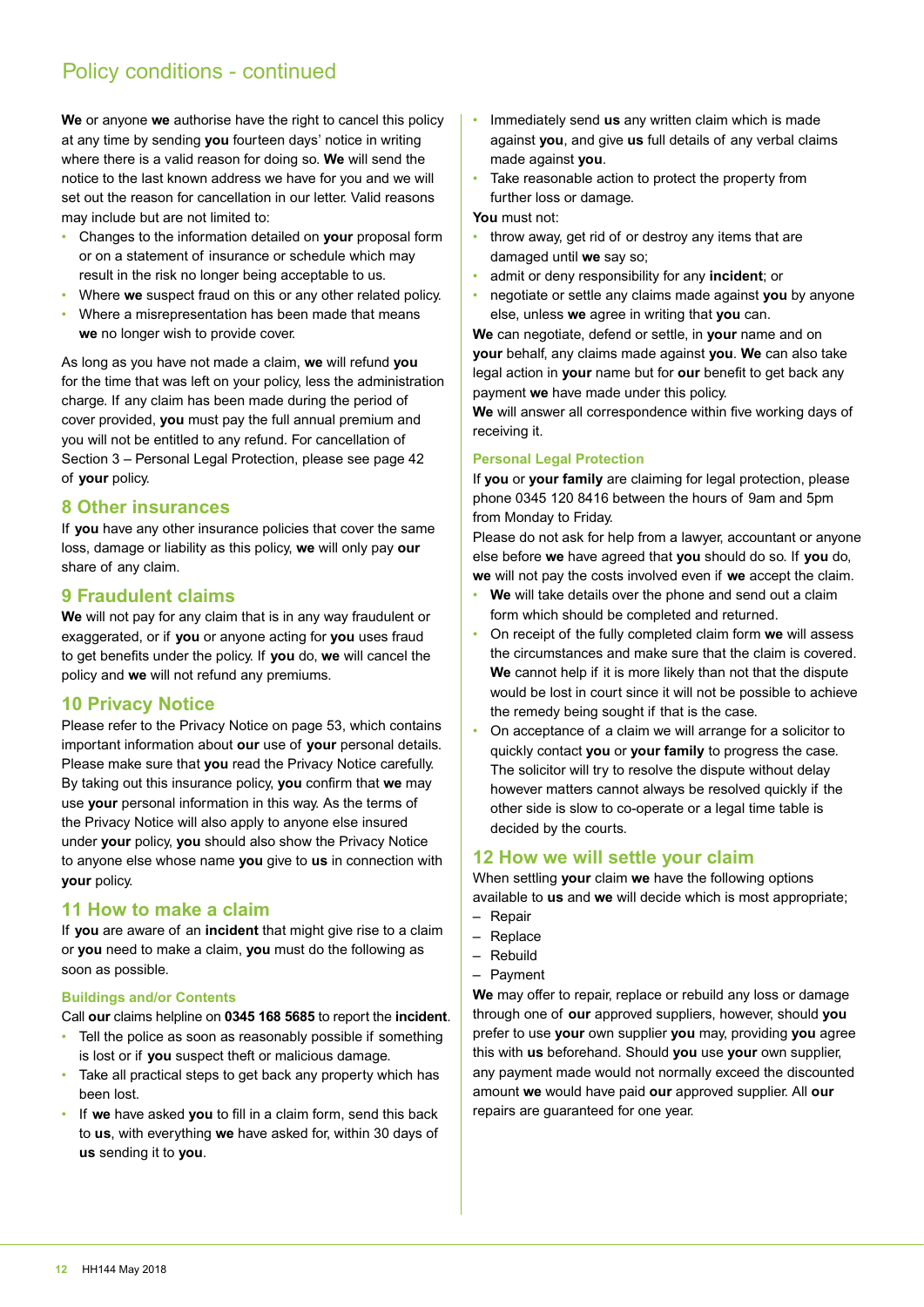If **we** decide it is not appropriate to repair, rebuild or replace **your buildings** and/or **contents**, **we** will send **you** a payment representing;

- the amount by which the **buildings** and/or **contents** has gone down in value as a result of the claim; or
- the estimated cost to repair, replace or rebuild **your buildings** and/or **contents**;

whichever is the lowest.

Where **we** can offer repair or replacement through a preferred supplier but **we** agree to pay a cash settlement, then payment will not exceed the discounted replacement price **we** would normally pay.

If **you** make a claim, **we** may ask for evidence that **you** own the item **you** are claiming for.

If **we** pay a claim for the same cause happening at the same time under more than one of the **buildings**, **contents** or personal possessions sections, **we** will only take off one **excess**. This will be the highest **excess** shown in **your schedule** for the sections concerned.

### **Important**

**You** must make sure that the **maximum claim limit** is correct.

- Under section 1 **Buildings**, the **maximum claim limit** must be enough to fully rebuild **your home**, including the cost of demolishing any existing structures (if needed) and removing debris.
- Under section 2 **Contents**, the **maximum claim limit** must be enough to replace all the **contents** of **your home** with new items of the same or nearest equivalent quality and type.
- For **specified items** of **personal belongings**, **high risk property** or any other **specified item**, the amount shown on the **schedule** must be enough to replace the item as new.

### **When an incident happens:**

- if the **maximum claim limit** under any section is less than the current cost of replacing, repairing or rebuilding the property as new; or
- if any amount shown in the **schedule** for **personal belongings**, **high-risk property**, pedal cycles or any other **specified item** is less than the current cost of replacing the item as new;

**we** may apply the following:

### • **Buildings**

If, at the time of any loss or damage, the **buildings** sum insured is not enough to reconstruct **your buildings we** will proportionally reduce the amount of any claim payment made by the percentage of under payment of premium which has arisen as a result of the shortfall in the sum insured. For example, if the premium **you** have paid for **your buildings** insurance is equal to 75% of what **your** premium would have been if **your buildings** sum insured was enough to reconstruct **your buildings**, then **we** will pay up to 75% of any claim made by **you**.

If however the correct sum insured is shown to exceed **our** acceptance terms and criteria **we** may refuse to pay **your** claim.

#### • **Contents**

If, at the time of any loss or damage, the **contents** sum insured is not enough to replace the entire **contents** of **your home** as new, **we** will proportionally reduce the amount of any claim payment made by the percentage of under payment of premium which has arisen as a result of the shortfall in the sum insured. For example, if the premium **you** have paid for **your contents** insurance is equal to 75% of what **your** premium would have been if **your contents** sum insured was enough to replace the entire **contents** of **your home** as new, then **we** will pay up to 75% of any claim made by **you**.

If however the correct sum insured is shown to exceed **our** acceptance terms and criteria **we** may refuse to pay **your** claim

### **Matching pairs or sets**

**We** treat each separate item of a matching pair or set, or set of furniture, sanitary suite or fittings, soft furnishings or other fixtures and fittings, as a single item. **We** will only pay for lost or damaged items. **We** will not pay for the cost of replacing, recovering or remodelling undamaged pieces, or pieces which have not been lost or damaged, just because it forms part of a set, suite or one of a number of items similar in nature, colour or design. If an item in a set is lost or damaged, the other pieces of the set may lose some value, even if they have not been physically damaged themselves. This loss of value is not covered by the policy.

### **Matching carpets**

If **you** have a matching carpet or other floor covering in more than one room or area, **we** treat each room or area as separate. **We** will only pay for the damage to the carpet or floor covering in the room or area where the damage happened.

### **Buildings section**

If **you** keep **your buildings** in good repair, **we** will pay the cost of repairing, replacing or rebuilding the **buildings**, but we will take off an amount (if appropriate) for wear and tear if **you** claim for:

- flat or felt roofs; or
- gates or fences damaged by falling trees.

### **Protecting sums insured**

The **maximum claim limit** under the **buildings** and **contents** sections will not be reduced if **you** make a claim.

## **13 Your policy**

Your policy is based on the answers that you gave about yourself which allowed **us** to assess the chance of **you** suffering a loss, based on statistics that **we** have gathered over many years. The information allowed us to decide what premium to charge **you** and what conditions should apply to **your** cover. If any of the answers were incorrect or have changed, and **you** have not received **our** written agreement to the change or extra information, **your** policy may not be valid. If the policy is not valid, **you** cannot make a claim. If **you** are not sure whether a fact is material, **you** should tell **us** about it.

As a guide, here are a few examples of changes to material facts. The list does not cover all possible changes. If **you** are in any doubt as to whether a piece of information is relevant, please ask **us**. **We** will be happy to give advice.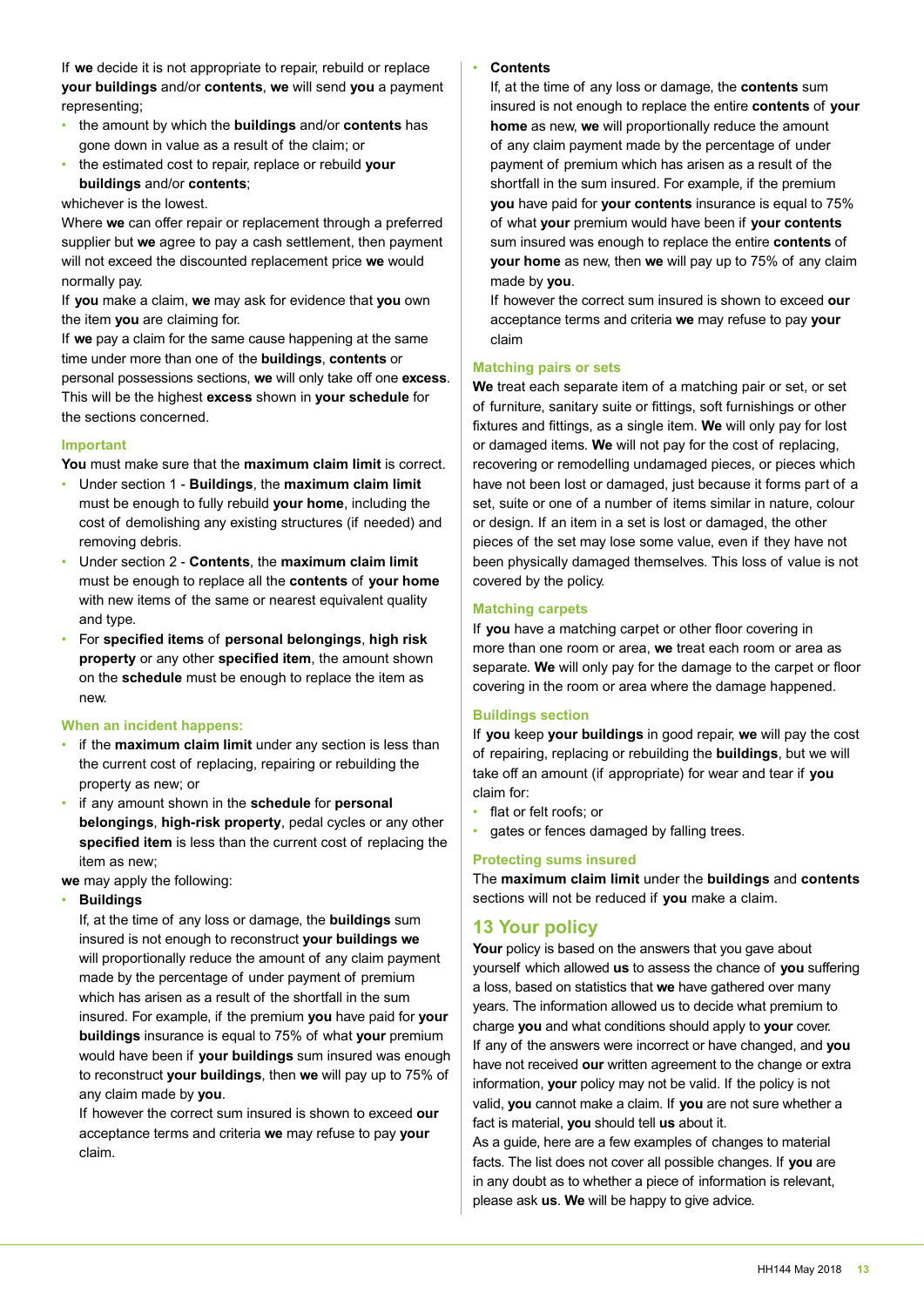## Policy conditions - continued

#### **Example a**

The contract of insurance covers you if **your home** is **unoccupied** for up to 30 days in a row. **You** have told **us** that **your home** will not be left **unoccupied** for more than 30 days in a row. If this changes and **your home** will be left **unoccupied** for longer than 30 days in a row, you must tell **us**. If the **home** is left **unoccupied** for more than 30 days, the chances of a loss arising increase and any damage is likely to be greater than it would be if the property was occupied. So, **our** assessment of the risk would be different for an **unoccupied** property.

#### **Example b**

The property covered by this policy is shown in **your schedule** of insurance. If **you** change your address, this may influence the premium or the cover **we** are prepared to provide. **You** may need to have a higher level of security, for example, special locks are a condition for cover in some areas of the country. So, a change of address is a fact **you** should report to **us**  before **you** move.

## **14 Index-linking**

**You** requested a specific sum insured amount for **buildings** or **contents** cover on which to base **your** premium. **We** will change the **maximum claim limit** each month. We will assess it each year on the renewal date. The change will be in line with the published Consumer Durables Index for **contents** cover and the House Rebuilding Cost Index for **buildings**. The amended **maximum claim limit** and the renewal premium will be shown in your renewal notice. **We** will not reduce these limits if an index value reduces unless **you** ask **us** to do so. Index-linking the **buildings maximum claim limit** will continue during replacement or repair following a loss or damage as long as the replacement or repair is carried out without unnecessary delay.

If **you** have not requested a specific sum insured amount for **buildings** or **contents** index linking will not apply.

## **15 Language**

The contractual terms and conditions and other information relating to this contract will be in the English language.

## **16 Lapsed policy warning**

In some situations (for example, if **you** live in an area likely to flood) if **you** decide not to renew **your** policy with **us**, **you** may find it difficult to arrange alternative cover or start a new policy with **us** at a later date. To avoid any breaks in **your** cover, you should make sure **your** new insurance application has been accepted before **your** current policy expires.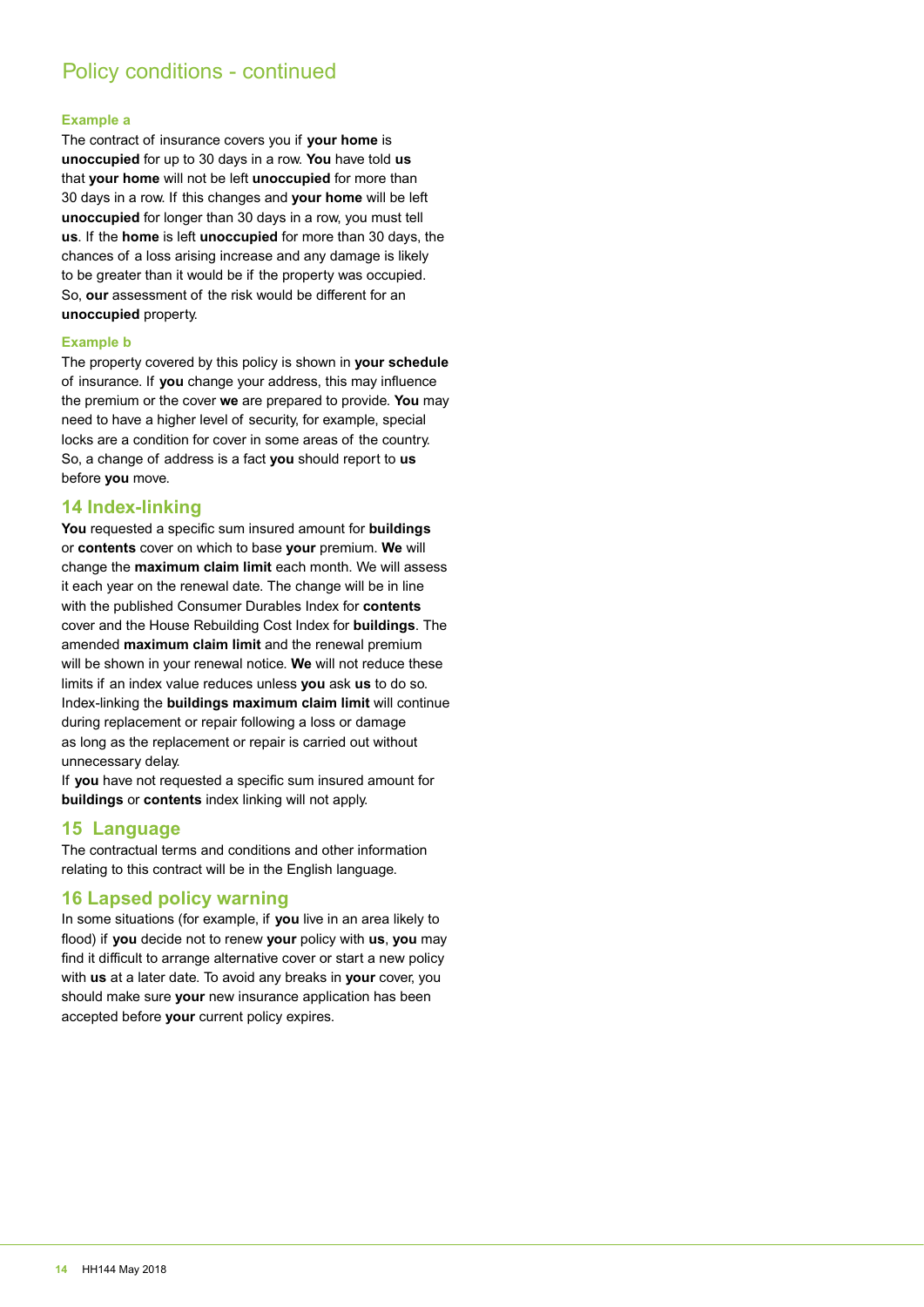## General policy exclusions

The policy does not cover the following.

• Any loss or damage (including related cost or expense) caused by any act of terrorism no matter whether any other cause or event contributes at the same time or in any other order to the loss.

For the purpose of this exclusion, an act of terrorism means using or threatening to use:

- force or violence (or both); or
- biological, chemical or nuclear force.

The act must be carried out by any person or group of people, whether acting alone or on behalf of or in connection with any organisation or government, for political, religious or similar purposes, including the intention to influence any government or to put the public or any section of the public in fear. However, losses caused by or resulting from riot, strike, civil commotion and malicious damage are not excluded.

- Any action taken to control or prevent terrorism.
- Loss, damage, injury or legal liability directly or indirectly caused by or contributed to by:
	- riot or civil disturbance outside the United Kingdom, the Isle of Man or the Channel Islands;
	- riot, civil disturbance, strikes, industrial action or malicious acts committed in Northern Ireland by people acting on behalf of or in connection with any political organisation:
	- property being confiscated or detained by customs or other officials;
	- pressure waves caused by aircraft and other flying objects travelling at any speed;
	- ionising, radiation or radioactive contamination from any nuclear fuel or nuclear waste arising from burning nuclear fuel;
	- the radioactive, poisonous, explosive or other dangerous properties of any nuclear equipment or nuclear part of that equipment; or
	- war, invasion, revolution or any similar event.
- Pollution or contamination by any substances, forces or emissions (such as radiation) or organisms, or any combination of them, if the pollution or contamination:
	- did not happen suddenly;
	- was the result of an intentional act;
	- was expected or should have been expected;
	- happened before the policy started; or
	- is not reported to **us** as soon as possible and within 30 days of the end of the **period of insurance** in which it happened.
- Consequential or indirect losses (that is any loss, damage or additional expense, which happens as a result of, or is a side effect of, the event for which **you** are insured). This includes but is not limited to the following:
	- loss of earnings, travel costs, loss assessor fees, the cost of preparing a claim, compensation for stress and/or inconvenience.
- Property more specifically covered by another policy of insurance.
- Any criminal or deliberate act by **you** or **your family**.
- Any reduction in the market value of any property following its repair or reinstatement.
- Any loss, damage, injury or accident that commenced before this policy came into force.

Your policy does not cover claims arising from wear and tear or gradual deterioration. It is **your** responsibility to keep **your home** in a good condition.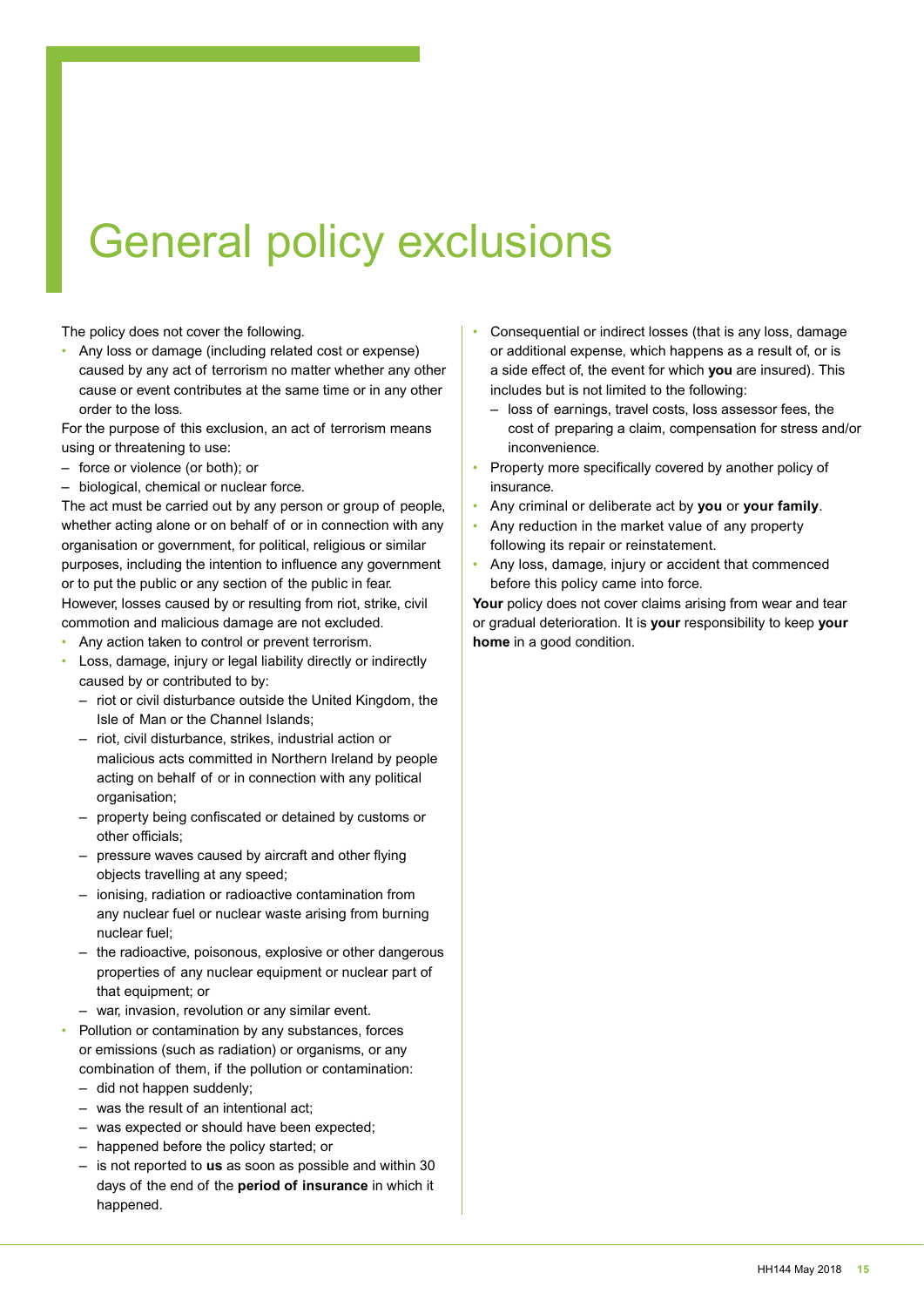# Section 1 – Buildings

This section applies only if shown in the Schedule.

| <b>What is insured</b>                                                                                                                                                                                                                                                                                                         | <b>What is not insured</b>                                                                                                                                                                                                                                                                                                                                                                                                                                  |
|--------------------------------------------------------------------------------------------------------------------------------------------------------------------------------------------------------------------------------------------------------------------------------------------------------------------------------|-------------------------------------------------------------------------------------------------------------------------------------------------------------------------------------------------------------------------------------------------------------------------------------------------------------------------------------------------------------------------------------------------------------------------------------------------------------|
| Your buildings are covered under this section.<br>The most we will pay<br>The most we will pay for loss of or damage to the buildings is<br>the maximum claim limit shown in the schedule.<br>The causes covered<br>The buildings identified in the schedule are covered for<br>loss or damage caused by any of the following; | The excess shown in the schedule for every incident.                                                                                                                                                                                                                                                                                                                                                                                                        |
| 1 Fire, smoke, explosion, lightning or earthquake.                                                                                                                                                                                                                                                                             | 1 Scorching, singeing, melting or damage caused by smoke<br>that happens gradually over a period of time.                                                                                                                                                                                                                                                                                                                                                   |
| 2 Riot, civil commotion and labour or political disturbances<br>and strikes.                                                                                                                                                                                                                                                   | 2 Loss or damage that is not reported to the police within<br>seven days.                                                                                                                                                                                                                                                                                                                                                                                   |
| 3 Malicious damage.                                                                                                                                                                                                                                                                                                            | 3 Malicious damage caused:<br>by you or your family;<br>by a person lawfully allowed to be in your home; or<br>when your home is unoccupied or unfurnished.                                                                                                                                                                                                                                                                                                 |
| 4 The buildings being hit by:<br>aircraft or other flying objects or anything dropped from<br>them;<br>fireworks;<br>٠<br>vehicles, trains or trams;<br>٠<br>falling aerials, masts or satellite dishes;<br>٠<br>falling trees or branches;<br>٠<br>animals or birds; or<br>٠<br>lamp posts or telegraph poles.<br>٠           | 4 Loss or damage<br>caused by domestic animals, birds or pets;<br>to aerials, aerial fittings, satellite dishes or masts;<br>arising from cutting down all or part of a fallen tree<br>or the cost of cutting down all or part of a fallen tree<br>and taking it away, unless the fallen tree has damaged<br>your buildings; or<br>to hedges, gates and fences.                                                                                             |
| 5 Storm or flood.                                                                                                                                                                                                                                                                                                              | 5 Loss or damage<br>to gates, fences or swimming-pool, Jacuzzi and hot<br>tub covers;<br>caused by frost;<br>caused by subsidence, ground heave or landslip<br>(this damage is covered under cause 6);<br>that happens gradually over a period of time;<br>that does not arise from one identifiable event which<br>directly and immediately caused the loss or damage;<br><b>or</b><br>to cellars and basements as result of a rise in the<br>water table. |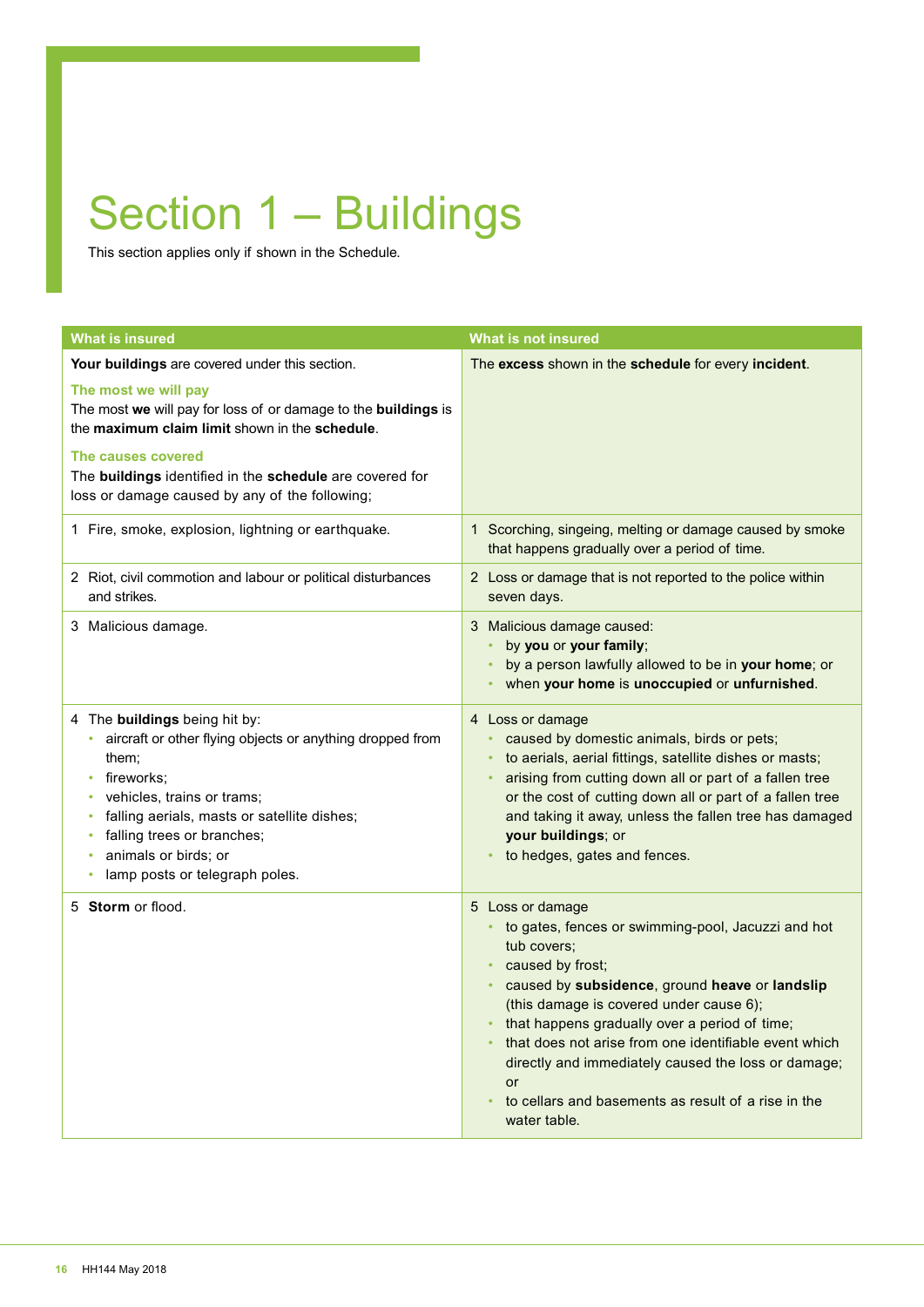| <b>What is insured</b>                                                                                                                                                                                                                                                                                                                                                                                                                                                                                                                                                                                                                                                                                                                                                                                  | <b>What is not insured</b>                                                                                                                                                                                                                                                                                                                                                                                                                                                                                                                                                                                                                                                                                                                                                                                                                                                                                                                                                                                                                                                                                                                                                                                                                                                                                                                                                    |
|---------------------------------------------------------------------------------------------------------------------------------------------------------------------------------------------------------------------------------------------------------------------------------------------------------------------------------------------------------------------------------------------------------------------------------------------------------------------------------------------------------------------------------------------------------------------------------------------------------------------------------------------------------------------------------------------------------------------------------------------------------------------------------------------------------|-------------------------------------------------------------------------------------------------------------------------------------------------------------------------------------------------------------------------------------------------------------------------------------------------------------------------------------------------------------------------------------------------------------------------------------------------------------------------------------------------------------------------------------------------------------------------------------------------------------------------------------------------------------------------------------------------------------------------------------------------------------------------------------------------------------------------------------------------------------------------------------------------------------------------------------------------------------------------------------------------------------------------------------------------------------------------------------------------------------------------------------------------------------------------------------------------------------------------------------------------------------------------------------------------------------------------------------------------------------------------------|
| The causes covered                                                                                                                                                                                                                                                                                                                                                                                                                                                                                                                                                                                                                                                                                                                                                                                      | The excess shown in the schedule for every incident.                                                                                                                                                                                                                                                                                                                                                                                                                                                                                                                                                                                                                                                                                                                                                                                                                                                                                                                                                                                                                                                                                                                                                                                                                                                                                                                          |
| 6 Subsidence or ground heave of the site the buildings<br>stand on, or landslip.                                                                                                                                                                                                                                                                                                                                                                                                                                                                                                                                                                                                                                                                                                                        | 6 Loss or damage:<br>• to the <b>buildings</b> or their foundations because the<br>materials they are built from shrink or expand;<br>caused by the compaction of infill;<br>to the buildings or their foundations by settlement;<br>unless the settlement is caused by subsidence of the<br>site on which the buildings stand.<br>caused by the sea or river wearing away the land;<br>caused by defective materials, faulty design or faulty<br>workmanship;<br>caused by foundations which do not meet the Building<br>Regulations at the time of construction;<br>caused by foundations that do not meet the NHBC<br>guidelines at the time of construction;<br>caused by demolishing, structurally altering or repairing<br>the buildings;<br>to solid floor slabs or damage from solid floor slabs<br>moving, unless the foundations underneath the outside<br>walls of the main building are damaged at the same<br>time and by the same cause;<br>to walls, gates, hedges, outbuildings, fences, paths,<br>drives, patios, terraces, service tanks, swimming pools,<br>ornamental pools or tennis courts, unless the main<br>building is damaged at the same time and by the same<br>cause; or<br>for which compensation is provided by contract or<br>legislation.<br>Damage that started before this policy came into force.<br>Loss of market value after repairs. |
| 7 Water leaking from or freezing in any fixed domestic<br>water or drainage installation, heating installation,<br>washing machine, dishwasher, water bed, fish tank,<br>refrigerator or deep-freeze cabinet.<br>We will also reimburse reasonable costs you have to pay<br>to find where the water is leaking from, including the cost<br>of repairs to walls, floors or ceilings. You must get our<br>agreement before work starts in order to receive this benefit.<br>We will decide if finding the leak is the most practical<br>and cost effective solution to the problem. For example<br>it may cost less to install new pipework than excavating<br>walls or floors to find the original leak.<br>This cover is provided within (not in addition to) the<br>maximum claim limit for buildings. | 7 Loss or damage:<br>• when the main building of your home is unoccupied<br>or unfurnished;<br>that has been happening gradually over a period of<br>time;<br>that would not have arisen if there had not been a<br>failure to deal with existing damage which a reasonable<br>person should have noticed and where there has been<br>an unreasonable delay in starting repairs; or<br>caused by water overflowing from wash basins, sinks,<br>bidets, showers and baths, as a result of taps being left<br>on.<br>Subsidence, heave or landslip of the site the buildings<br>stand on caused by escape of water (this damage is<br>insured under cause 6 and the corresponding exclusions<br>and excess apply).<br>Repairs to the pipework or other parts of the water or<br>heating system unless caused by freezing.<br>Costs we have not agreed to.                                                                                                                                                                                                                                                                                                                                                                                                                                                                                                                       |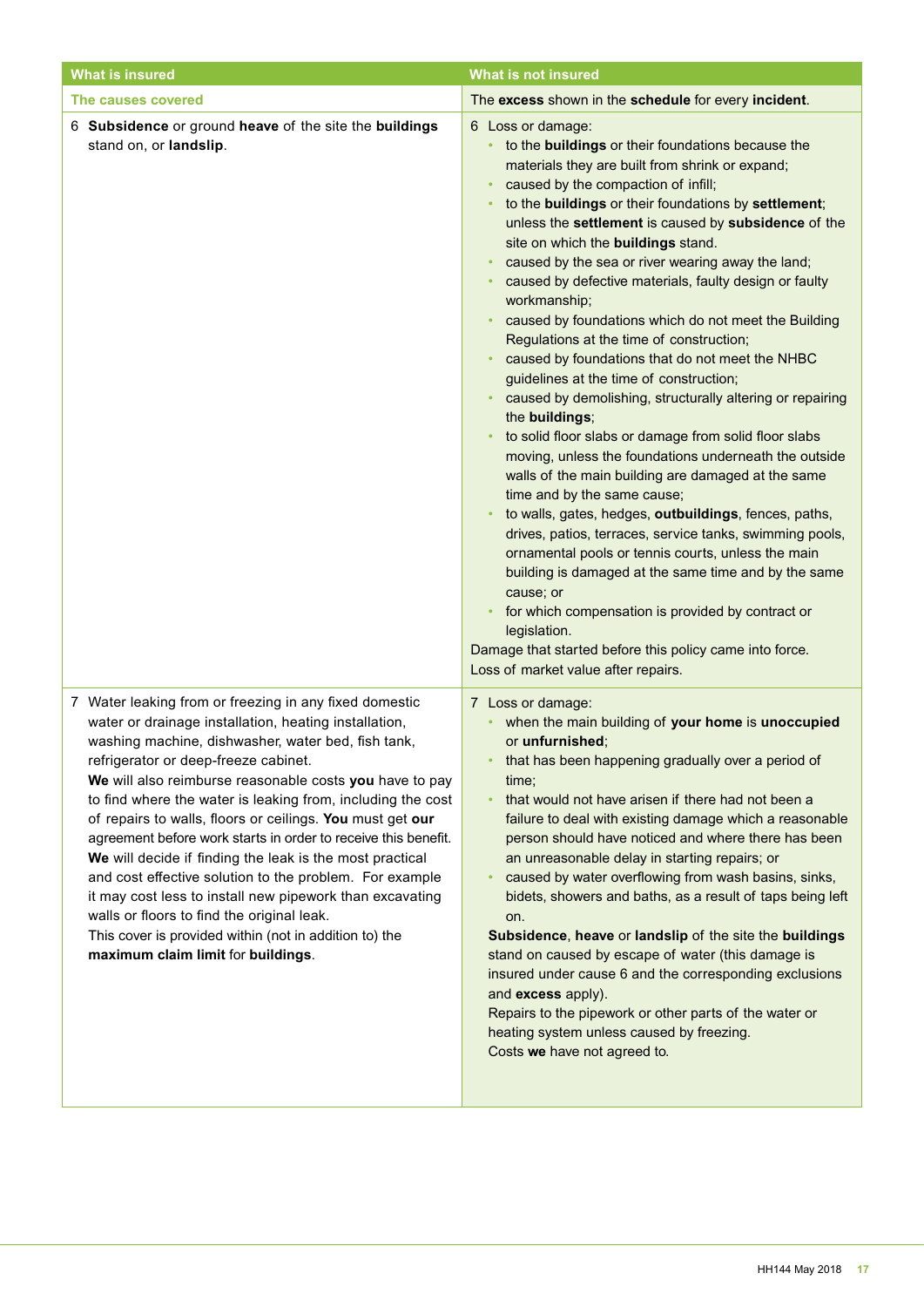| <b>What is insured</b>                                                                                                                                                                                                                                                                                                                                                                                                                                                                                                                                                                                                                                                                                                                                                                                                                                                                                                                                                                                                                                                                                     | <b>What is not insured</b>                                                                                                                                                                                                                                                                                                                                                                                                                                                                                                                                                                                                                                                                                                                                                                                                                                                                                                               |
|------------------------------------------------------------------------------------------------------------------------------------------------------------------------------------------------------------------------------------------------------------------------------------------------------------------------------------------------------------------------------------------------------------------------------------------------------------------------------------------------------------------------------------------------------------------------------------------------------------------------------------------------------------------------------------------------------------------------------------------------------------------------------------------------------------------------------------------------------------------------------------------------------------------------------------------------------------------------------------------------------------------------------------------------------------------------------------------------------------|------------------------------------------------------------------------------------------------------------------------------------------------------------------------------------------------------------------------------------------------------------------------------------------------------------------------------------------------------------------------------------------------------------------------------------------------------------------------------------------------------------------------------------------------------------------------------------------------------------------------------------------------------------------------------------------------------------------------------------------------------------------------------------------------------------------------------------------------------------------------------------------------------------------------------------------|
| The causes covered                                                                                                                                                                                                                                                                                                                                                                                                                                                                                                                                                                                                                                                                                                                                                                                                                                                                                                                                                                                                                                                                                         | The excess shown in the schedule for every incident.                                                                                                                                                                                                                                                                                                                                                                                                                                                                                                                                                                                                                                                                                                                                                                                                                                                                                     |
| Theft or attempted theft.<br>8                                                                                                                                                                                                                                                                                                                                                                                                                                                                                                                                                                                                                                                                                                                                                                                                                                                                                                                                                                                                                                                                             | Theft or attempted theft:<br>8<br>by you or any member of your family, domestic<br>employees, lodgers, paying guests or tenants; or<br>when your home is unoccupied or unfurnished.<br>٠                                                                                                                                                                                                                                                                                                                                                                                                                                                                                                                                                                                                                                                                                                                                                 |
| Oil leaking from a fixed domestic oil-fired heating system,<br>9<br>including smoke or smudge damage caused by<br>evaporation from a faulty oil-fired heating system. We will<br>also reimburse reasonable costs you have to pay to find<br>where oil is leaking from, including the cost of repairs to<br>walls, floors or ceilings. You must get our agreement before<br>work starts in order to receive this benefit. We will decide<br>if finding the leak is the most practical and cost effective<br>solution to the problem. For example it may cost less to<br>install new pipework than excavating walls or floors to find<br>the original leak.<br>This cover is provided within (not in addition to) the<br>maximum claim limit for buildings.                                                                                                                                                                                                                                                                                                                                                  | Loss or damage:<br>9<br>when your home is unoccupied or unfurnished;<br>that has been happening gradually over a period of<br>٠<br>time; or<br>that would not have arisen if there had not been a<br>$\bullet$<br>failure to deal with existing damage which a reasonable<br>person should have noticed and where there has been<br>an unreasonable delay in starting repairs.<br>Repairs to the pipework or other parts of the heating<br>system.<br>Costs we have not agreed to.                                                                                                                                                                                                                                                                                                                                                                                                                                                       |
| 10 Property owner's liability<br>We will pay all amounts you or a member of your family<br>legally have to pay for causing;<br>death, bodily injury, illness or disease; and<br>loss of or damage to property;<br>$\bullet$<br>which is caused by an accident happening in or<br>around the buildings during the period of insurance<br>and which arise:<br>from you owning but not occupying the<br>٠<br>buildings; or<br>from faulty work on any private home (within the<br>$\bullet$<br>United Kingdom, the Isle of Man or the Channel<br>Islands) which you sold or moved out of before<br>the injury or damage happened (this insurance<br>will continue for seven years from the date your<br>policy ends or is cancelled, but will not apply if the<br>policy is invalid or your liability is covered by a more<br>recent policy).<br>The most we will pay for any one claim, or series of claims<br>arising from one cause, is the maximum claim limit<br>shown in the schedule.<br>If you die, we will indemnify (protect) your legal<br>representative against your or your family's liability. | 10 Any amount for death, bodily injury, illness or disease<br>to you, your family or any domestic employee. Any<br>amount for loss or damage to property owned, leased,<br>let, rented, hired, lent or entrusted to you.<br>Liability arising directly or indirectly from:<br>any lift (other than a stairlift) you own or you are<br>٠<br>responsible for maintaining;<br>any deliberate or malicious act;<br>$\bullet$<br>occupation of any land or building;<br>٠<br>using the home for any business, trade, profession<br>$\bullet$<br>or employment; and<br>any agreement unless you would have had that<br>liability without the agreement.<br>Any claim where you would be entitled to be paid under<br>any other policy if this policy did not exist. However,<br>this exclusion does not apply to any amount above that<br>which would be covered under the other policy.<br>Any amount above the amount shown in the schedule. |
| 11 Professional fees and costs<br>Necessary and reasonable expenses for rebuilding or<br>repairing the buildings as a result of damage insured<br>under this section, including:<br>architects', surveyors' and legal fees;<br>٠<br>the cost of clearing debris from the site, clearing drains<br>٠<br>and demolishing or shoring up the buildings; and<br>other costs necessary to keep to government or local<br>٠<br>authority requirements, unless you had received<br>notice to meet the requirements before the damage<br>happened.                                                                                                                                                                                                                                                                                                                                                                                                                                                                                                                                                                  | 11 The cost of preparing a claim.                                                                                                                                                                                                                                                                                                                                                                                                                                                                                                                                                                                                                                                                                                                                                                                                                                                                                                        |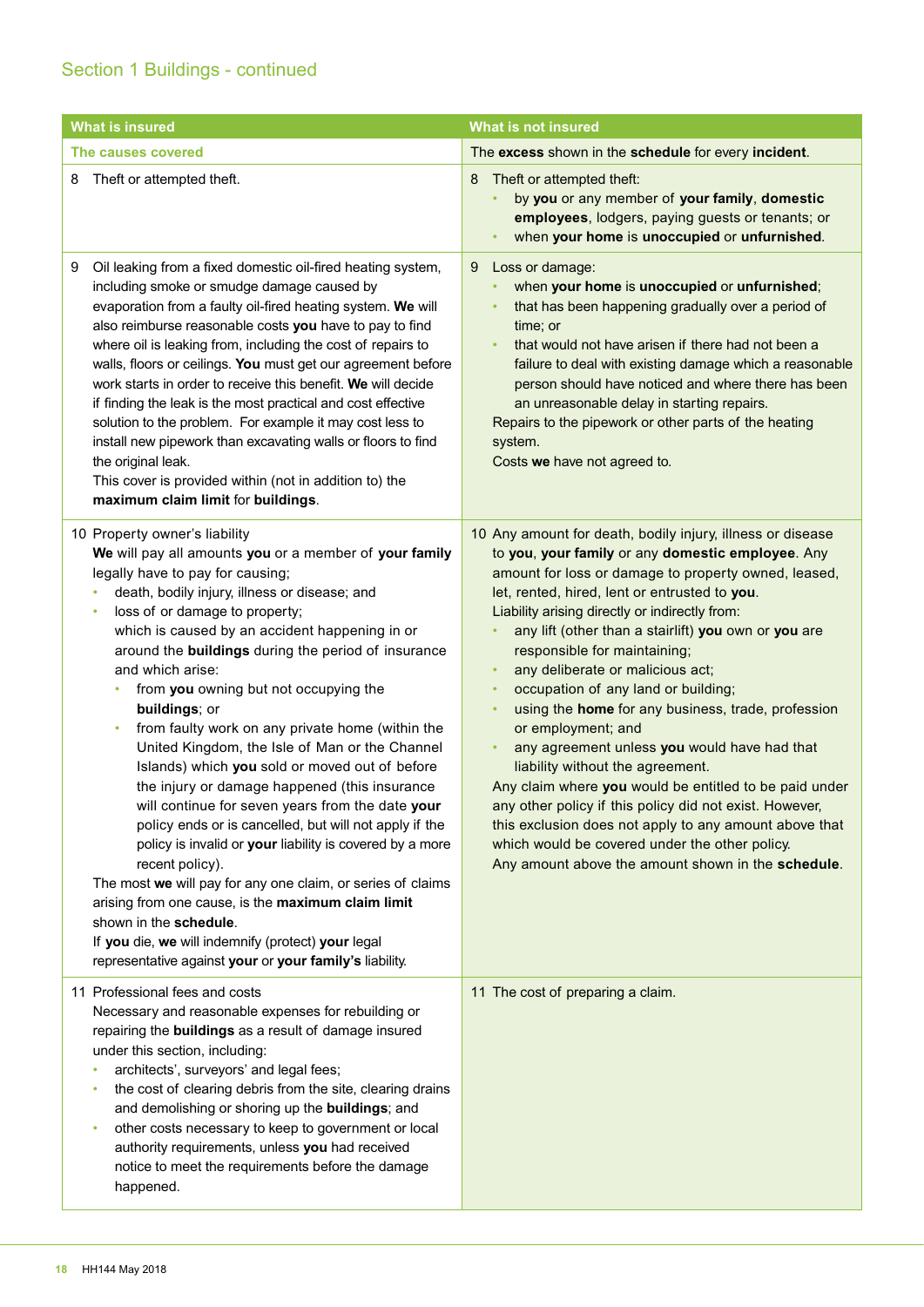| <b>What is insured</b>                                                                                                                                                                                                                                                                                                                                                                                                                                                                                                                                                                                                 | <b>What is not insured</b>                                                                                                                                                                                                                                                                                                                                                                                                                                                                                    |
|------------------------------------------------------------------------------------------------------------------------------------------------------------------------------------------------------------------------------------------------------------------------------------------------------------------------------------------------------------------------------------------------------------------------------------------------------------------------------------------------------------------------------------------------------------------------------------------------------------------------|---------------------------------------------------------------------------------------------------------------------------------------------------------------------------------------------------------------------------------------------------------------------------------------------------------------------------------------------------------------------------------------------------------------------------------------------------------------------------------------------------------------|
| The causes covered                                                                                                                                                                                                                                                                                                                                                                                                                                                                                                                                                                                                     | The excess shown in the schedule for every incident.                                                                                                                                                                                                                                                                                                                                                                                                                                                          |
| 12 Underground pipes, drains and cables<br>The cost of repairing accidental breakage to the fabric of<br>cables, underground pipes, drains and tanks (and their<br>inspection covers) serving your home and for which you<br>are responsible.                                                                                                                                                                                                                                                                                                                                                                          | 12 Cleaning blocked drains, unless the blockage is caused<br>by damage to the fabric of the drains insured under this<br>section.<br>Natural failure, wear and tear of drains.<br>Deterioration of materials, faulty design and drainage<br>which did not meet the Building Regulations at the time of<br>construction.<br>Damage to pitch fibre drains caused by delamination<br>(separation of the layers) or as a result of pressure applied<br>to them by the weight of soil or other covering materials. |
| 13 Glass and sanitary ware<br>Accidental breakage to:<br>fixed glass and ceramic hobs built into cookers that are<br>permanent fixtures in your home;<br>sanitary fixtures and fittings in your home; and<br>٠<br>solar panels.<br>٠                                                                                                                                                                                                                                                                                                                                                                                   | 13 Loss or damage caused by scratching or denting.<br>Damage caused when your home is unoccupied or<br>unfurnished.<br>The cost of replacing undamaged items.<br>Damage to window or door frames.                                                                                                                                                                                                                                                                                                             |
| 14 Rent and alternative accommodation<br>Rent you would have received or are responsible for<br>paying while the buildings cannot be lived in because<br>of damage insured by this section. We will also pay the<br>reasonable costs of necessary alternative accommodation<br>for you, your family and your domestic pets if the<br>buildings cannot be lived in because of damage insured<br>by this section.<br>The most we will pay in any one period of insurance is<br>shown in the schedule.<br>This cover is a separate benefit provided in addition to<br>(not within) the maximum claim limit for buildings. | 14 Any amount above the amount shown in the schedule.                                                                                                                                                                                                                                                                                                                                                                                                                                                         |
| 15 Buyer's cover<br>If you have exchanged contracts to sell your home, we<br>will give the buyer the benefit of the insurance under this<br>section until the sale is completed, unless the buyer has<br>insurance cover elsewhere.                                                                                                                                                                                                                                                                                                                                                                                    | 15 Any amount above the amount shown in the schedule.                                                                                                                                                                                                                                                                                                                                                                                                                                                         |
| 16 If you sell your home<br>If you have exchanged contracts to sell your home, we<br>will continue to provide cover until the sale goes through as<br>long as:<br>this period is not more than 60 days from the date<br>of exchanging contracts (or in Scotland, the date of<br>"conclusion of missives"); and<br>you have already insured your new home under this<br>policy.                                                                                                                                                                                                                                         | 16 Any amount above the amount shown in the schedule.                                                                                                                                                                                                                                                                                                                                                                                                                                                         |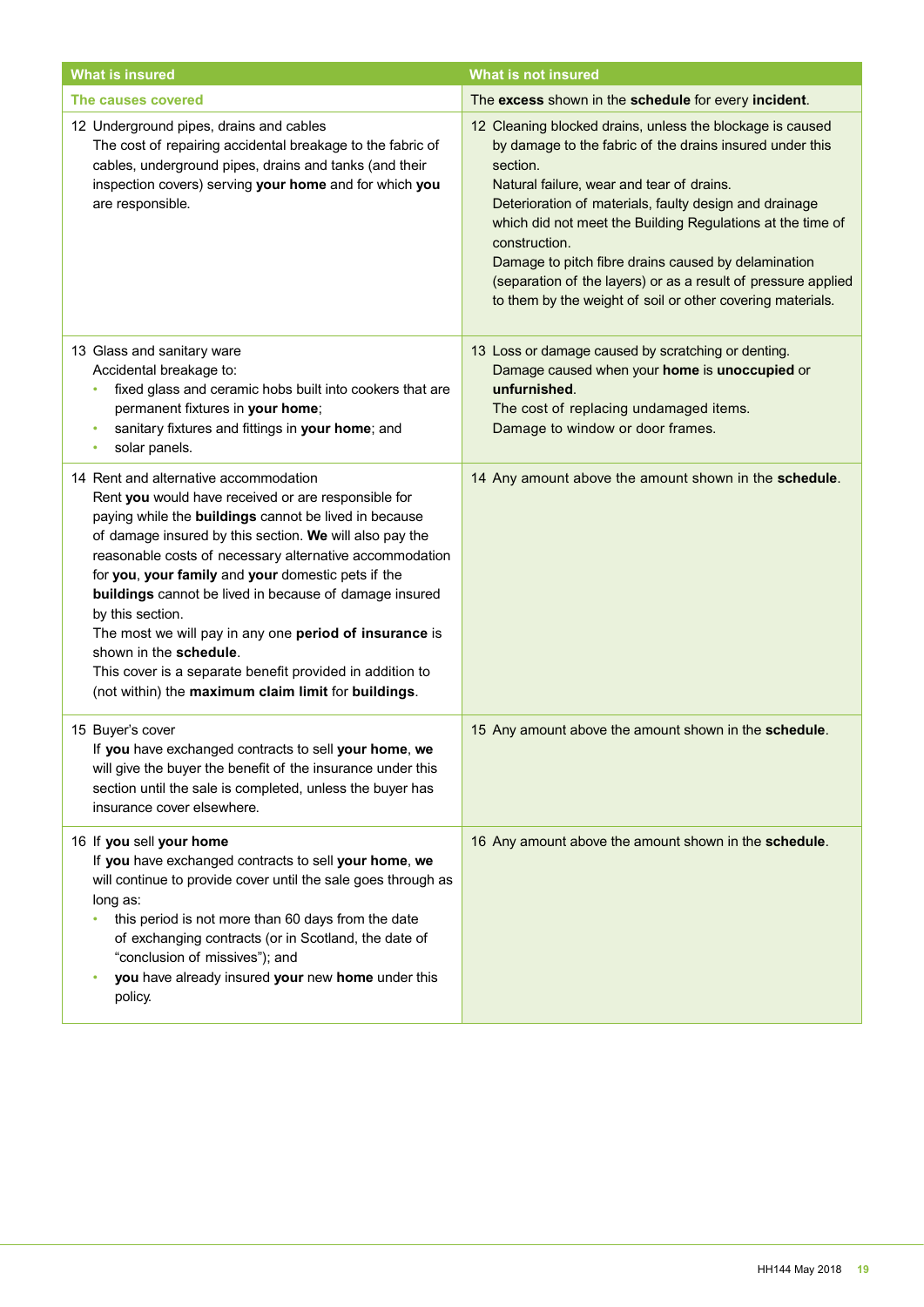## Section 1 Buildings - continued

| <b>What is insured</b>                                                                                                                                                                                                                                                                                                                                                                                                                                                                                                                                                                                                                                                                        | <b>What is not insured</b>                                                                                                                                                                                                                                                                                        |
|-----------------------------------------------------------------------------------------------------------------------------------------------------------------------------------------------------------------------------------------------------------------------------------------------------------------------------------------------------------------------------------------------------------------------------------------------------------------------------------------------------------------------------------------------------------------------------------------------------------------------------------------------------------------------------------------------|-------------------------------------------------------------------------------------------------------------------------------------------------------------------------------------------------------------------------------------------------------------------------------------------------------------------|
| The causes covered                                                                                                                                                                                                                                                                                                                                                                                                                                                                                                                                                                                                                                                                            | The excess shown in the schedule for every incident.                                                                                                                                                                                                                                                              |
| 17 Protection against damage caused by emergency services<br>We will pay for damage to your buildings caused by the<br>emergency services if they cause damage while getting<br>into your home to deal with an emergency.<br>The most we will pay for any one claim is the amount<br>shown in the schedule.<br>We will also pay for damage to your garden items<br>(including re-landscaping costs) if caused by the<br>emergency services while they are attending an<br>emergency at your home.                                                                                                                                                                                             | 17 Any amount above the amount shown in the schedule.                                                                                                                                                                                                                                                             |
| 18 Removal of squatters<br>If squatters live in your home, we will pay up to the<br>maximum claim limit shown in the schedule towards your<br>legal costs for removing them. You must get our agreement in<br>writing before you start proceedings to receive this benefit.<br>The most we will pay in any one period of insurance is<br>shown in the schedule.<br>This cover is a separate benefit provided in addition to (not<br>within) the maximum claim limit for buildings.                                                                                                                                                                                                            | 18 Legal costs for removing the squatters while your home or<br>any part of it is:<br>lent, let or sublet to or occupied by someone who is not<br>a member of your family; or<br>unoccupied or unfurnished.<br>٠<br>Costs we have not agreed to in writing.<br>Any amount above the amount shown in the schedule. |
| 19 Replacement locks and keys<br>We will pay the cost of replacing and installing locks on<br>outside doors if:<br>your keys are lost outside the home or are stolen; or<br>they are damaged inside the home by an event<br>$\bullet$<br>insured under this section.<br>If you insure both your buildings and contents under<br>this policy and make a claim for replacement locks and<br>keys, we will make one claims payment under either<br>your buildings or contents section of cover. It is not<br>possible to make a claim under both buildings and<br>contents cover for the same incident.<br>The most <b>we</b> will pay for any one claim is the amount<br>shown in the schedule. | 19 Any amount above the amount shown in the schedule.                                                                                                                                                                                                                                                             |
| 20 Accidental loss of metered water or oil in domestic<br>heating systems<br>If you insure both your buildings and contents under<br>this policy and make a claim for accidental loss of<br>metered water or oil, we will make one claims payment<br>under either your buildings or contents section of<br>cover. It is not possible to make a claim under both<br>buildings and contents cover for the same incident.<br>The most we will pay for any one claim in any one<br>period of insurance is shown in the schedule.<br>This cover is a separate benefit provided in addition to (not<br>within) the maximum claim limit for buildings.                                               | 20 Loss while the home is unoccupied or unfurnished.<br>Any amount above the amount shown in the schedule.                                                                                                                                                                                                        |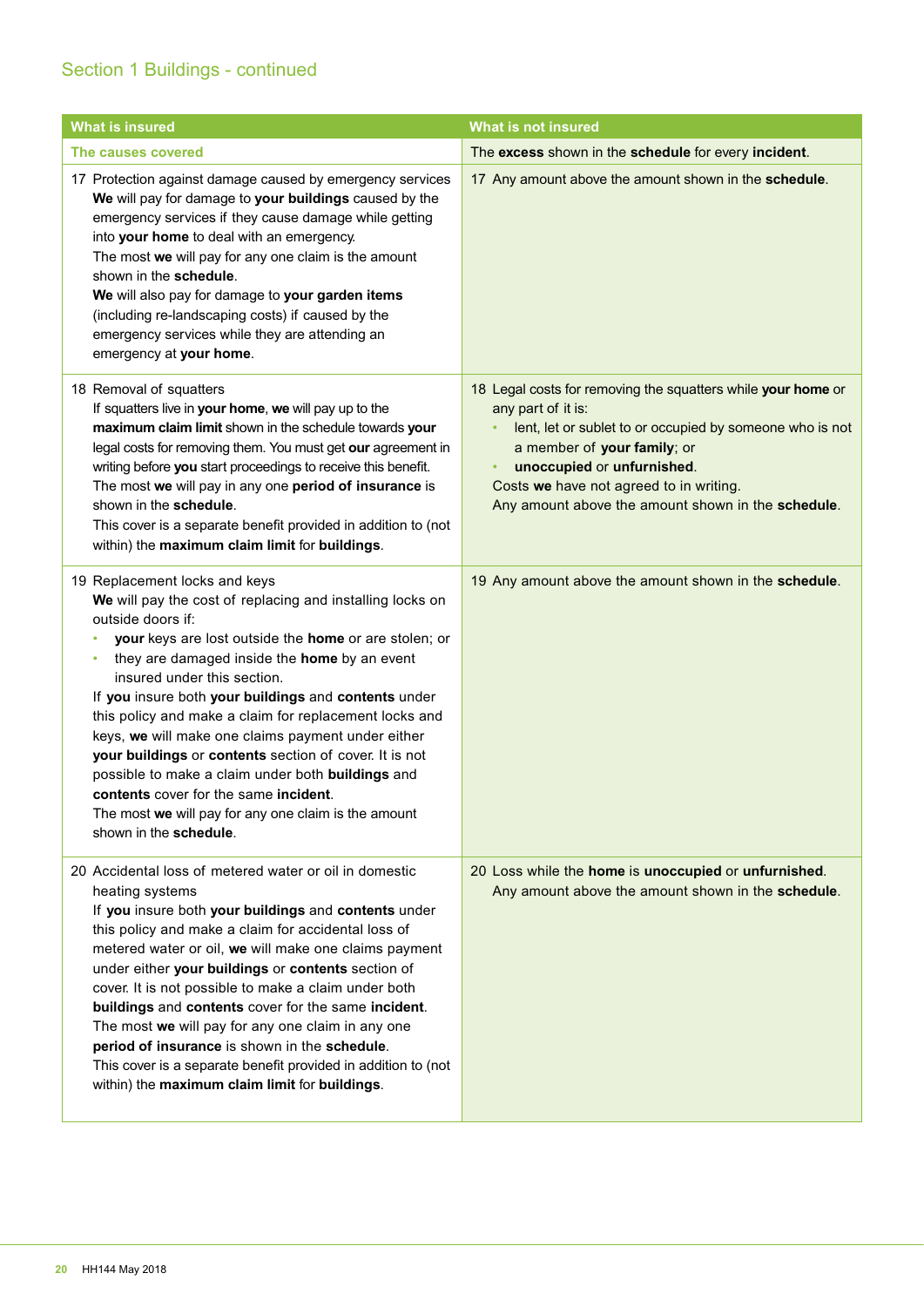| <b>What is insured</b>                                                                                                                                                                                                                                                                                                                                                                                                                                                                                                                                                                                                                                                                                                                                                                                                                                                                                                                                                                                                                                                                                                                                                                                   | <b>What is not insured</b>                                                                                                                                                                                                                                                                                                                                                                                                                                                                                                                                                                                                                                                                       |
|----------------------------------------------------------------------------------------------------------------------------------------------------------------------------------------------------------------------------------------------------------------------------------------------------------------------------------------------------------------------------------------------------------------------------------------------------------------------------------------------------------------------------------------------------------------------------------------------------------------------------------------------------------------------------------------------------------------------------------------------------------------------------------------------------------------------------------------------------------------------------------------------------------------------------------------------------------------------------------------------------------------------------------------------------------------------------------------------------------------------------------------------------------------------------------------------------------|--------------------------------------------------------------------------------------------------------------------------------------------------------------------------------------------------------------------------------------------------------------------------------------------------------------------------------------------------------------------------------------------------------------------------------------------------------------------------------------------------------------------------------------------------------------------------------------------------------------------------------------------------------------------------------------------------|
| The causes covered                                                                                                                                                                                                                                                                                                                                                                                                                                                                                                                                                                                                                                                                                                                                                                                                                                                                                                                                                                                                                                                                                                                                                                                       | The excess shown in the schedule for every incident.                                                                                                                                                                                                                                                                                                                                                                                                                                                                                                                                                                                                                                             |
| 21 Garden cover<br>We will pay for loss or damage caused to hedges, lawns<br>and plants that you own, which are outside the building<br>but within the boundaries of the home, by any of the<br>following:<br>Theft or attempted theft;<br>$\bullet$<br>Fire, lightning or explosion;<br>٠<br>Storm or flood;<br>٠<br>Malicious damage;<br>٠<br>Accidental damage caused by any person other than<br>٠<br>you or your family;<br>Wild animals;<br>٠<br>Television aerials, satellite dishes and masonry falling<br>٠<br>from the <b>building</b> ; or<br>Branches falling from trees.<br>$\bullet$<br>We will also pay for loss or damage to trees and shrubs<br>caused by theft.<br>If you insure both your buildings and contents under<br>this policy and make a claim for garden cover, we will<br>make one claims payment under either your buildings<br>or contents section of cover. It is not possible to make a<br>claim under both buildings and contents cover for the<br>same incident.<br>The most we will pay for any one claim is the amount<br>shown in the schedule.<br>This cover is a separate benefit provided in addition to (not<br>within) the maximum claim limit for buildings. | 21 Malicious damage caused by:<br>you or your family; or<br>a person lawfully allowed to be in your home.<br>Loss or damage:<br>caused by wear and tear or deterioration;<br>٠<br>caused by natural ageing;<br>٠<br>caused by domestic animals, birds or pets;<br>٠<br>caused by frost;<br>$\bullet$<br>caused by subsidence, landslip or heave;<br>$\bullet$<br>caused by smoke or bonfires;<br>$\bullet$<br>from light or atmospheric or climatic conditions; or<br>٠<br>caused by insects, vermin, rot, mildew, fungus or<br>$\bullet$<br>poisoning.<br>Loss or damage caused in connection with your trade,<br>business or profession.<br>Any amount above the amount shown in the schedule. |
| 22 Acquired disability<br>We will pay the reasonable cost of carrying out necessary<br>alterations to your home if you or a member of your<br>family become permanently physically disabled during<br>the period of insurance as a result of a sudden and<br>unforeseen incident.<br>Permanent physical disability means that you or a member<br>of your family has total and permanent loss of one arm,<br>hand, foot or leg or are registered blind.<br>If you insure both your buildings and contents under<br>this policy and make a claim for acquired disability, we will<br>make one claims payment under either your buildings<br>or contents section of cover. It is not possible to make a<br>claim under both buildings and contents cover for the<br>same incident.<br>The most we will pay for any one claim in any one period<br>of insurance is shown in the schedule.                                                                                                                                                                                                                                                                                                                    | 22 Any necessary alterations that can be recovered from<br>another party.<br>Any amount above the amount shown in the schedule.                                                                                                                                                                                                                                                                                                                                                                                                                                                                                                                                                                  |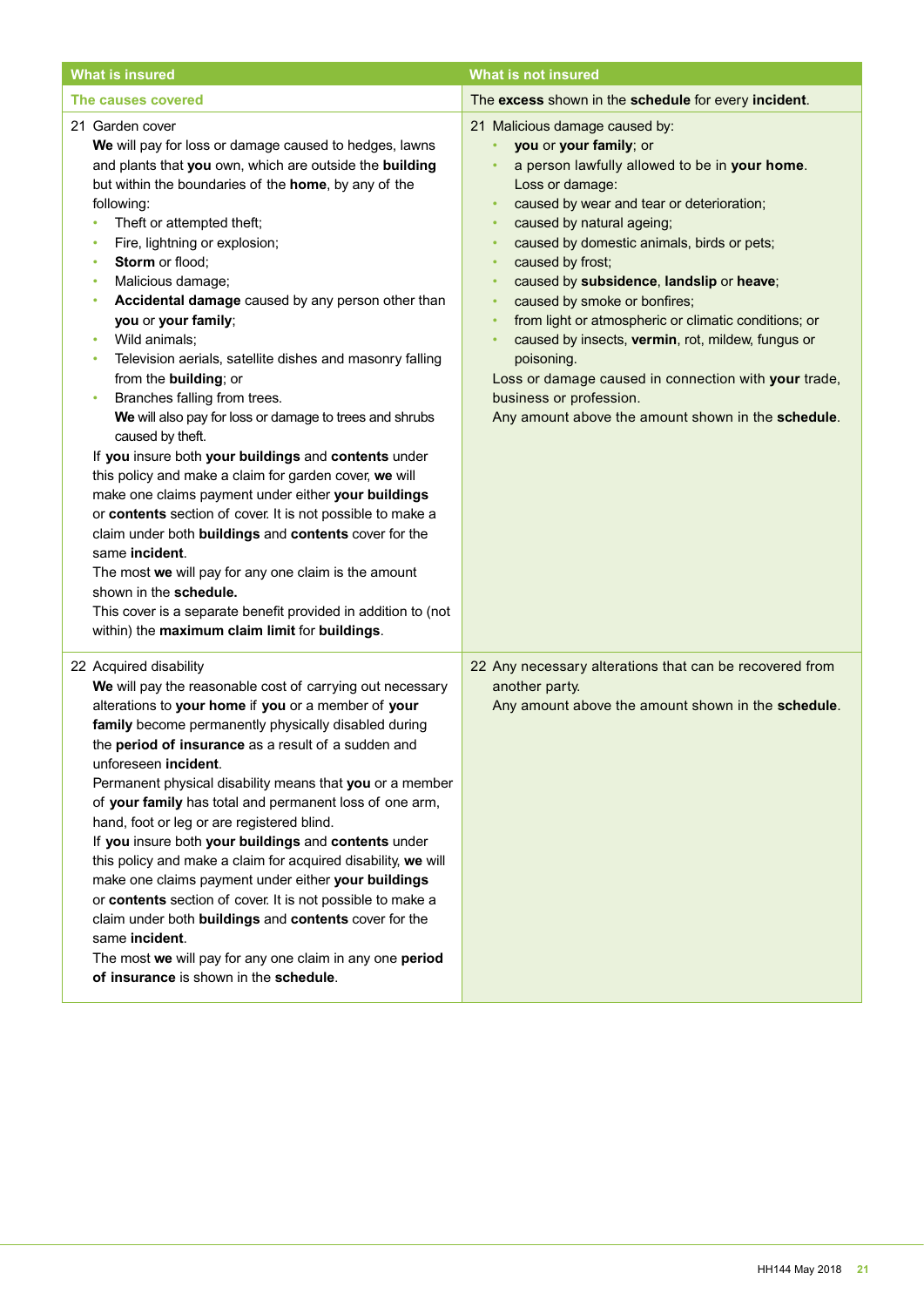## Section 1 Buildings - continued

| <b>What is insured</b>                                                                                                                                                                                                                                                                                                                                                                                                                                                                                                                                                                                                                                                                                                                                                                                                                                                                                                                                                    | <b>What is not insured</b>                            |
|---------------------------------------------------------------------------------------------------------------------------------------------------------------------------------------------------------------------------------------------------------------------------------------------------------------------------------------------------------------------------------------------------------------------------------------------------------------------------------------------------------------------------------------------------------------------------------------------------------------------------------------------------------------------------------------------------------------------------------------------------------------------------------------------------------------------------------------------------------------------------------------------------------------------------------------------------------------------------|-------------------------------------------------------|
| The causes covered                                                                                                                                                                                                                                                                                                                                                                                                                                                                                                                                                                                                                                                                                                                                                                                                                                                                                                                                                        | The excess shown in the schedule for every incident.  |
| 23 Compulsory evacuation alternative accommodation<br>We will pay the reasonable cost of necessary alternative<br>accommodation for you, your family and your domestic<br>pets if the buildings cannot be lived in because a local<br>authority prohibits you from living in them following loss or<br>damage to a neighbouring property. This cover will operate<br>for a period of 30 days from the date of compulsory<br>evacuation.<br>If you insure both your buildings and contents under this<br>policy and make a claim for compulsory evacuation, we<br>will make one claims payment under either your buildings<br>or contents section of cover. It is not possible to make a<br>claim under both buildings and contents cover for the<br>same incident.<br>The most we will pay in any one period of insurance is<br>shown in the schedule.<br>This cover is a separate benefit provided in addition to (not<br>within) the maximum claim limit for buildings. | 23 Any amount above the amount shown in the schedule. |
| 24 Newly acquired fixtures<br>We will cover your newly acquired fixtures for loss or<br>damage covered under this section for a period of 60 days<br>from the date that you purchase them if your buildings<br>maximum claim limit is exceeded.<br>We reserve the right not to insure any newly acquired<br>fixtures after the 60th day.<br>For this cover to apply you must agree to increase the<br>buildings maximum claim limit and pay any additional<br>premium that is due.<br>The most that we will pay for any one claim is the amount<br>shown in the schedule.<br>This cover is a separate benefit provided in addition to (not<br>within) the maximum claim limit for buildings.                                                                                                                                                                                                                                                                              | 24 Any amount above the amount shown in the schedule. |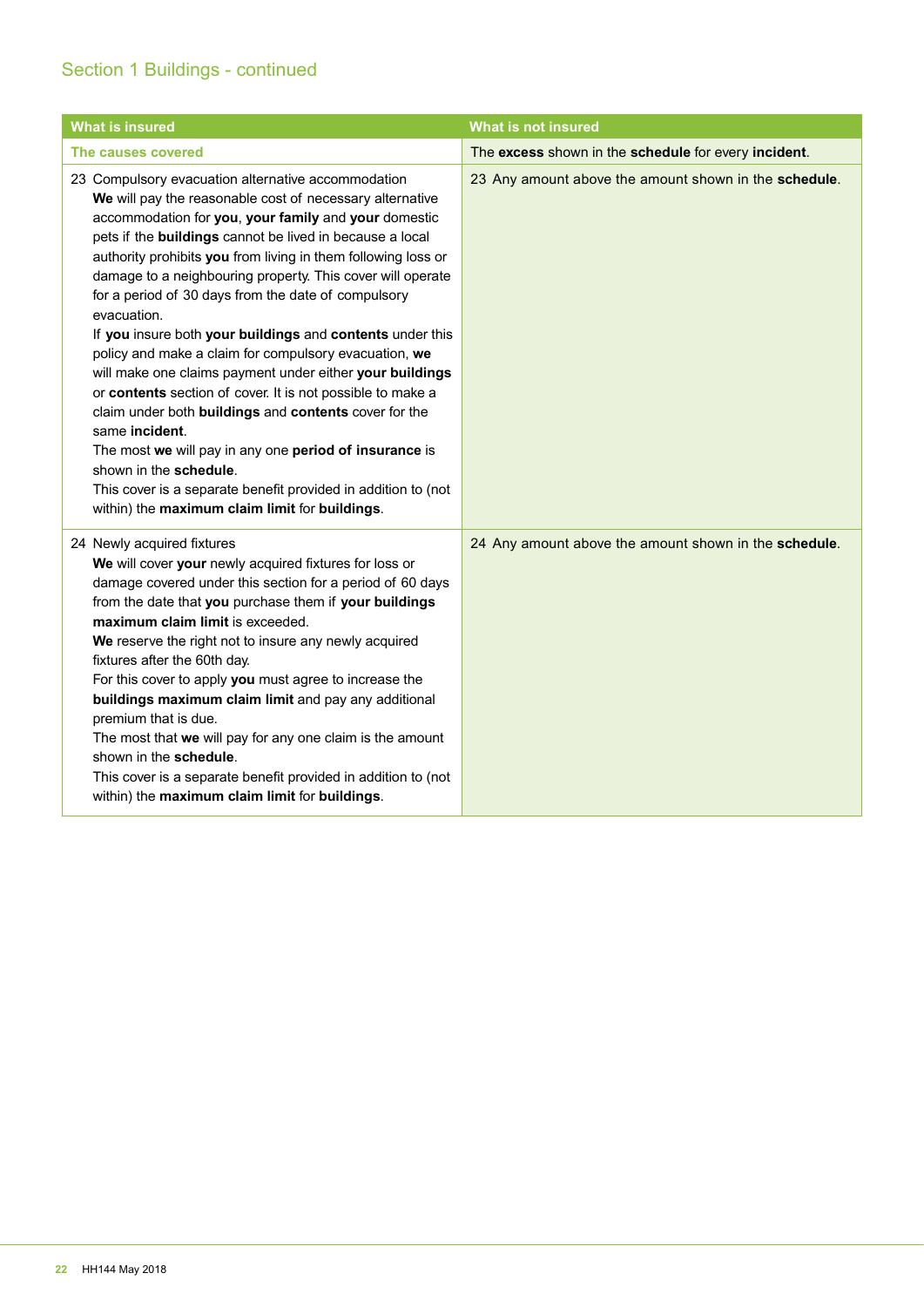## Section 1 Buildings optional cover – Accidental damage extension

This extension of cover applies only if shown in the **schedule**.

| <b>What is insured</b>                                                                                                                                | <b>What is not insured</b>                                                                                                                                                                                                                                                                                                                                                                                                                                                                                                                                                                                                                                                                                                                                                                                                                                                                                                                                                                                                                                                                                                                                                                      |
|-------------------------------------------------------------------------------------------------------------------------------------------------------|-------------------------------------------------------------------------------------------------------------------------------------------------------------------------------------------------------------------------------------------------------------------------------------------------------------------------------------------------------------------------------------------------------------------------------------------------------------------------------------------------------------------------------------------------------------------------------------------------------------------------------------------------------------------------------------------------------------------------------------------------------------------------------------------------------------------------------------------------------------------------------------------------------------------------------------------------------------------------------------------------------------------------------------------------------------------------------------------------------------------------------------------------------------------------------------------------|
| The buildings are covered under this section.                                                                                                         | The excess shown in the schedule for every incident.                                                                                                                                                                                                                                                                                                                                                                                                                                                                                                                                                                                                                                                                                                                                                                                                                                                                                                                                                                                                                                                                                                                                            |
| The most we will pay<br>The most we will pay is the maximum claim limit under the<br>buildings section.<br>The causes covered<br>25 Accidental damage | 25 Damage:<br>by any cause or event already covered under Section 1<br><b>Buildings;</b><br>caused by wear and tear, loss of value or lack of<br>maintenance;<br>caused by movement of the land the buildings are on;<br>$\bullet$<br>caused by any part of the buildings moving, settling                                                                                                                                                                                                                                                                                                                                                                                                                                                                                                                                                                                                                                                                                                                                                                                                                                                                                                      |
|                                                                                                                                                       | or shrinking; demolishing or structurally altering or<br>repairing the buildings;<br>caused by insects, moths, vermin, parasites, wet rot,<br>dry rot, fungus, atmospheric conditions, light or other<br>gradual causes;<br>happening gradually over a period of time.<br>caused by altering, washing, cleaning, restoring,<br>maintaining, repairing, dismantling or misusing the<br>building;<br>caused by frost;<br>$\bullet$<br>caused by faulty workmanship, design or materials;<br>caused by chewing, scratching, tearing or fouling by<br>domestic animals and pets;<br>caused by the effects of chemicals;<br>caused by electrical or mechanical breakdown;<br>caused by a person your home or any part of it is lent,<br>let or sublet to;<br>caused by storm damage to fences, gates, hedges<br>and swimming pool covers;<br>caused maliciously by you or your family or by a<br>person lawfully allowed to be in your home;                                                                                                                                                                                                                                                         |
|                                                                                                                                                       | arising from cutting down all or part of a fallen tree or<br>the cost of cutting down all or part of a fallen tree and<br>taking it away, unless the fallen tree has damaged your<br>buildings;<br>that does not arise from one identifiable event which<br>directly and immediately caused the loss or damage;<br>that would not have arisen if there had not been a<br>failure to deal with existing damage which should have<br>been noticed and where there has been a unnecessary<br>delay in starting repairs;<br>caused by rain or water entering the home, as a result<br>of faulty workmanship, poor maintenance or wear and<br>tear;<br>when your home is unoccupied or unfurnished;<br>to hot tubs and Jacuzzis;<br>to drainage which did not meet the Building<br>Regulations at the time of construction; and<br>to pitch fibre drains caused by delamination (separation<br>of the layers) or as a result of pressure applied to them<br>by the weight of soil or other covering materials.<br>Cleaning blocked drains, unless the blockage is caused<br>by damage to the fabric of the drains insured under this<br>section.<br>The cost of maintenance or routine redecoration. |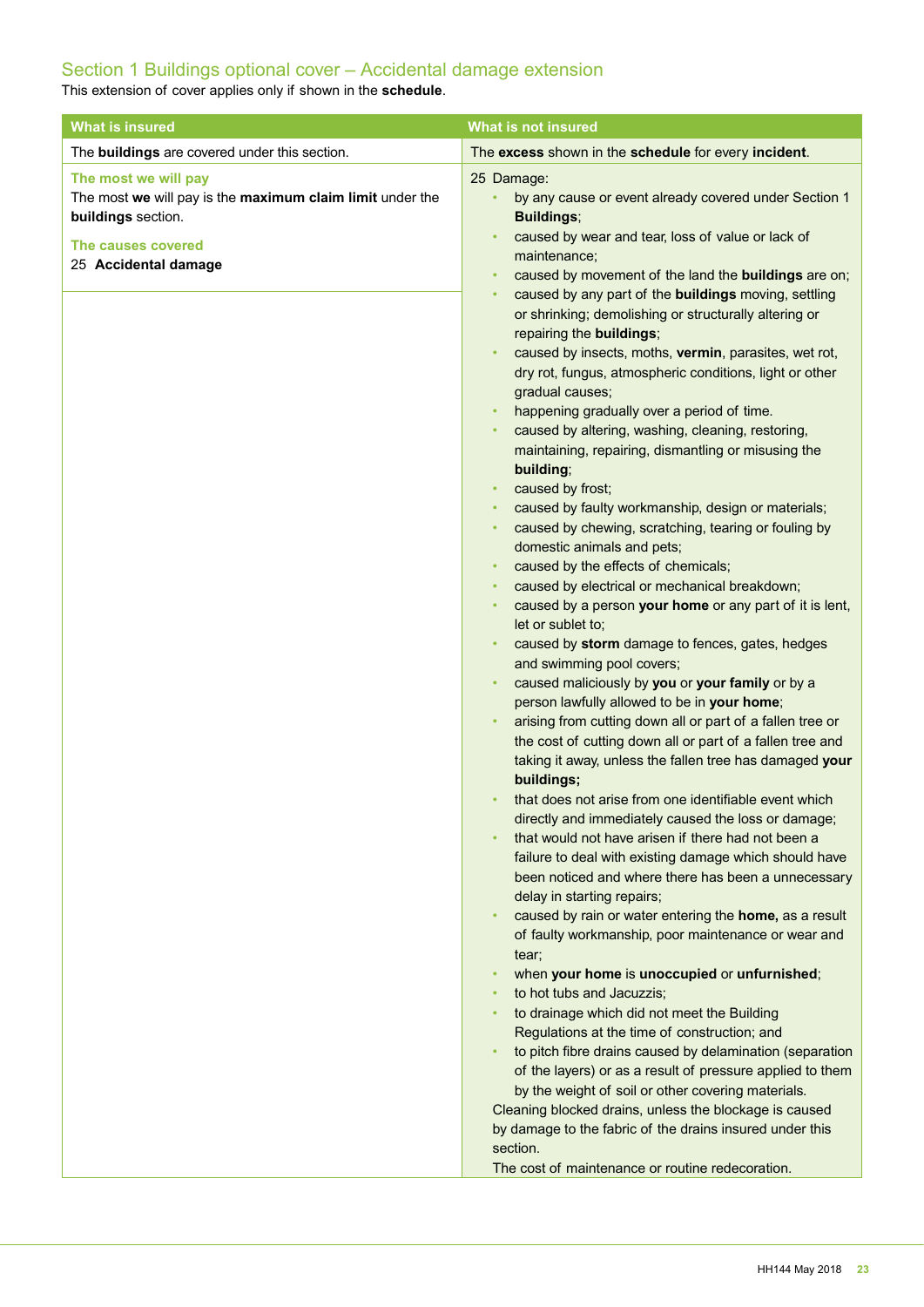## Section 2 – Contents

This section applies only if shown in the **schedule**.

| <b>What is insured</b>                                                                                                                                                                                                                                                                             | <b>What is not insured</b>                                                                                                  |
|----------------------------------------------------------------------------------------------------------------------------------------------------------------------------------------------------------------------------------------------------------------------------------------------------|-----------------------------------------------------------------------------------------------------------------------------|
| The causes covered                                                                                                                                                                                                                                                                                 | The excess shown in the schedule for every incident.                                                                        |
| Your and your family's contents are covered when they are:<br>• in the buildings of the home; and<br>• in the open but within the boundary of the home.                                                                                                                                            | Anything more specifically insured in another part of<br>this policy.<br>Any amount above the amount shown in the schedule. |
| The most we will pay<br>The contents are covered up to the maximum claim limit<br>shown in the schedule when in the main building of your<br>home. However, the following limits apply.                                                                                                            |                                                                                                                             |
| <b>High-risk property</b><br>• The most we will pay for any one claim is the maximum<br>claim limit for high-risk property shown in the schedule.<br>• The most we will pay for any one item is the maximum<br>claim limit shown in the schedule.                                                  |                                                                                                                             |
| <b>Business equipment</b><br>• The most we will pay for any one claim is the maximum<br>claim limit for business equipment shown in the<br>schedule.                                                                                                                                               |                                                                                                                             |
| • The most we will pay for any one item of business<br>equipment is the maximum claim limit shown in the<br>schedule.                                                                                                                                                                              |                                                                                                                             |
| <b>Contents in the open</b><br>(but within the boundary of your home)<br>• The most we will pay for any one claim is the maximum<br>claim limit for contents in the open shown in the<br>schedule.<br>• The most we will pay for any one item is the maximum<br>claim limit shown in the schedule. |                                                                                                                             |
| <b>Money</b><br>• The most we will pay for any one claim is the maximum<br>claim limit for money shown in the schedule.                                                                                                                                                                            |                                                                                                                             |
| <b>Credit cards</b><br>• The most we will pay for any one claim is the maximum<br>claim limit for credit cards shown in the schedule.                                                                                                                                                              |                                                                                                                             |
| <b>Deeds and documents</b><br>• The most we will pay for any one claim is the maximum<br>claim limit for deeds and documents shown in the<br>schedule.                                                                                                                                             |                                                                                                                             |
| <b>Fine art</b><br>• The most we will pay for any one claim is the maximum<br>claim limit for fine art shown in the schedule.<br>• The most we will pay for any one item is the maximum<br>claim limit shown in the schedule.                                                                      |                                                                                                                             |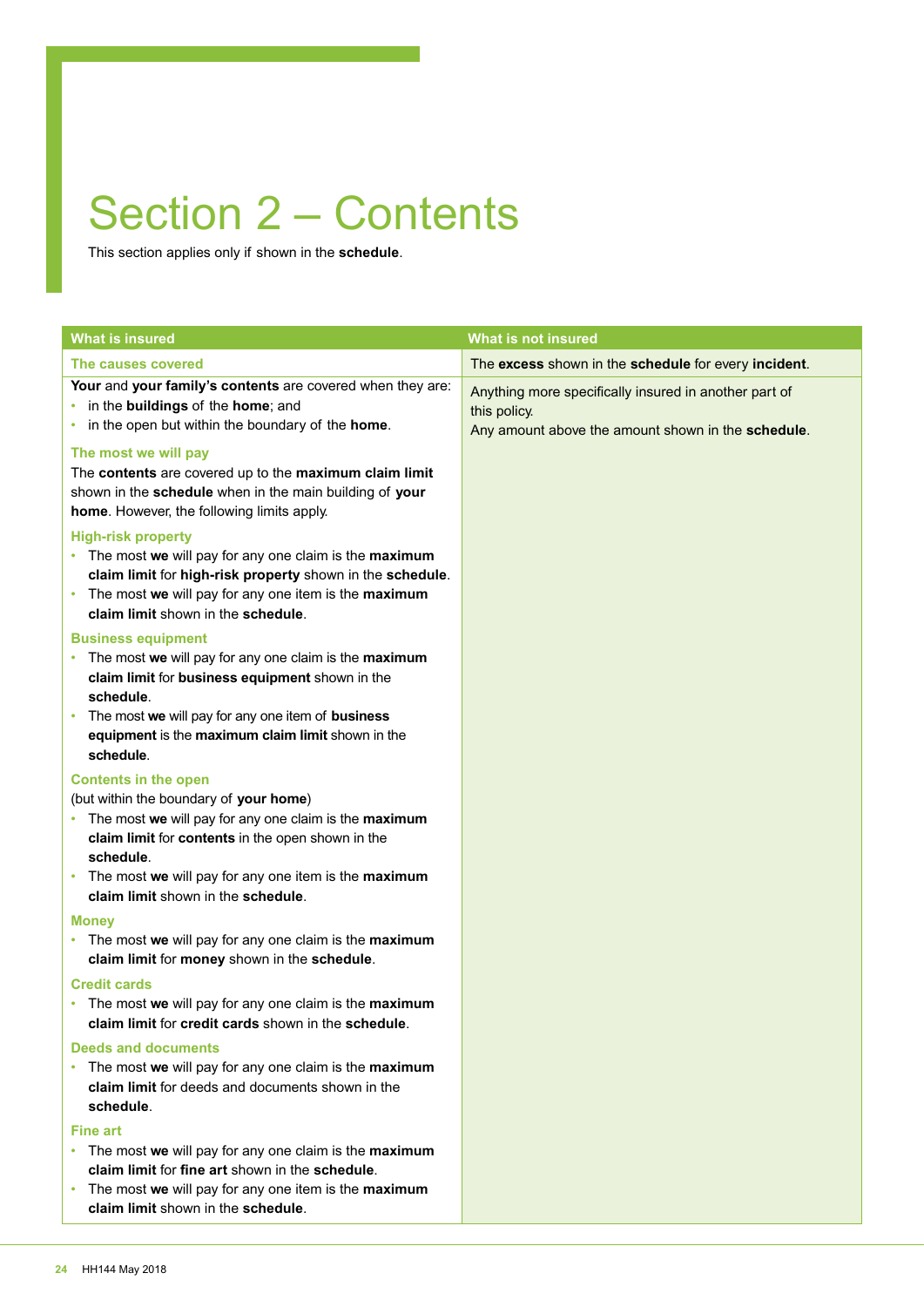| <b>What is insured</b>                                                                                                                                                                                                                                                                                  | <b>What is not insured</b>                                                                                                                                                                                                                                                                                                                                                                                                                                                |
|---------------------------------------------------------------------------------------------------------------------------------------------------------------------------------------------------------------------------------------------------------------------------------------------------------|---------------------------------------------------------------------------------------------------------------------------------------------------------------------------------------------------------------------------------------------------------------------------------------------------------------------------------------------------------------------------------------------------------------------------------------------------------------------------|
| The causes covered                                                                                                                                                                                                                                                                                      | The excess shown in the schedule for every incident.                                                                                                                                                                                                                                                                                                                                                                                                                      |
| The contents are covered for loss or damage caused by the<br>following.                                                                                                                                                                                                                                 |                                                                                                                                                                                                                                                                                                                                                                                                                                                                           |
| 1 Fire or smoke, explosion, lightning or earthquake.                                                                                                                                                                                                                                                    | 1 Scorching, singeing, melting or damage caused by smoke<br>that happens gradually over a period of time.                                                                                                                                                                                                                                                                                                                                                                 |
| 2 Riot, civil commotion and labour or political disturbances<br>and strikes.                                                                                                                                                                                                                            | 2 Loss or damage that is not reported to the police within<br>seven days.                                                                                                                                                                                                                                                                                                                                                                                                 |
| 3 Malicious damage.                                                                                                                                                                                                                                                                                     | 3 Malicious damage caused:<br>by you or your family;<br>by a person lawfully allowed to be in your home;<br>when your home is unoccupied or unfurnished; or<br>by computer viruses.                                                                                                                                                                                                                                                                                       |
| 4 Your home being hit by:<br>aircraft or other flying objects, or anything dropped<br>from them;<br>vehicles, trains or trams;<br>۰<br>fireworks:<br>۰<br>falling aerials, masts or satellite dishes;<br>falling trees or branches;<br>animals or birds; or<br>۰<br>lamp posts or telegraph poles.<br>۰ | 4 Loss or damage<br>caused by domestic animals, birds or pets; or<br>arising from cutting down all or part of a fallen tree or<br>the cost of cutting down all or part of a fallen tree and<br>taking it away, unless the fallen tree has damaged your<br>contents.                                                                                                                                                                                                       |
| 5 Storm or flood.                                                                                                                                                                                                                                                                                       | 5 Storm or flood damage to property away from your home<br>and not in a building.<br>Loss or damage that happens gradually over a period of<br>time.<br>Loss or damage that does not arise from one identifiable<br>event which directly and immediately caused the loss or<br>damage.                                                                                                                                                                                    |
| 6 Subsidence or ground heave of the site your home<br>stands on, or landslip.                                                                                                                                                                                                                           | 6 Loss or damage caused by:<br>the sea or river wearing away the land;<br>faulty design or construction of the buildings or their<br>foundations;<br>demolishing, altering or repairing the <b>buildings</b> ; or<br>the foundations of the building or the materials from<br>which they are built shrinking or expanding.<br>Loss or damage for which compensation is provided by<br>contract or legislation.<br>Damage that started before this policy came into force. |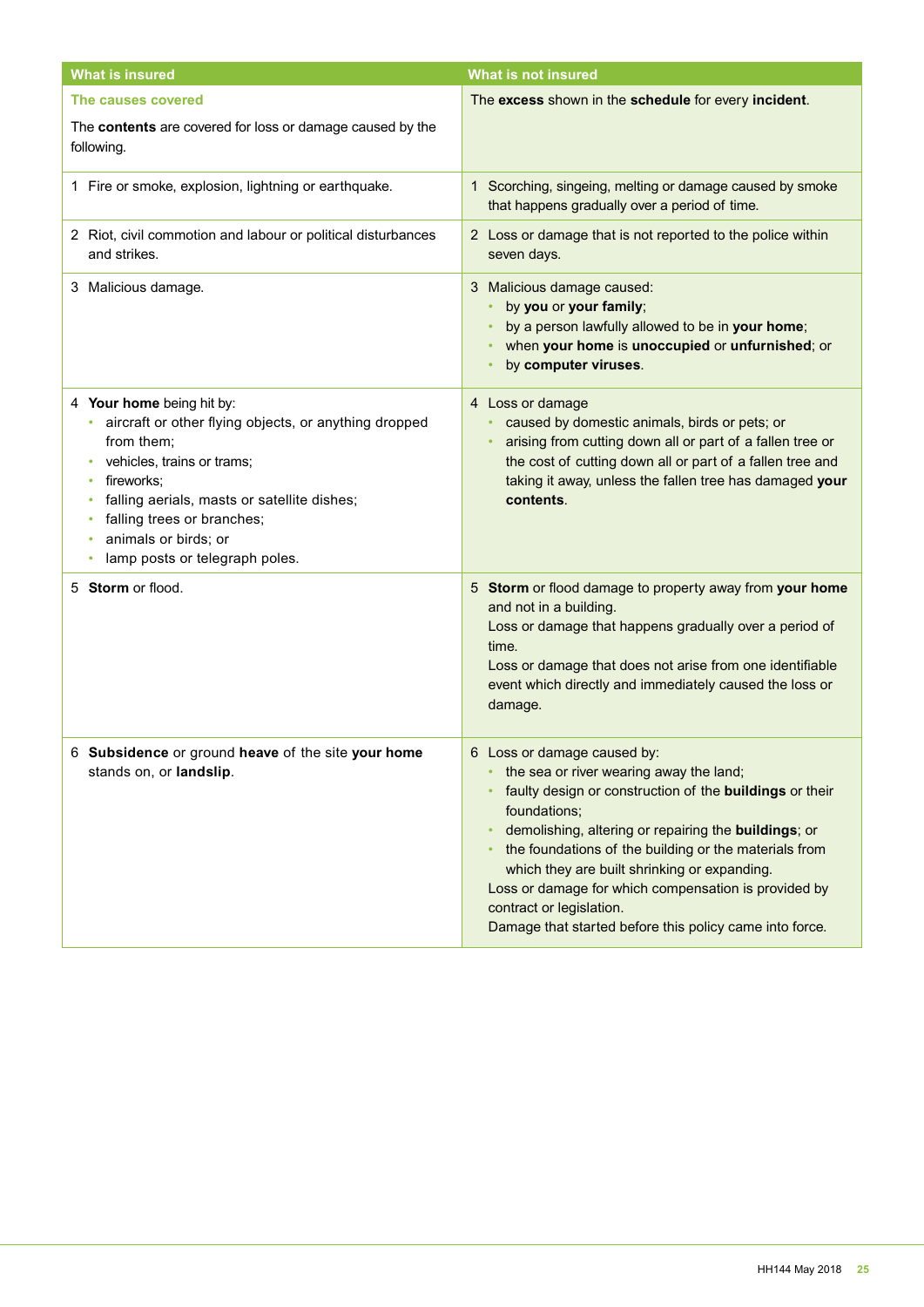| <b>What is insured</b>                                                                                                                                                                                                                                                                                                                                                                                                                                                                                                                                                                                                                                                                                                                                           | <b>What is not insured</b>                                                                                                                                                                                                                                                                                                                                                                                                                                                                                                                                                                                                                                                  |
|------------------------------------------------------------------------------------------------------------------------------------------------------------------------------------------------------------------------------------------------------------------------------------------------------------------------------------------------------------------------------------------------------------------------------------------------------------------------------------------------------------------------------------------------------------------------------------------------------------------------------------------------------------------------------------------------------------------------------------------------------------------|-----------------------------------------------------------------------------------------------------------------------------------------------------------------------------------------------------------------------------------------------------------------------------------------------------------------------------------------------------------------------------------------------------------------------------------------------------------------------------------------------------------------------------------------------------------------------------------------------------------------------------------------------------------------------------|
| The causes covered                                                                                                                                                                                                                                                                                                                                                                                                                                                                                                                                                                                                                                                                                                                                               | The excess shown in the schedule for every incident.                                                                                                                                                                                                                                                                                                                                                                                                                                                                                                                                                                                                                        |
| 7 Escaping water<br>Water leaking from any fixed domestic water or drainage<br>installation, heating system, washing machine, dishwasher,<br>water bed, fish tanks, refrigerator or deep-freeze cabinet.                                                                                                                                                                                                                                                                                                                                                                                                                                                                                                                                                         | 7 Loss or damage:<br>to the fixed domestic water or heating system itself;<br>$\bullet$<br>that has been happening gradually over a period of time;<br>that would not have arisen if there had not been a failure<br>to deal with existing damage which a reasonable person<br>should have noticed and where there has been an<br>unreasonable delay in starting repairs;<br>caused by water overflowing from wash basins, sinks,<br>bidets, showers and baths, as a result of taps being left<br>on; or<br>when the main building of your home is unoccupied or<br>$\bullet$<br>unfurnished.                                                                               |
| 8 Theft or attempted theft.<br>The most we will pay for any one claim for theft of<br>contents from an outbuilding or garage is the maximum<br>claim limit for theft of contents in an outbuilding or<br>garage shown in the schedule.<br>The most we will pay for any one claim for theft of<br>contents from a secured outbuilding or garage built<br>of brick, stone or concrete and kept in good repair is the<br>maximum claim limit for theft of contents in a secured<br>outbuilding or garage shown in the schedule.<br>The most we will pay for any one claim is the amount<br>shown in the schedule.<br>The maximum amount we will pay following theft of<br>jewellery or watches from the home is £10,000 unless<br>stolen from a fixed, locked safe. | 8 Theft or attempted theft:<br>by deception, unless entry only is gained by deception;<br>by you or any member of your family, domestic<br>employees, lodgers, paying guests or tenants;<br>when your home is unoccupied or unfurnished;<br>when your home or any part of it is lent, let or sublet<br>to or occupied by someone who is not a member of<br>your family, unless force causing damage to the main<br>building of the home was used to get in or out of the<br>building; or<br>of money, unless force causing damage to the main<br>building of the home was used to get into or out of the<br>building.<br>Any amount above the amount shown in the schedule. |
| 9 Damage caused by oil leaking from a fixed domestic<br>oil-fired heating system, including smoke or smudge<br>damage caused by evaporation from a faulty oil-fired<br>heating system.                                                                                                                                                                                                                                                                                                                                                                                                                                                                                                                                                                           | 9 Loss or damage to the fixed domestic oil-fired heating<br>system itself.<br>Loss or damage that has been happening gradually over<br>a period of time.<br>Loss or damage that would not have arisen if there had<br>not been a failure to deal with existing damage which a<br>reasonable person should have noticed and where there<br>has been an unreasonable delay in starting repairs.                                                                                                                                                                                                                                                                               |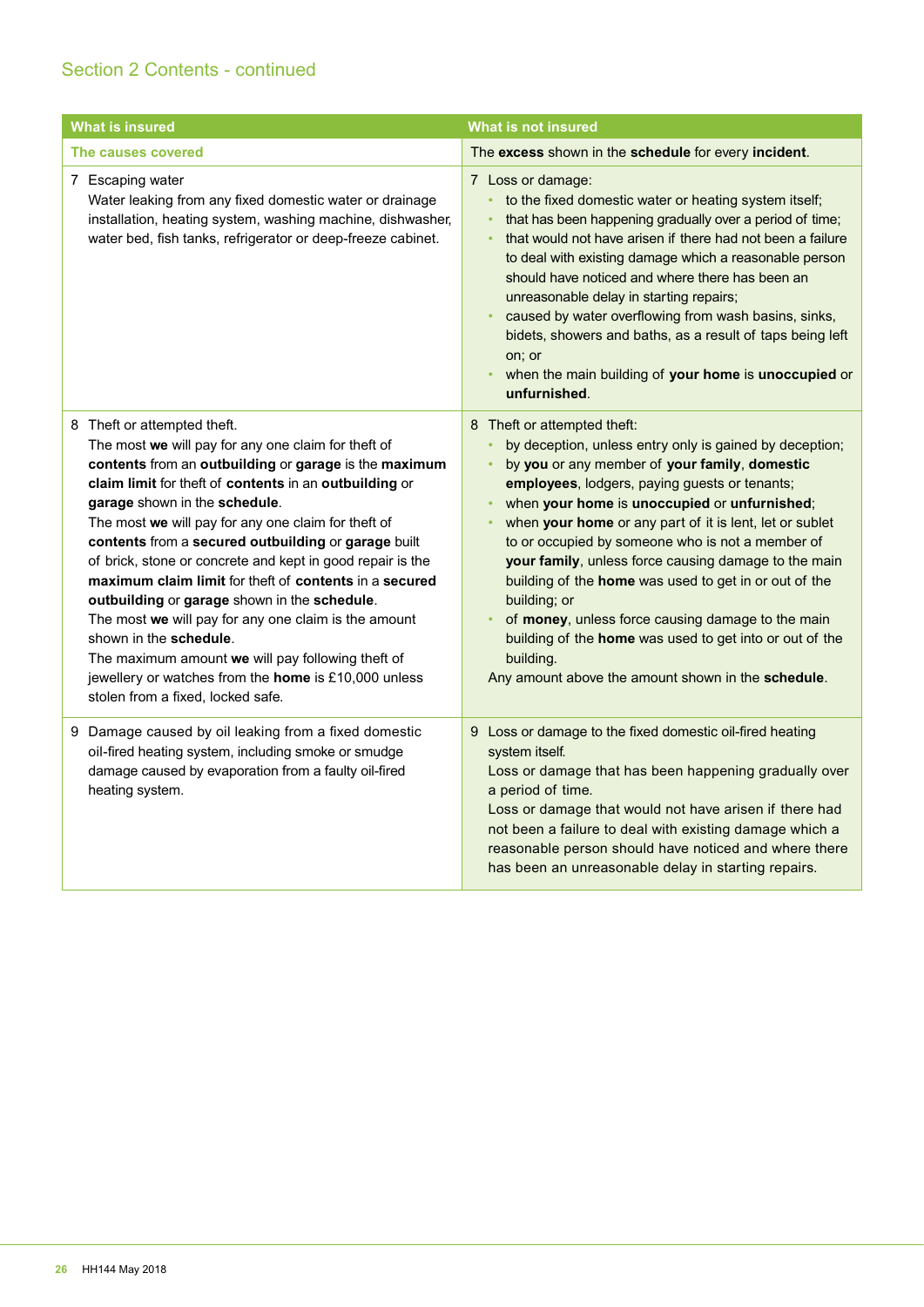| <b>What is insured</b>                                                                                                                                                                                                                                                                                                                                                                                                                                                                                                                                                                                                      | <b>What is not insured</b>                                                                                                                                                                                                                                                                                                                                                                                                                                                                                                                                                                                                                                                                                                                                                                                                                                                                                                                                                                                                                                                                                                                                                                                                                                                     |
|-----------------------------------------------------------------------------------------------------------------------------------------------------------------------------------------------------------------------------------------------------------------------------------------------------------------------------------------------------------------------------------------------------------------------------------------------------------------------------------------------------------------------------------------------------------------------------------------------------------------------------|--------------------------------------------------------------------------------------------------------------------------------------------------------------------------------------------------------------------------------------------------------------------------------------------------------------------------------------------------------------------------------------------------------------------------------------------------------------------------------------------------------------------------------------------------------------------------------------------------------------------------------------------------------------------------------------------------------------------------------------------------------------------------------------------------------------------------------------------------------------------------------------------------------------------------------------------------------------------------------------------------------------------------------------------------------------------------------------------------------------------------------------------------------------------------------------------------------------------------------------------------------------------------------|
| The causes covered                                                                                                                                                                                                                                                                                                                                                                                                                                                                                                                                                                                                          | The excess shown in the schedule for every incident.                                                                                                                                                                                                                                                                                                                                                                                                                                                                                                                                                                                                                                                                                                                                                                                                                                                                                                                                                                                                                                                                                                                                                                                                                           |
| 10 Accidental breakage to television sets (and their aerials),<br>satellite receivers or decoders, radios, audio equipment,<br>video-recording equipment, DVD players, DVD recorders,<br>games consoles capable of playing DVDs or desk-top<br>personal computers.                                                                                                                                                                                                                                                                                                                                                          | 10 Damage:<br>to items designed or intended to be hand-held, carried<br>or portable;<br>to musical instruments;<br>$\bullet$<br>including e-readers, smartphones, netbooks, tablet<br>$\bullet$<br>computers, MP3 players, satellite navigation systems<br>and laptop computers;<br>to musical instruments;<br>$\bullet$<br>to television sets, caused whilst using electronic<br>gaming equipment;<br>to records, compact discs, computer disks, cassettes,<br>$\bullet$<br>tapes, DVDs or other data storage devices;<br>caused by cleaning, maintaining, adjusting, repairing,<br>$\bullet$<br>dismantling or misusing the item;<br>caused by wear and tear or deterioration;<br>caused by electrical or mechanical breakdown;<br>٠<br>from light, or atmospheric or climatic conditions;<br>٠<br>caused by scratching or denting; or<br>٠<br>caused by computer viruses;<br>٠<br>when your home is unfurnished or unoccupied.<br>Loss, destruction or damage to any electrical appliance or<br>computer software caused by or arising from it failing to<br>correctly recognise any date or time.<br>Loss of data or information arising as a result of any<br>computer data-processing equipment or similar equipment<br>failing to correctly recognise any date or time. |
| 11 Accidental breakage in your home to:<br>fixed glass in furniture (but not glass in pictures or<br>clocks);<br>glass shelves;<br>glass tops to furniture;<br>fixed glass in mirrors; or<br>ceramic hobs in free-standing cookers and ceramic<br>tops in free-standing cookers.                                                                                                                                                                                                                                                                                                                                            | 11 Loss or damage caused by scratching or denting.                                                                                                                                                                                                                                                                                                                                                                                                                                                                                                                                                                                                                                                                                                                                                                                                                                                                                                                                                                                                                                                                                                                                                                                                                             |
| 12 Accidental loss of metered water or oil in domestic heating<br>systems.<br>If you insure both your buildings and contents under<br>this policy and make a claim for accidental loss of metered<br>water or oil, we will make one claims payment under<br>either your buildings or contents section of cover. It is<br>not possible to make a claim under both buildings and<br>contents cover for the same incident. The most we<br>will pay for any one claim is the amount shown in the<br>schedule.<br>This cover is a separate benefit provided in addition to (not<br>within) the maximum claim limit for contents. | 12 Loss while the home is unoccupied or unfurnished.<br>Any amount above the amount shown in the schedule.                                                                                                                                                                                                                                                                                                                                                                                                                                                                                                                                                                                                                                                                                                                                                                                                                                                                                                                                                                                                                                                                                                                                                                     |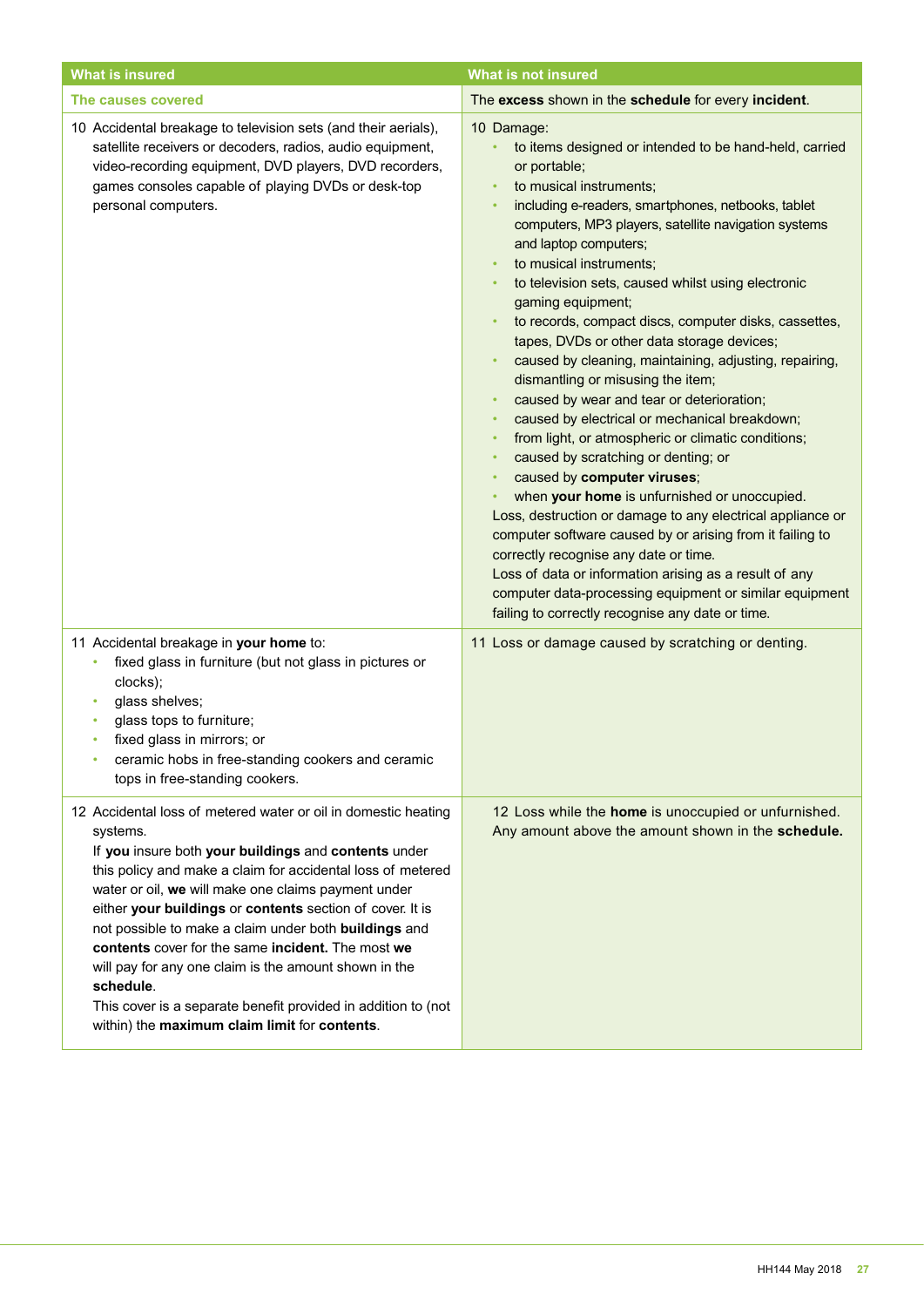| <b>What is insured</b>                                                                                                                                                                                                                                                                                                                                                                                                                                                                                                                                                                                                                                                                                                                                                                                                                                | <b>What is not insured</b>                                                                                                                                                                                                                                                                                                                                                                                                                                                                                                                                                                                                                                                                                                                                                                                                                                                                                                                                                                                                                                                                                                                                                                                                                                                                                                                                                                                                                                                                                                                                                                                                                                                                                                                                                                                                                                                                                                                                                                                                                                                                                                                                                                                                                                                 |
|-------------------------------------------------------------------------------------------------------------------------------------------------------------------------------------------------------------------------------------------------------------------------------------------------------------------------------------------------------------------------------------------------------------------------------------------------------------------------------------------------------------------------------------------------------------------------------------------------------------------------------------------------------------------------------------------------------------------------------------------------------------------------------------------------------------------------------------------------------|----------------------------------------------------------------------------------------------------------------------------------------------------------------------------------------------------------------------------------------------------------------------------------------------------------------------------------------------------------------------------------------------------------------------------------------------------------------------------------------------------------------------------------------------------------------------------------------------------------------------------------------------------------------------------------------------------------------------------------------------------------------------------------------------------------------------------------------------------------------------------------------------------------------------------------------------------------------------------------------------------------------------------------------------------------------------------------------------------------------------------------------------------------------------------------------------------------------------------------------------------------------------------------------------------------------------------------------------------------------------------------------------------------------------------------------------------------------------------------------------------------------------------------------------------------------------------------------------------------------------------------------------------------------------------------------------------------------------------------------------------------------------------------------------------------------------------------------------------------------------------------------------------------------------------------------------------------------------------------------------------------------------------------------------------------------------------------------------------------------------------------------------------------------------------------------------------------------------------------------------------------------------------|
| The causes covered                                                                                                                                                                                                                                                                                                                                                                                                                                                                                                                                                                                                                                                                                                                                                                                                                                    | The excess shown in the schedule for every incident.                                                                                                                                                                                                                                                                                                                                                                                                                                                                                                                                                                                                                                                                                                                                                                                                                                                                                                                                                                                                                                                                                                                                                                                                                                                                                                                                                                                                                                                                                                                                                                                                                                                                                                                                                                                                                                                                                                                                                                                                                                                                                                                                                                                                                       |
| 13 Damage to food in any refrigerator or deep freezer<br>caused by:<br>a rise or fall in temperature; or<br>٠<br>contamination by refrigerant or refrigerant fumes.<br>٠<br>The most we will pay for any one claim is the amount<br>shown in the schedule.<br>This cover is provided within (not in addition to) the<br>maximum claim limit for contents.                                                                                                                                                                                                                                                                                                                                                                                                                                                                                             | 13 Loss or damage caused by:<br>your power supply being cut off by the supplier; or<br>$\bullet$<br>a strike, a lockout or an industrial dispute.<br>$\bullet$<br>Any amount above the amount shown in the schedule.                                                                                                                                                                                                                                                                                                                                                                                                                                                                                                                                                                                                                                                                                                                                                                                                                                                                                                                                                                                                                                                                                                                                                                                                                                                                                                                                                                                                                                                                                                                                                                                                                                                                                                                                                                                                                                                                                                                                                                                                                                                       |
| 14 Public and personal liability<br>We will pay all amounts you or a member of your family<br>legally have to pay for causing:<br>death, bodily injury, illness or disease; or<br>٠<br>loss of or damage to property;<br>٠<br>which is caused by an accident happening during the<br>period of insurance and arising;<br>from your occupation (but not ownership) of the<br>buildings; or<br>in a private role not connected with owning the<br>buildings.<br>from the employment by you or your family of<br>٠<br>domestic staff.<br>The most we will pay for any one claim, or series<br>of claims arising from one cause, is the maximum<br>claim limit shown in the schedule plus any costs and<br>expenses we agree in writing.<br>If you die, we will indemnify (protect) your legal<br>representative against your or your family's liability. | 14 Death, bodily injury, illness or disease suffered by you,<br>your family or a domestic employee.<br>Loss or damage to property owned, leased, let, rented,<br>hired, lent or entrusted to you or your family.<br>Liability arising out of owning, using or possessing any:<br>mechanically powered or motorised vehicles, except<br>garden machinery, wheelchairs, registered disabled<br>persons' buggies that cannot go over 8 miles an<br>hour and which are not licensed for road use and<br>pedestrian-controlled models or toys that cannot go<br>over 8 miles an hour;<br>aircraft, except model aircraft that have a wing span of<br>less than 10 feet;<br>gliders, hang-gliders and microlights;<br>hovercraft, boards or any other craft or equipment<br>$\bullet$<br>designed for use in or on water, other than pedestrian-<br>controlled models or toys and hand or foot-propelled<br>boats;<br>caravans, horse boxes, trailers or trailer tents;<br>firearms, except legally held sporting guns used for<br>$\bullet$<br>sporting purposes;<br>animals - however, you are insured for domestic<br>dogs, except those specified under section 1 of the<br>Dangerous Dogs Act 1991 or any later amendments to<br>that act; or<br>lift (other than a stairlift) you own or you are<br>responsible for maintaining.<br>Injury or damage arising from:<br>a direct or indirect result of an assault or alleged<br>assault;<br>any deliberate or malicious act;<br>hunting or racing of any kind, except on foot; or<br>your business, trade, profession or employment.<br>We won't pay for claims that arise from you owning or<br>using an electric bicycle.<br>Any claim where you would be paid under any other<br>policy if this policy did not exist. However, this exclusion<br>does not apply to any amount above that which would be<br>covered under the other policy.<br>Liability arising from any disease or virus that you pass on<br>to another person.<br>Any liability you have under a contract, unless you would<br>have had that liability without the contract.<br>Any action for damages brought in a court outside the<br>United Kingdom, the Channel Islands and the Isle of Man.<br>Any amount above the amount shown in the schedule. |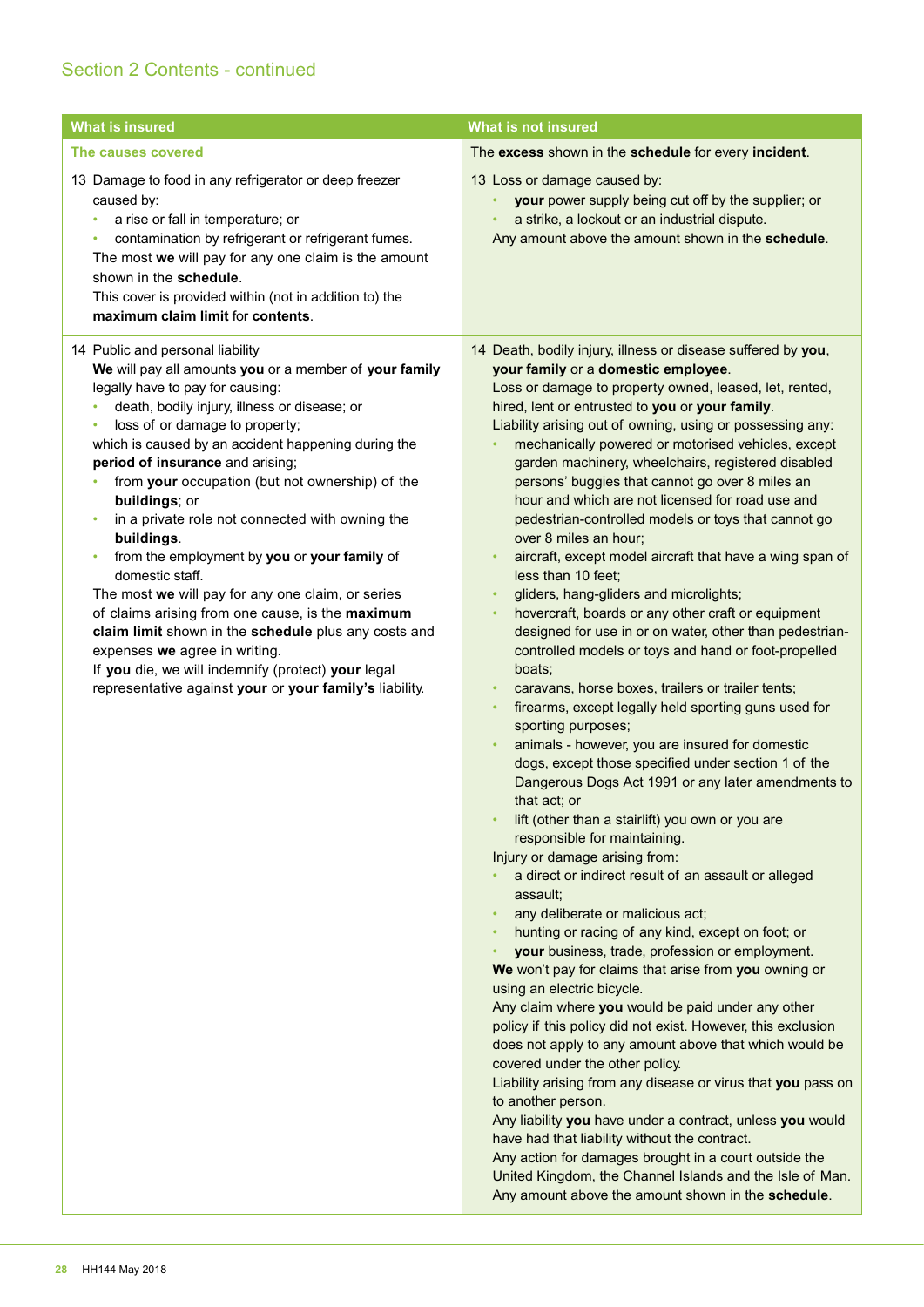| <b>What is insured</b>                                                                                                                                                                                                                                                                                                                                                                                                                                                                                                                                                                                                                                                                                                                                                                                                                                                                                                                                                                                    | <b>What is not insured</b>                                                                                                                                                                                                                                                                                                                                               |
|-----------------------------------------------------------------------------------------------------------------------------------------------------------------------------------------------------------------------------------------------------------------------------------------------------------------------------------------------------------------------------------------------------------------------------------------------------------------------------------------------------------------------------------------------------------------------------------------------------------------------------------------------------------------------------------------------------------------------------------------------------------------------------------------------------------------------------------------------------------------------------------------------------------------------------------------------------------------------------------------------------------|--------------------------------------------------------------------------------------------------------------------------------------------------------------------------------------------------------------------------------------------------------------------------------------------------------------------------------------------------------------------------|
| The causes covered                                                                                                                                                                                                                                                                                                                                                                                                                                                                                                                                                                                                                                                                                                                                                                                                                                                                                                                                                                                        | The excess shown in the schedule for every incident.                                                                                                                                                                                                                                                                                                                     |
| 15 Liability for domestic employees<br>We insure you against your legal liability for all amounts<br>you have to pay for accidental bodily injury which<br>happens to any of your domestic employees during<br>the course of their work or which is caused by you<br>during the period of insurance.<br>Cover applies anywhere in the world if the contract of<br>service was entered into in the United Kingdom, the Isle<br>of Man or the Channel Islands.<br>The most we will pay for any one claim, or series of claims<br>arising from one cause, is the maximum claim limit<br>shown in the schedule plus any costs and expenses we<br>agree in writing.                                                                                                                                                                                                                                                                                                                                            | 15 Any amount above the amount shown in the schedule.                                                                                                                                                                                                                                                                                                                    |
| 16 Tenant's liability<br>We insure you against your legal liability as a tenant of<br>your home for all amounts you have to pay for:<br>damage to the structure of your home, or to the<br>landlord's fixtures, fittings and interior decorations,<br>caused by the causes 1 to 9 under section 2 of this<br>policy;<br>the cost of repairing accidental damage to the<br>cables, underground pipes and drains (and their<br>inspection covers) which serve your home;<br>accidental breakage to fixed glass in windows,<br>٠<br>doors, fanlights, skylights, greenhouses,<br>conservatories and verandas; and<br>accidental breakage to fixed sanitary fittings and<br>٠<br>bathroom fittings.<br>The most we will pay for any one claim, or series of claims<br>arising from one cause, is the maximum claim limit<br>shown in the schedule plus any costs and expenses we<br>agree in writing.<br>If you make a claim you will need to provide evidence that<br>you are legally liable for the damage. | 16 Any amount above the amount shown in the schedule.<br>Damage to the structure of your home, or to the<br>landlord's fixtures, fixings and interior decorations,<br>caused by the causes 1 to 9 under section 2 of this<br>policy, while your home is unoccupied or unfurnished.<br>Loss or damage excluded under any of the causes 1 to 9<br>of section 2 - Contents. |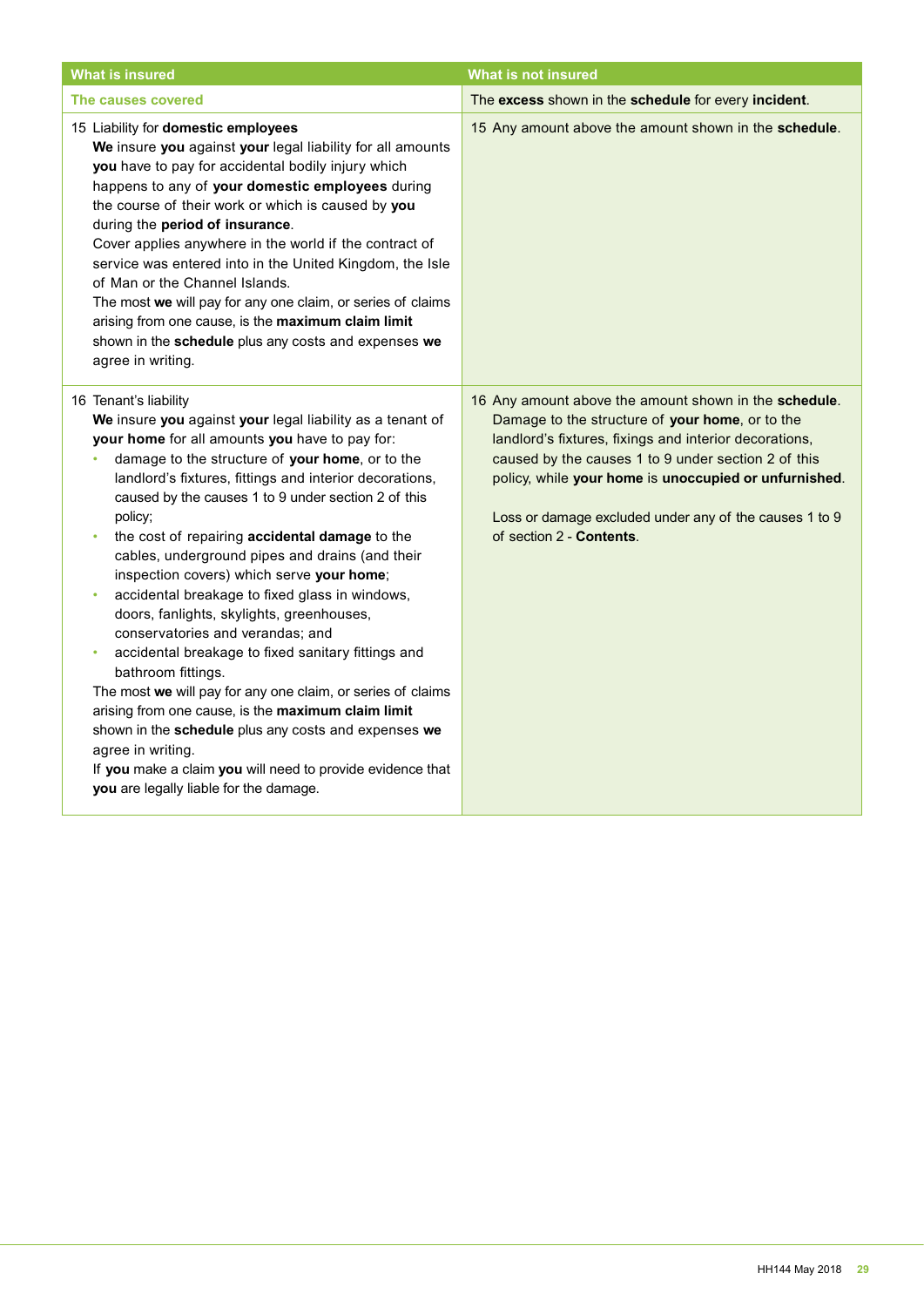| <b>What is insured</b>                                                                                                                                                                                                                                                                                                                                                                                                                                                                                                                                                                                                                                                                                                                                                                                                                                                                                                                                                                                                                                                                     | <b>What is not insured</b>                                                                                                                                                                                                                                                                                                                                                                                                                                                                                                                                                                                                                                                                                                                         |
|--------------------------------------------------------------------------------------------------------------------------------------------------------------------------------------------------------------------------------------------------------------------------------------------------------------------------------------------------------------------------------------------------------------------------------------------------------------------------------------------------------------------------------------------------------------------------------------------------------------------------------------------------------------------------------------------------------------------------------------------------------------------------------------------------------------------------------------------------------------------------------------------------------------------------------------------------------------------------------------------------------------------------------------------------------------------------------------------|----------------------------------------------------------------------------------------------------------------------------------------------------------------------------------------------------------------------------------------------------------------------------------------------------------------------------------------------------------------------------------------------------------------------------------------------------------------------------------------------------------------------------------------------------------------------------------------------------------------------------------------------------------------------------------------------------------------------------------------------------|
| The causes covered                                                                                                                                                                                                                                                                                                                                                                                                                                                                                                                                                                                                                                                                                                                                                                                                                                                                                                                                                                                                                                                                         | The excess shown in the schedule for every incident.                                                                                                                                                                                                                                                                                                                                                                                                                                                                                                                                                                                                                                                                                               |
| 17 Unpaid damages<br>We will pay the unpaid amount of any award made in<br>your favour for compensation for bodily injury or damage<br>to property. This compensation must have been awarded<br>by a court in the United Kingdom, the Isle of Man or the<br>Channel Islands.<br>We will pay the amount if:<br>you have not received full payment within three months<br>of the date of the award;<br>the bodily injury or damage happened in the United<br>٠<br>Kingdom, the Isle of Man or the Channel Islands;<br>you would have had a valid claim under cause 14 of<br>this policy if the award had been made against you;<br>and<br>there is not going to be an appeal.<br>٠<br>After we have made a payment, we may enforce your<br>rights against the person who should have made the<br>payment. (In this case, we will keep any amounts we get<br>back.)<br>The most we will pay for any one claim, or series of claims<br>arising from one cause, is the maximum claim limit<br>shown in the schedule plus any costs and expenses we<br>agree in writing.                         | 17 Any amount above the amount shown in the schedule.                                                                                                                                                                                                                                                                                                                                                                                                                                                                                                                                                                                                                                                                                              |
| 18 Contents temporarily removed<br>Your contents are covered for loss or damage as a result<br>of causes 1 to 9 of this section when they are temporarily<br>removed from your home but within the United Kingdom,<br>the Isle of Man or the Channel Islands. However, for theft<br>of your contents (excluding money), the theft must be<br>from:<br>any bank or safe deposit, or while you or any member<br>of your family are taking the items to or from the bank<br>or safe deposit;<br>a home or a building you or your family are working<br>or living in temporarily; or<br>any other building if there are visible signs that force<br>or violent means were used to get into or out of the<br>building.<br>Money is covered away from your home only if it is stolen<br>from a building and there are visible signs that force or<br>violent means were used to get into or out of the building.<br>The most we will pay for any one claim is the amount<br>shown in the schedule.<br>The cover is provided within (not in addition to) the<br>maximum claim limit for contents. | 18 Loss or damage:<br>to any item kept in a furniture depository (a furniture<br>٠<br>depository is a commercial furniture warehouse<br>that protects the items stored from theft, damage or<br>weather conditions);<br>caused by theft or attempted theft from an unlocked<br>$\bullet$<br>hotel room, motel room, bed-and-breakfast bedroom<br>or other similar temporary lodging;<br>by storm, flood or malicious damage to items not in a<br>$\bullet$<br>building;<br>in halls of residence or student accommodation;<br>٠<br>to any item taken out of your home to sell, display or<br>$\bullet$<br>exhibit;<br>during removals; or<br>٠<br>from a caravan, mobile home or motor home.<br>Any amount above the amount shown in the schedule. |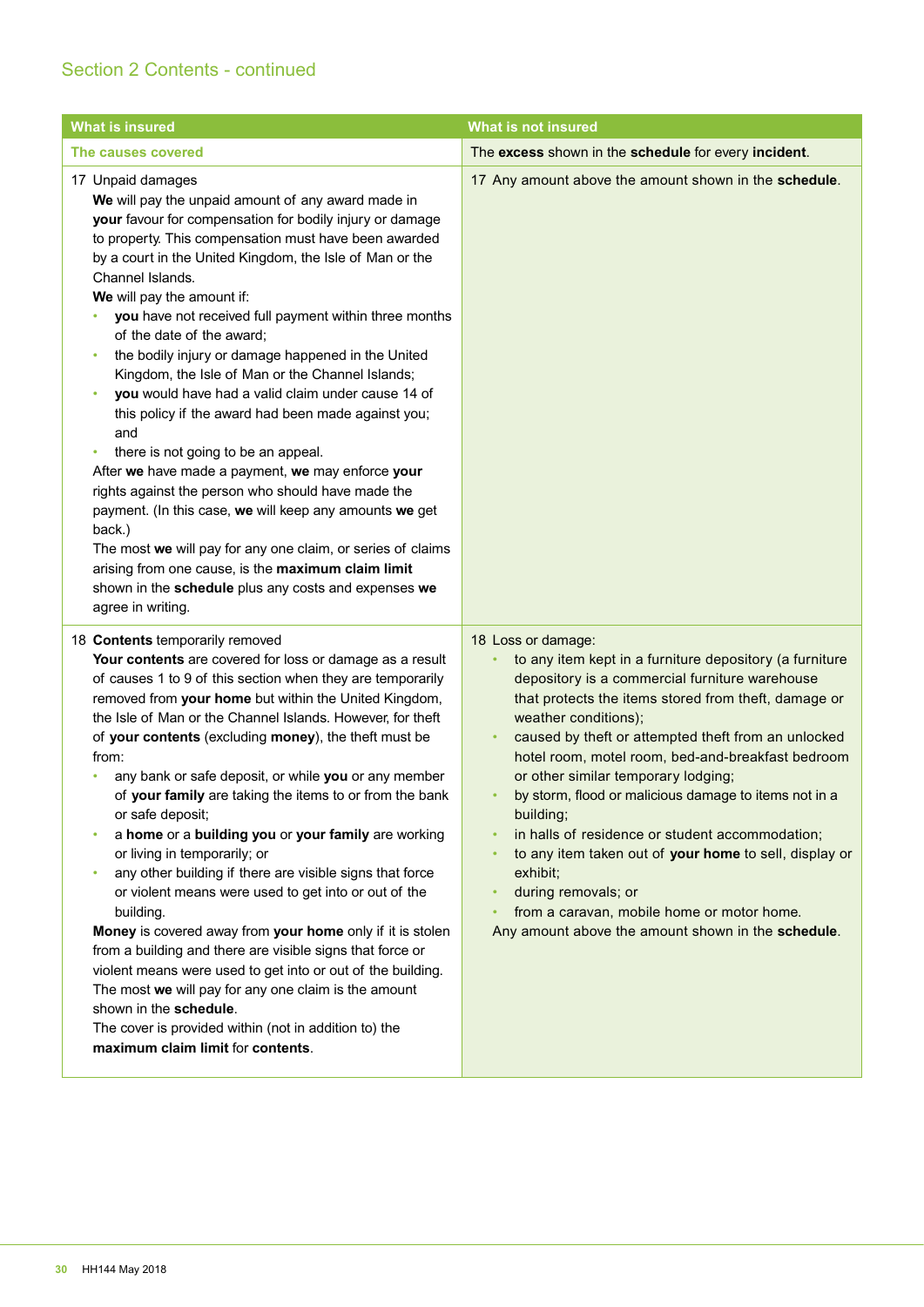| <b>What is insured</b>                                                                                                                                                                                                                                                                                                                                                                                                                                                                                                                                                                                                                                                                                                                                                   | <b>What is not insured</b>                                                                                                                                                                                                                                       |
|--------------------------------------------------------------------------------------------------------------------------------------------------------------------------------------------------------------------------------------------------------------------------------------------------------------------------------------------------------------------------------------------------------------------------------------------------------------------------------------------------------------------------------------------------------------------------------------------------------------------------------------------------------------------------------------------------------------------------------------------------------------------------|------------------------------------------------------------------------------------------------------------------------------------------------------------------------------------------------------------------------------------------------------------------|
| The causes covered                                                                                                                                                                                                                                                                                                                                                                                                                                                                                                                                                                                                                                                                                                                                                       | The excess shown in the schedule for every incident.                                                                                                                                                                                                             |
| 19 Rent and alternative accommodation<br>If you cannot live in your home because of damage<br>insured under this section:<br>we will pay the reasonable cost of necessary<br>alternative accommodation for you, your family and<br>your domestic pets until you can live in your home<br>again;<br>and<br>if you are a tenant, we will also pay any rent you have<br>to pay while you are not living in your home.<br>The most we will pay in any one period of insurance is<br>shown in the schedule.<br>This cover is a separate benefit provided in addition to (not<br>within) the maximum claim limit for contents.                                                                                                                                                 | 19 Any amount above the amount shown in the schedule.                                                                                                                                                                                                            |
| 20 Replacement locks and keys<br>We will pay the cost of replacing and installing locks on<br>outside doors if:<br>your keys are lost outside the home or are stolen; or<br>they are damaged inside the home by an event insured<br>under this section.<br>If you insure both your buildings and contents under<br>this policy and make a claim for replacement locks and<br>keys, we will make one claims payment under either your<br>buildings or contents section of cover. It is not possible<br>to make a claim under both buildings and contents cover<br>for the same incident.<br>The most we will pay for any one claim is the amount<br>shown in the schedule.<br>This cover is provided within (not in addition to) the<br>maximum claim limit for contents. | 20 Any amount above the amount shown in the schedule.                                                                                                                                                                                                            |
| 21 Household removal<br>If your contents are professionally packed and carried,<br>we will insure you against loss or damage to the contents<br>while they are:<br>being transported anywhere in the United Kingdom, the<br>Channel Islands or the Isle of Man between your old<br>address and your new address;<br>on their way to or from a furniture depository;<br>٠<br>and<br>being loaded or unloaded.<br>٠                                                                                                                                                                                                                                                                                                                                                        | 21 Loss of or damage to:<br>glass or other fragile items; or<br>property in storage or in a furniture depository.<br>(A furniture depository is a commercial furniture<br>warehouse that protects the items stored from theft,<br>damage or weather conditions.) |
| 22 Fatal injury<br>If you or any member of your family have a fatal injury:<br>caused by a fire in your home; or<br>as a result of an assault in your home;<br>We will pay the amount shown in the schedule for the<br>person who dies, but only if they die within 12 months of<br>the fire or assault.<br>The most we will pay in any one period of insurance is<br>shown in the schedule.                                                                                                                                                                                                                                                                                                                                                                             | 22 Any amount above the amount shown in the schedule.                                                                                                                                                                                                            |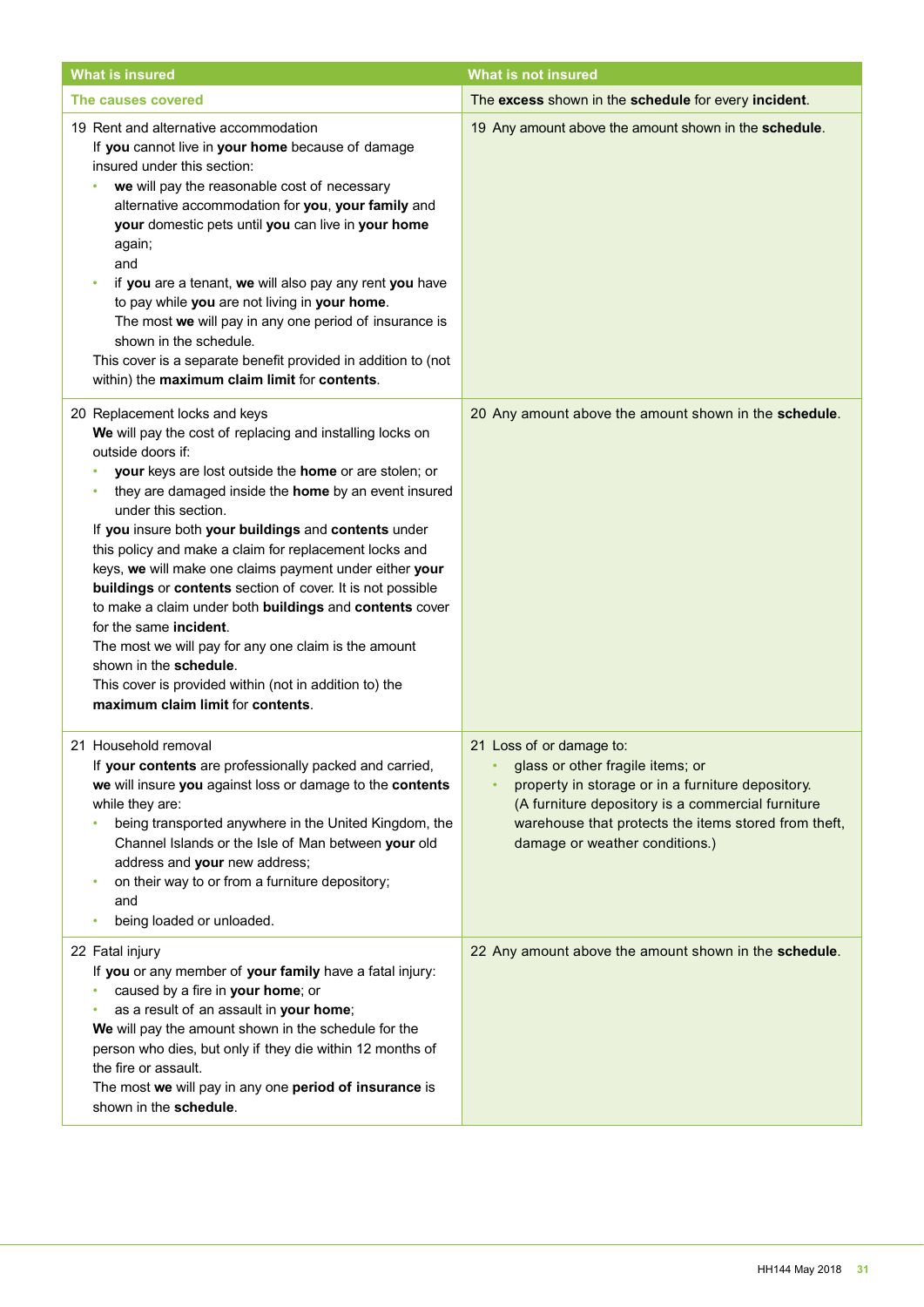| <b>What is insured</b>                                                                                                                                                                                                                                                                                                                                                                                                                                                                                                                                                                                                                                                                                                                                                                                                                                                                                                                                             | <b>What is not insured</b>                                                                                                                                                                                            |
|--------------------------------------------------------------------------------------------------------------------------------------------------------------------------------------------------------------------------------------------------------------------------------------------------------------------------------------------------------------------------------------------------------------------------------------------------------------------------------------------------------------------------------------------------------------------------------------------------------------------------------------------------------------------------------------------------------------------------------------------------------------------------------------------------------------------------------------------------------------------------------------------------------------------------------------------------------------------|-----------------------------------------------------------------------------------------------------------------------------------------------------------------------------------------------------------------------|
| The causes covered                                                                                                                                                                                                                                                                                                                                                                                                                                                                                                                                                                                                                                                                                                                                                                                                                                                                                                                                                 | The excess shown in the schedule for every incident.                                                                                                                                                                  |
| 23 Wedding and civil partnership ceremony insurance<br>The maximum claim limit under this section is increased<br>by the amount shown in the schedule for 30 days before<br>and 30 days after your or any member of your family's<br>wedding day or civil partnership ceremony, to cover<br>wedding and civil partnership ceremony gifts and the<br>cost of items bought for the wedding or civil partnership<br>ceremony. During this period, we will insure the wedding<br>or civil partnership ceremony gifts against loss or damage<br>when they are:<br>in your home;<br>in the building where the wedding or civil partnership<br>ceremony reception is held; or<br>being transported between your home and the<br>٠<br>reception.<br>The most we will pay for any one claim is the amount<br>shown in the schedule.<br>This increase will only affect the maximum claim limit<br>and does not increase any other limits shown in the policy<br>or schedule. | 23 Any amount above the amount shown in the schedule.                                                                                                                                                                 |
| 24 Birthday increase<br>The maximum claim limit under this section is increased<br>by the amount shown in the schedule 30 days before any<br>member of your family's birthday, to cover birthday gifts<br>purchased for members of your family.<br>The most we will pay for any one claim is the amount<br>shown in the schedule.<br>This increase will only affect the maximum claim limit<br>and does not increase any other limits shown in the policy<br>or schedule.                                                                                                                                                                                                                                                                                                                                                                                                                                                                                          | 24 Any amount above the amount shown in the schedule.                                                                                                                                                                 |
| 25 Religious festival increase<br>The maximum claim limit under this section is increased<br>by the amount shown in the schedule during the month<br>of your religious festival to cover gifts and extra food and<br>drink bought for the religious festival.<br>The most we will pay for any one claim is the amount<br>shown in the schedule.<br>This increase will only affect the maximum claim limit<br>and does not increase any other limits shown in the policy<br>or schedule.                                                                                                                                                                                                                                                                                                                                                                                                                                                                            | 25 Any amount above the amount shown in the schedule.                                                                                                                                                                 |
| 26 Guests' personal belongings<br>We will cover your guests' and visitors' personal<br>belongings while in your home for the causes insured<br>1 to 9 listed on the previous pages if they are not insured<br>under any other policy.<br>The most we will pay for any one claim is the is the<br>amount shown in the schedule.<br>This cover is a separate benefit provided in addition to (not<br>within) the maximum claim limit for contents.                                                                                                                                                                                                                                                                                                                                                                                                                                                                                                                   | 26 Any loss or damage excluded under causes covered<br>1 to 9 listed on the previous pages.<br>Loss or damage if any item is insured under any other<br>policy.<br>Any amount above the amount shown in the schedule. |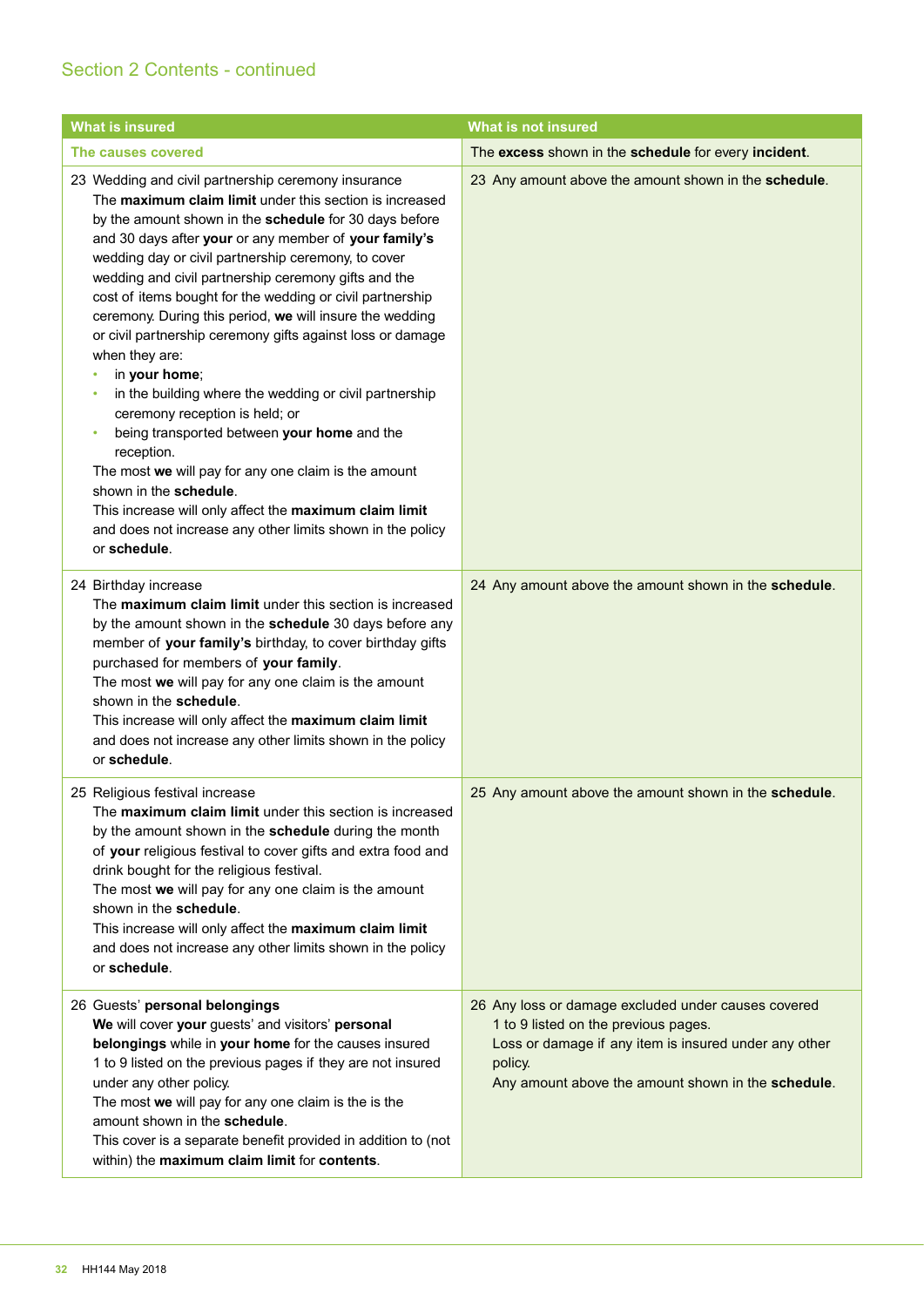| <b>What is insured</b>                                                                                                                                                                                                                                                                                                                                                                                                                                                                                                                     | <b>What is not insured</b>                                                                                                                                                                                                                                                                                                                                                                                                                                                  |
|--------------------------------------------------------------------------------------------------------------------------------------------------------------------------------------------------------------------------------------------------------------------------------------------------------------------------------------------------------------------------------------------------------------------------------------------------------------------------------------------------------------------------------------------|-----------------------------------------------------------------------------------------------------------------------------------------------------------------------------------------------------------------------------------------------------------------------------------------------------------------------------------------------------------------------------------------------------------------------------------------------------------------------------|
| The causes covered                                                                                                                                                                                                                                                                                                                                                                                                                                                                                                                         | The excess shown in the schedule for every incident.                                                                                                                                                                                                                                                                                                                                                                                                                        |
| 27 Shopping in transit<br>Loss of or damage to food and other items while you<br>are bringing them to your home from the shop or shops<br>where you bought them.<br>The most we will pay is the amount shown in the<br>schedule.<br>This cover is a separate benefit provided in addition to (not<br>within) the maximum claim limit for contents.                                                                                                                                                                                         | 27 Loss or damage caused by theft or attempted theft from<br>an unattended motor vehicle or where a motor vehicle is<br>stolen unless:<br>the item is kept in a locked covered boot or glove<br>compartment;<br>all access points to the vehicle are closed and locked;<br>$\bullet$<br>any extra security systems are activated; or<br>$\bullet$<br>there is evidence that forcible and violent entry took<br>place.<br>Any amount above the amount shown in the schedule. |
| 28 Tenant's home improvements<br>If you are a tenant of your home, we will pay for loss<br>of or damage to interior decorations and any home<br>improvements you have paid for, as long as this loss or<br>damage is as a result of any of the causes covered in this<br>section.<br>The most we will pay in any one period of insurance is<br>the maximum claim limit shown in the schedule.<br>This cover is a separate benefit provided in addition to (not<br>within) the maximum claim limit for contents.                            | 28 Any amount above the amount shown in the schedule.                                                                                                                                                                                                                                                                                                                                                                                                                       |
| 29 Counselling fees<br>If you or members of your family suffer emotional stress<br>as a result of a cause insured under this section, we will<br>pay you the cost of any professional counselling provided:<br>we have approved the counselling;<br>٠<br>counselling has been recommended by a qualified<br>٠<br>medical practitioner.<br>The most we will pay for any one claim is the amount<br>shown in the schedule.<br>This cover is a separate benefit provided in addition to (not<br>within) the maximum claim limit for contents. | 29 Any amount above the amount shown in the schedule.                                                                                                                                                                                                                                                                                                                                                                                                                       |
| 30 Dual contents cover<br>We will cover your contents up to the maximum claim<br>limit shown in your schedule while they are in a new<br>home that you have exchanged, but not completed<br>contracts on, one week before you move into the new<br>home.<br>The most we will pay for any one claim is the amount<br>shown in the schedule.                                                                                                                                                                                                 | 30 Any amount above the amount shown in the schedule.                                                                                                                                                                                                                                                                                                                                                                                                                       |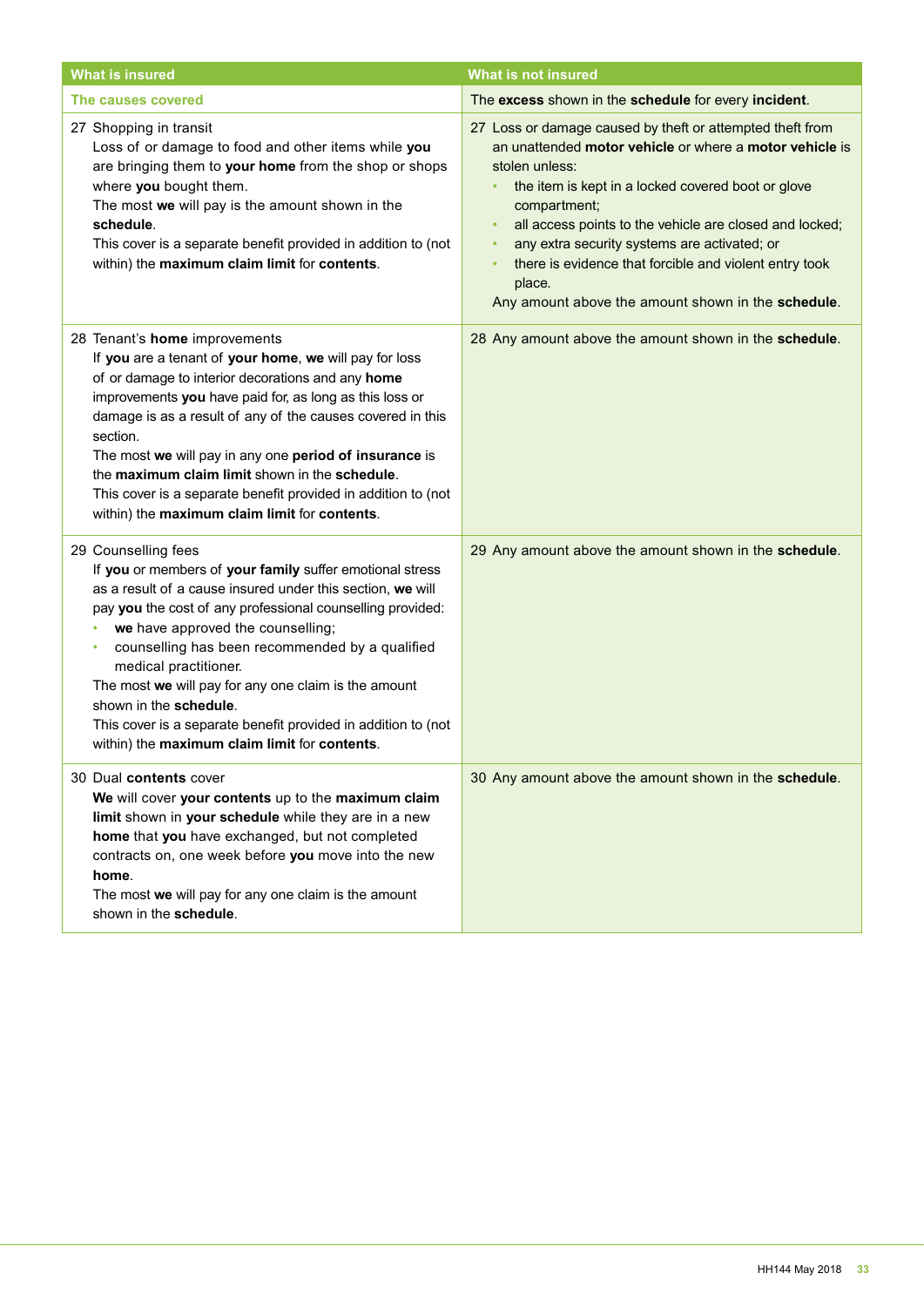| <b>What is insured</b>                                                                                                                                                                                                                                                                                                                                                                                                                                                                                                                                                                                                                                                                                                                                                                                                                                                                                                                                                                                                                                                                                                                                           | <b>What is not insured</b>                                                                                                                                                                                                                                                                                                                                                                                                                                                                                                                                                                                                                                                                            |
|------------------------------------------------------------------------------------------------------------------------------------------------------------------------------------------------------------------------------------------------------------------------------------------------------------------------------------------------------------------------------------------------------------------------------------------------------------------------------------------------------------------------------------------------------------------------------------------------------------------------------------------------------------------------------------------------------------------------------------------------------------------------------------------------------------------------------------------------------------------------------------------------------------------------------------------------------------------------------------------------------------------------------------------------------------------------------------------------------------------------------------------------------------------|-------------------------------------------------------------------------------------------------------------------------------------------------------------------------------------------------------------------------------------------------------------------------------------------------------------------------------------------------------------------------------------------------------------------------------------------------------------------------------------------------------------------------------------------------------------------------------------------------------------------------------------------------------------------------------------------------------|
| The causes covered                                                                                                                                                                                                                                                                                                                                                                                                                                                                                                                                                                                                                                                                                                                                                                                                                                                                                                                                                                                                                                                                                                                                               | The excess shown in the schedule for every incident.                                                                                                                                                                                                                                                                                                                                                                                                                                                                                                                                                                                                                                                  |
| 31 Garden cover<br>We will pay for loss or damage caused to hedges, lawns<br>and plants that you own, which are outside the building<br>but within the boundaries of the home, by any of the<br>following:<br>Theft or attempted theft;<br>٠<br>Fire, lightning or explosion;<br>Storm or flood;<br>٠<br>Malicious damage;<br>Accidental damage caused by any person other<br>than you or your family;<br>Wild animals;<br>٠<br>Television aerials, satellite dishes and masonry falling<br>٠<br>from the building; or<br>Branches falling from trees.<br>٠<br>We will also pay for loss or damage to trees and shrubs<br>caused by theft.<br>If you insure both your buildings and contents under<br>this policy and make a claim for garden cover, we will<br>make one claims payment under either your buildings<br>or contents section of cover. It is not possible to make a<br>claim under both buildings and contents cover for the<br>same incident.<br>The most we will pay for any one claim is the amount<br>shown in the schedule.<br>This cover is a separate benefit provided in addition to (not<br>within) the maximum claim limit for contents. | 31 Malicious damage caused by:<br>you or your family; or<br>$\bullet$<br>a person lawfully allowed to be in your home.<br>Loss or damage:<br>caused by wear and tear or deterioration;<br>٠<br>caused by natural ageing;<br>٠<br>caused by domestic animals, birds or pets;<br>٠<br>caused by frost;<br>$\bullet$<br>caused by subsidence, landslip or heave;<br>٠<br>caused by smoke or bonfires;<br>$\bullet$<br>from light or atmospheric or climatic conditions; or<br>$\bullet$<br>caused by insects, vermin, rot, mildew, fungus or<br>٠<br>poisoning.<br>Loss or damage caused in connection with your trade,<br>business or profession.<br>Any amount above the amount shown on the schedule. |
| 32 Student belongings<br>We will pay for loss or damage covered under this<br>section to contents belonging to or the responsibility<br>of you or a member of your family when they are<br>in halls of residence or any other term time student<br>accommodation where you or a member of your family<br>are living whilst attending boarding school, college or<br>university.<br>The most we will pay for any one claim is the amount<br>shown in the schedule.<br>The most we will pay for any one item is the amount<br>shown in the schedule.<br>This additional cover is only available within the United<br>Kingdom, the Channel Islands or the Isle of Man.<br>This cover is provided within (not in addition to) the<br>maximum claim limit for contents.                                                                                                                                                                                                                                                                                                                                                                                               | 32 Loss of money.<br>Loss or damage caused by theft or attempted theft<br>unless there is evidence that forcible and violent entry<br>took place.<br>Any amount above the amount shown in the schedule.                                                                                                                                                                                                                                                                                                                                                                                                                                                                                               |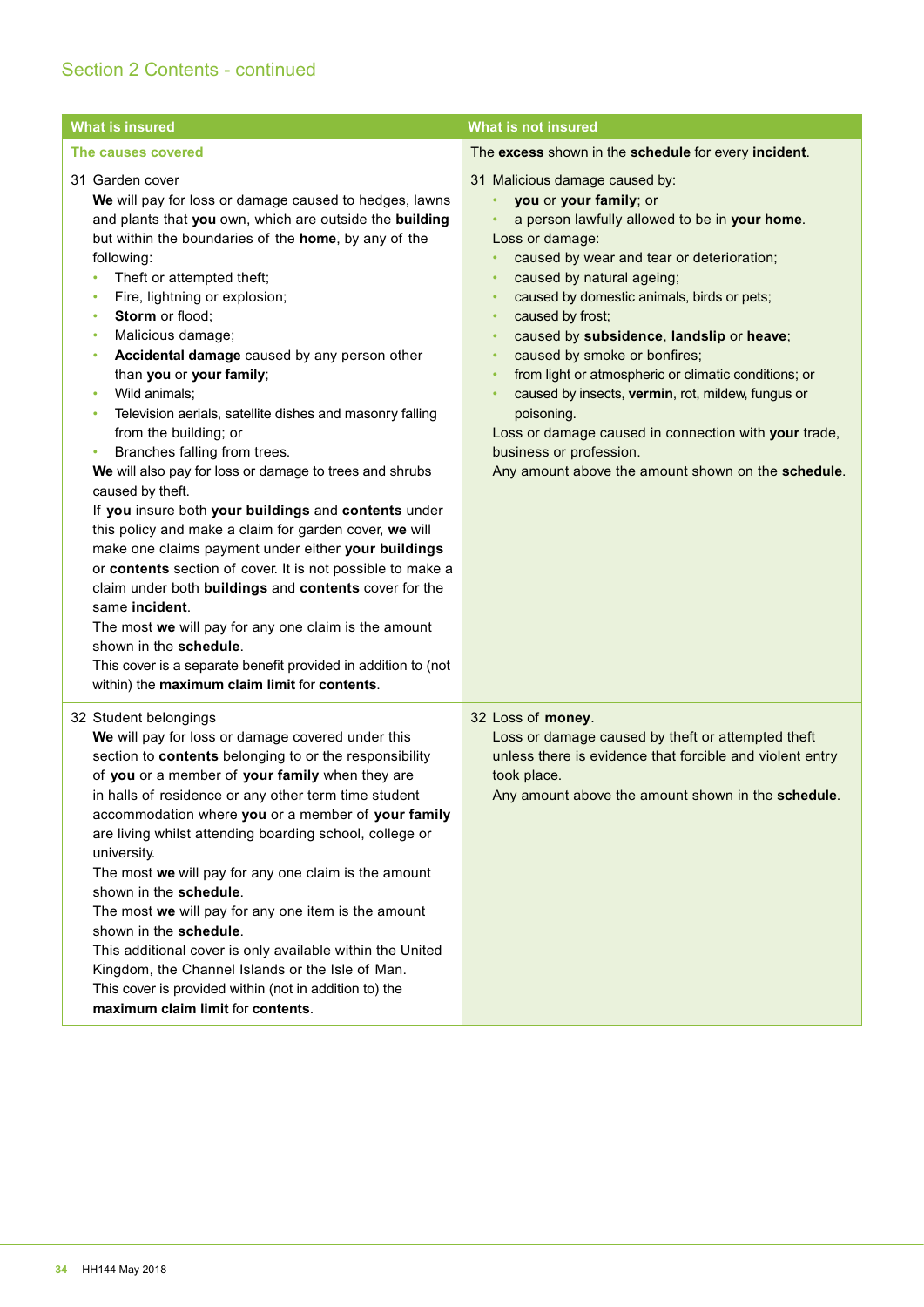| <b>What is insured</b>                                                                                                                                                                                                                                                                                                                                                                                                                                                                                                                                                                                                                                                                                                                                                                                                                                                                                                                                             | <b>What is not insured</b>                                                                                                      |
|--------------------------------------------------------------------------------------------------------------------------------------------------------------------------------------------------------------------------------------------------------------------------------------------------------------------------------------------------------------------------------------------------------------------------------------------------------------------------------------------------------------------------------------------------------------------------------------------------------------------------------------------------------------------------------------------------------------------------------------------------------------------------------------------------------------------------------------------------------------------------------------------------------------------------------------------------------------------|---------------------------------------------------------------------------------------------------------------------------------|
| The causes covered                                                                                                                                                                                                                                                                                                                                                                                                                                                                                                                                                                                                                                                                                                                                                                                                                                                                                                                                                 | The excess shown in the schedule for every incident.                                                                            |
| 33 Newly acquired contents<br>We will cover your newly acquired contents for loss or<br>damage covered under this section for a period of 60 days<br>from the date that you purchase them if your contents<br>maximum claim limit is exceeded.<br>We reserve the right not to insure any newly acquired<br>contents after the 60th day.<br>For this cover to apply you must agree to increase the<br>contents maximum claim limit and pay any additional<br>premium that is due.<br>The most we will pay for any one claim is the amount<br>shown in the schedule.<br>This cover is a separate benefit provided in addition to (not<br>within) the maximum claim limit for contents.                                                                                                                                                                                                                                                                               | 33 Any amount above the amount shown in the schedule.                                                                           |
| 34 Acquired disability<br>We will pay the reasonable cost of carrying out necessary<br>alterations to your home if you or a member of your<br>family become permanently physically disabled during<br>the period of insurance as a result of a sudden and<br>unforeseen incident.<br>Permanent physical disability means that you or a member<br>of your family has total and permanent loss of one arm,<br>hand, foot or leg or are registered blind.<br>If you insure both your buildings and contents under<br>this policy and make a claim for acquired disability, we will<br>make one claims payment under either your buildings<br>or contents section of cover. It is not possible to make a<br>claim under both buildings and contents cover for the<br>same incident.<br>The most we will pay in any one period of insurance is<br>shown in the schedule.<br>This cover is provided within (not in addition to) the<br>maximum claim limit for contents. | 34 Any necessary alterations that can be recovered from<br>another party.<br>Any amount above the amount shown in the schedule. |
| 35 Hole in one golf cover<br>We will pay towards your drinks expenses if you record<br>a hole in one during an official golf tournament. The<br>score cards and a certificate from your golf club or match<br>secretary must be submitted to us in the event of a claim.<br>The most we will pay in any one period of insurance is<br>the amount shown in the schedule.                                                                                                                                                                                                                                                                                                                                                                                                                                                                                                                                                                                            | 35 Any amount above the amount shown in the schedule.                                                                           |
| 36 Parent's or grandparent's contents in a nursing or<br>residential care home<br>Contents belonging to or the responsibility of your parent<br>or grandparent are covered for loss or damage as a<br>result of causes 1 to 9 of this section when they are in a<br>nursing home or residential care home where they are a<br>permanent resident.<br>The most we will pay for any one claim is the amount<br>shown in the schedule.<br>The most we will pay for any one item is the amount<br>shown in the schedule.                                                                                                                                                                                                                                                                                                                                                                                                                                               | 36 Loss of money.<br>Any amount above the amount shown in the schedule.                                                         |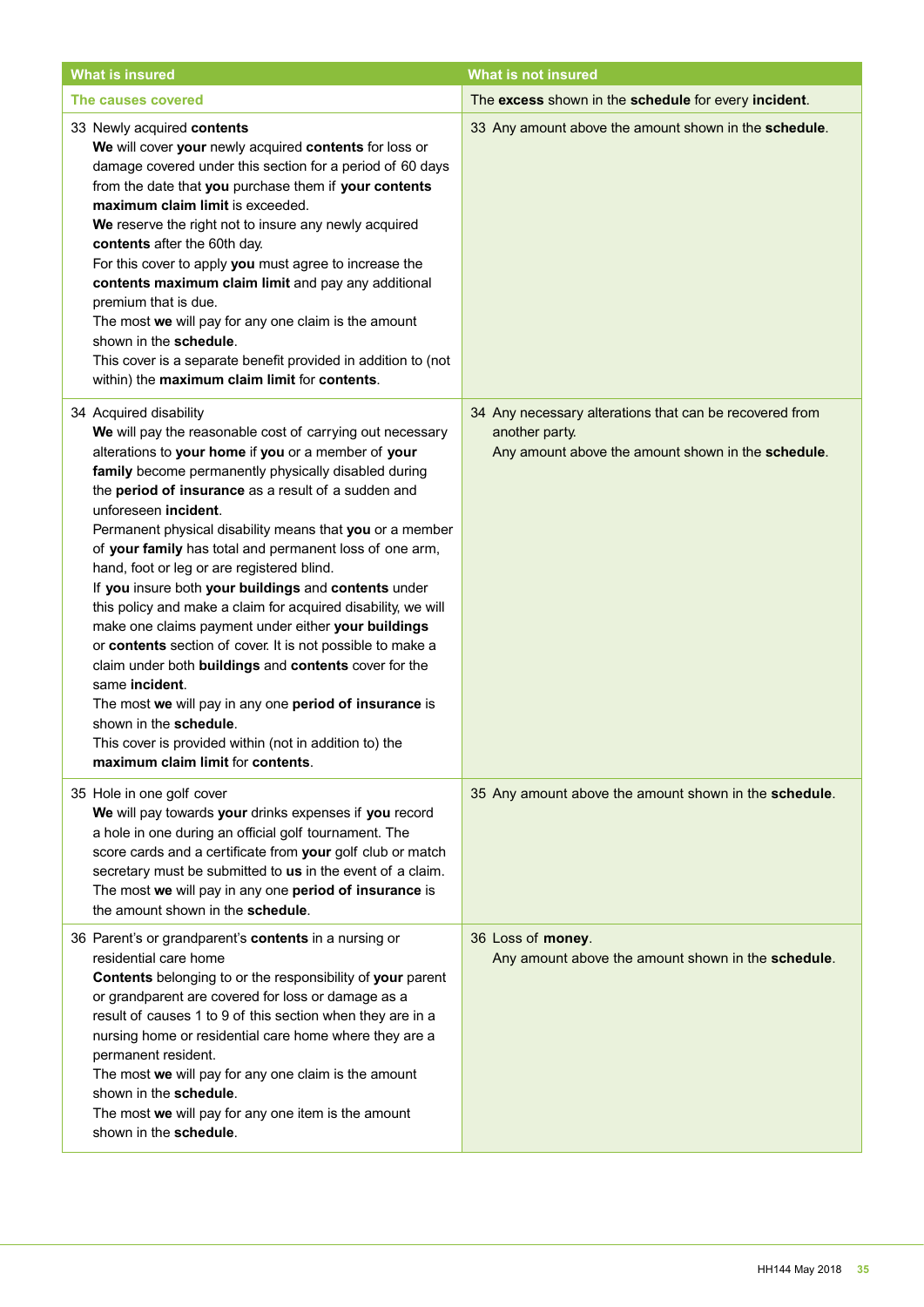| <b>What is insured</b>                                                                                                                                                                                                                                                                                                                                                                                                                                                                                                                                                                                                                                                                                                                                                                                                                                                                                                                                                       | <b>What is not insured</b>                                                                                                                                                                                                                                                                                                                                   |
|------------------------------------------------------------------------------------------------------------------------------------------------------------------------------------------------------------------------------------------------------------------------------------------------------------------------------------------------------------------------------------------------------------------------------------------------------------------------------------------------------------------------------------------------------------------------------------------------------------------------------------------------------------------------------------------------------------------------------------------------------------------------------------------------------------------------------------------------------------------------------------------------------------------------------------------------------------------------------|--------------------------------------------------------------------------------------------------------------------------------------------------------------------------------------------------------------------------------------------------------------------------------------------------------------------------------------------------------------|
| The causes covered                                                                                                                                                                                                                                                                                                                                                                                                                                                                                                                                                                                                                                                                                                                                                                                                                                                                                                                                                           | The excess shown in the schedule for every incident.                                                                                                                                                                                                                                                                                                         |
| 37 Contents in storage<br>We will pay for loss or damage caused by fire, lightning or<br>theft to contents belonging to or the responsibility of you<br>or a member of your family when they are in a furniture<br>depository for a period of up to 180 days in any one<br>period of insurance.<br>A furniture depository means a commercial warehouse<br>that protects the items stored from theft, damage or<br>weather conditions.<br>The most we will pay in any one period of insurance is<br>the amount shown in the schedule.<br>This cover is provided within (not in addition to) the<br>maximum claim limit for contents.                                                                                                                                                                                                                                                                                                                                          | 37 Contents in a furniture depository for longer than 180<br>days in any one period of insurance.<br>Contents in a furniture depository outside the United<br>Kingdom.<br>Loss or damage caused by theft or attempted theft<br>unless there is evidence that forcible and violent entry<br>took place.<br>Any amount above the amount shown in the schedule. |
| 38 Assault in the <b>home</b> alternative accommodation<br>If you or a member of your family suffers from an<br>assault in your home, we will pay the reasonable cost<br>of alternative accommodation for you, your family and<br>your domestic pets for a period of up to 7 days after<br>the assault while the physical security of your home is<br>being improved.<br>Assault means a violent physical attack committed by a<br>third party who does not live at the home.<br>The most that we will pay for any one claim is the<br>amount shown in the schedule.<br>This cover is a separate benefit provided in addition to<br>(not within) the maximum claim limit for contents.                                                                                                                                                                                                                                                                                       | 38 Any amount above the amount shown in the schedule.                                                                                                                                                                                                                                                                                                        |
| 39 Compulsory evacuation alternative accommodation<br>We will pay the reasonable cost of necessary alternative<br>accommodation for you, your family and your domestic<br>pets if the buildings cannot be lived in because a local<br>authority prohibits you from living in them following loss or<br>damage to a neighbouring property. This cover will operate<br>for a period of 30 days from the date of the compulsory<br>evacuation.<br>If you insure both your buildings and contents under this<br>policy and make a claim for compulsory evacuation, we<br>will make one claims payment under either your buildings<br>or contents section of cover. It is not possible to make a<br>claim under both buildings and contents cover for the<br>same incident.<br>The most we will pay in any one period of insurance is<br>shown in the schedule.<br>This cover is a separate benefit provided in addition to (not<br>within) the maximum claim limit for contents. | 39 Any amount above the amount shown in the schedule.                                                                                                                                                                                                                                                                                                        |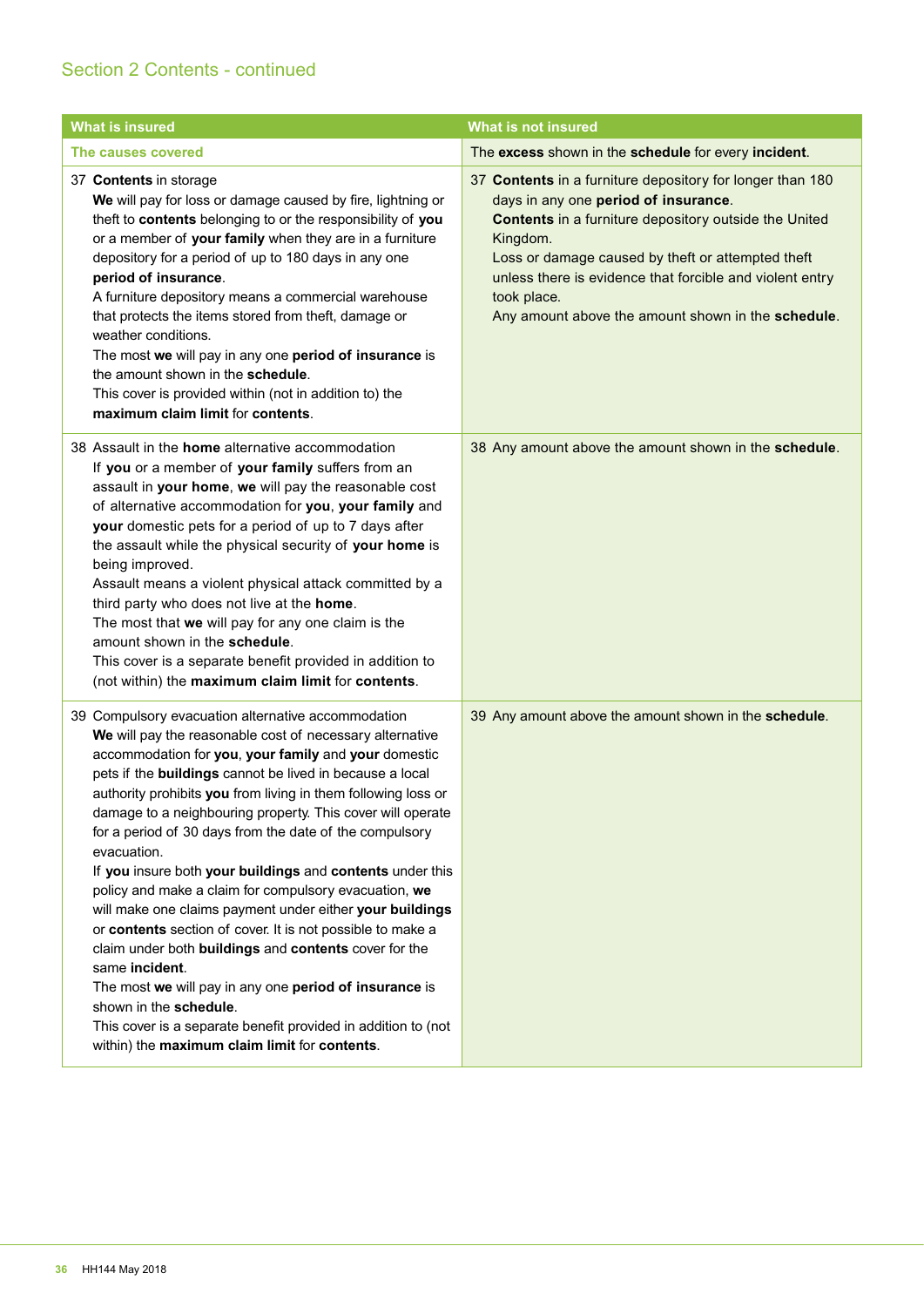| <b>What is insured</b>                                                                                                                                                                                                                                                                                                                                                                                                                                                                                                                                                                                                              | What is not insured                                                                                                                                                                                          |
|-------------------------------------------------------------------------------------------------------------------------------------------------------------------------------------------------------------------------------------------------------------------------------------------------------------------------------------------------------------------------------------------------------------------------------------------------------------------------------------------------------------------------------------------------------------------------------------------------------------------------------------|--------------------------------------------------------------------------------------------------------------------------------------------------------------------------------------------------------------|
| The causes covered                                                                                                                                                                                                                                                                                                                                                                                                                                                                                                                                                                                                                  | The excess shown in the schedule for every incident.                                                                                                                                                         |
| 40 Fine art death of the artist cover<br>We will increase the maximum claim limit for any item<br>of fine art by up to 100% if the artist dies during the<br>period of insurance. We will do this for the 6 month<br>period immediately following the death of the artist.<br>This increased maximum claim limit will only apply if<br>you can produce a professional valuation or purchase<br>receipt which is not more than 3 years old and can<br>prove that the item of fine art has increased in value<br>following the death of the artist.<br>The most we will pay for any one claim is the amount<br>shown in the schedule. | 40 Any amount above the amount shown in the schedule.                                                                                                                                                        |
| 41 Fine art defective title<br>We will pay for the loss of any item of fine art you have<br>purchased if it does not have good title and has to be<br>returned to the rightful owner.<br>The most we will pay for any one claim is the amount<br>shown in the schedule.                                                                                                                                                                                                                                                                                                                                                             | 41 Any item of fine art that was not purchased during the<br>period of insurance.<br>Any item of fine art that was inherited or received as<br>a gift.<br>Any amount above the amount shown in the schedule. |
| 42 Data replacement<br>We will pay the cost of retrieving your personal or<br>business data, stored in a computer at your home or<br>on a solid state drive, as a result of loss or damage<br>covered under this section.<br>The most we will pay for any one claim is the amount<br>shown in the schedule.<br>This cover is provided within (not in addition to) the<br>maximum claim limit for contents.                                                                                                                                                                                                                          | 42 Any amount above the amount shown in the schedule.                                                                                                                                                        |
| 43 Loss or damage to downloaded data<br>We will pay for loss or damage covered under this<br>section to non-recoverable electronic data that you or a<br>member of your family have legally downloaded. If you<br>make a claim for downloaded data we will ask you for<br>proof that you downloaded this data.<br>The most we will pay in any one period of insurance is<br>the amount shown in the schedule.<br>This cover is provided within (not in addition to) the<br>maximum claim limit for contents.                                                                                                                        | 43 Any amount above the amount shown in the schedule.                                                                                                                                                        |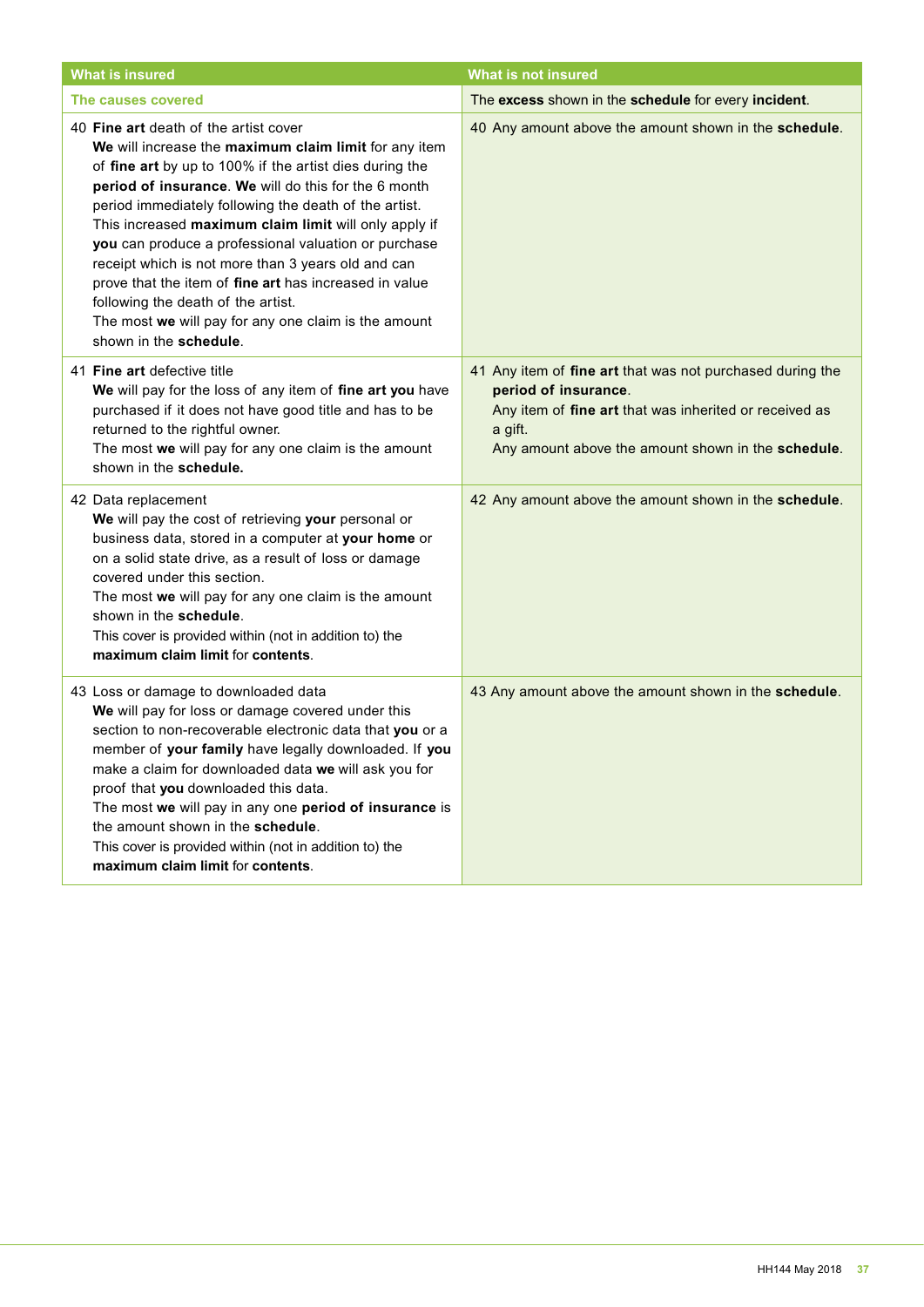## Section 2 Contents optional cover – Accidental damage extension

This extension of cover applies only if shown in the **schedule**.

| <b>What is insured</b> | <b>What is not insured</b>                                                                                                                                                                                                                                                                                                                                                                                                                                                                                                                                                                                                                                                                                                                                                                                                                                                                                                                                                                                                                                                                                                                                                                                                                                                                                                                                                                                                                                                                                                                                                                                                                                                                                                                                                                                                                                                                                                                                                                                                                                                                                                                                                                                                                                                                                                                                           |
|------------------------|----------------------------------------------------------------------------------------------------------------------------------------------------------------------------------------------------------------------------------------------------------------------------------------------------------------------------------------------------------------------------------------------------------------------------------------------------------------------------------------------------------------------------------------------------------------------------------------------------------------------------------------------------------------------------------------------------------------------------------------------------------------------------------------------------------------------------------------------------------------------------------------------------------------------------------------------------------------------------------------------------------------------------------------------------------------------------------------------------------------------------------------------------------------------------------------------------------------------------------------------------------------------------------------------------------------------------------------------------------------------------------------------------------------------------------------------------------------------------------------------------------------------------------------------------------------------------------------------------------------------------------------------------------------------------------------------------------------------------------------------------------------------------------------------------------------------------------------------------------------------------------------------------------------------------------------------------------------------------------------------------------------------------------------------------------------------------------------------------------------------------------------------------------------------------------------------------------------------------------------------------------------------------------------------------------------------------------------------------------------------|
| The causes covered     | The excess shown in the schedule for every incident.                                                                                                                                                                                                                                                                                                                                                                                                                                                                                                                                                                                                                                                                                                                                                                                                                                                                                                                                                                                                                                                                                                                                                                                                                                                                                                                                                                                                                                                                                                                                                                                                                                                                                                                                                                                                                                                                                                                                                                                                                                                                                                                                                                                                                                                                                                                 |
| 44 Accidental damage   | 44 Loss or damage:<br>by any cause or event already covered under Section<br>2 Contents:<br>to clothing, including furs;<br>to documents or securities such as share or bond<br>certificates;<br>to money;<br>٠<br>to food and drink;<br>$\bullet$<br>to sports equipment when it is being used;<br>to reeds, strings or drum skins of musical instruments;<br>to dentures while being used for eating;<br>$\bullet$<br>to contact or corneal lenses;<br>to crowns, caps or fillings in teeth; and<br>to pedal cycle tyres caused by cuts, bursts or<br>punctures;<br>caused by wear and tear or loss in value;<br>caused by insects, moths, vermin, parasites, wet or<br>dry rot, fungus, atmospheric conditions, light or other<br>gradual causes;<br>happening gradually over a period of time;<br>caused by scratching or denting;<br>٠<br>caused by cleaning, washing, dyeing, restoring,<br>$\bullet$<br>reproofing, adjusting, maintaining, repairing or<br>misusing the item;<br>when your home is unfurnished or unoccupied;<br>$\bullet$<br>when your home or any part of it is lent, let, sublet or<br>$\bullet$<br>lived in only by someone who is not a member of your<br>family;<br>caused maliciously by you or your family or by a<br>person lawfully allowed to be in your home;<br>caused by chewing, scratching, tearing or fouling by<br>domestic animals or pets;<br>caused by electrical or mechanical breakdown;<br>caused by computer viruses;<br>caused by faulty workmanship or design;<br>to any remote controlled toys, such as drones, cars,<br>model airplanes, helicopters or boats;<br>that would not have arisen if there had not been<br>a failure to deal with existing damage which a<br>reasonable person should have noticed and where<br>there has been an unreasonable delay in starting<br>repairs;<br>of data or information arising as a result of any<br>computer data-processing equipment or similar device<br>failing to correctly recognise any date or time;<br>to any electrical appliance or computer software<br>caused by or arising from it failing to correctly<br>recognise any date or time;<br>arising from cutting down all or part of a fallen tree<br>$\bullet$<br>or the cost of cutting down all or part of a fallen tree<br>and taking it away, unless the fallen tree has damaged<br>your contents; |
|                        | that does not arise from one identifiable event which<br>directly and immediately caused the loss or damage;                                                                                                                                                                                                                                                                                                                                                                                                                                                                                                                                                                                                                                                                                                                                                                                                                                                                                                                                                                                                                                                                                                                                                                                                                                                                                                                                                                                                                                                                                                                                                                                                                                                                                                                                                                                                                                                                                                                                                                                                                                                                                                                                                                                                                                                         |
|                        |                                                                                                                                                                                                                                                                                                                                                                                                                                                                                                                                                                                                                                                                                                                                                                                                                                                                                                                                                                                                                                                                                                                                                                                                                                                                                                                                                                                                                                                                                                                                                                                                                                                                                                                                                                                                                                                                                                                                                                                                                                                                                                                                                                                                                                                                                                                                                                      |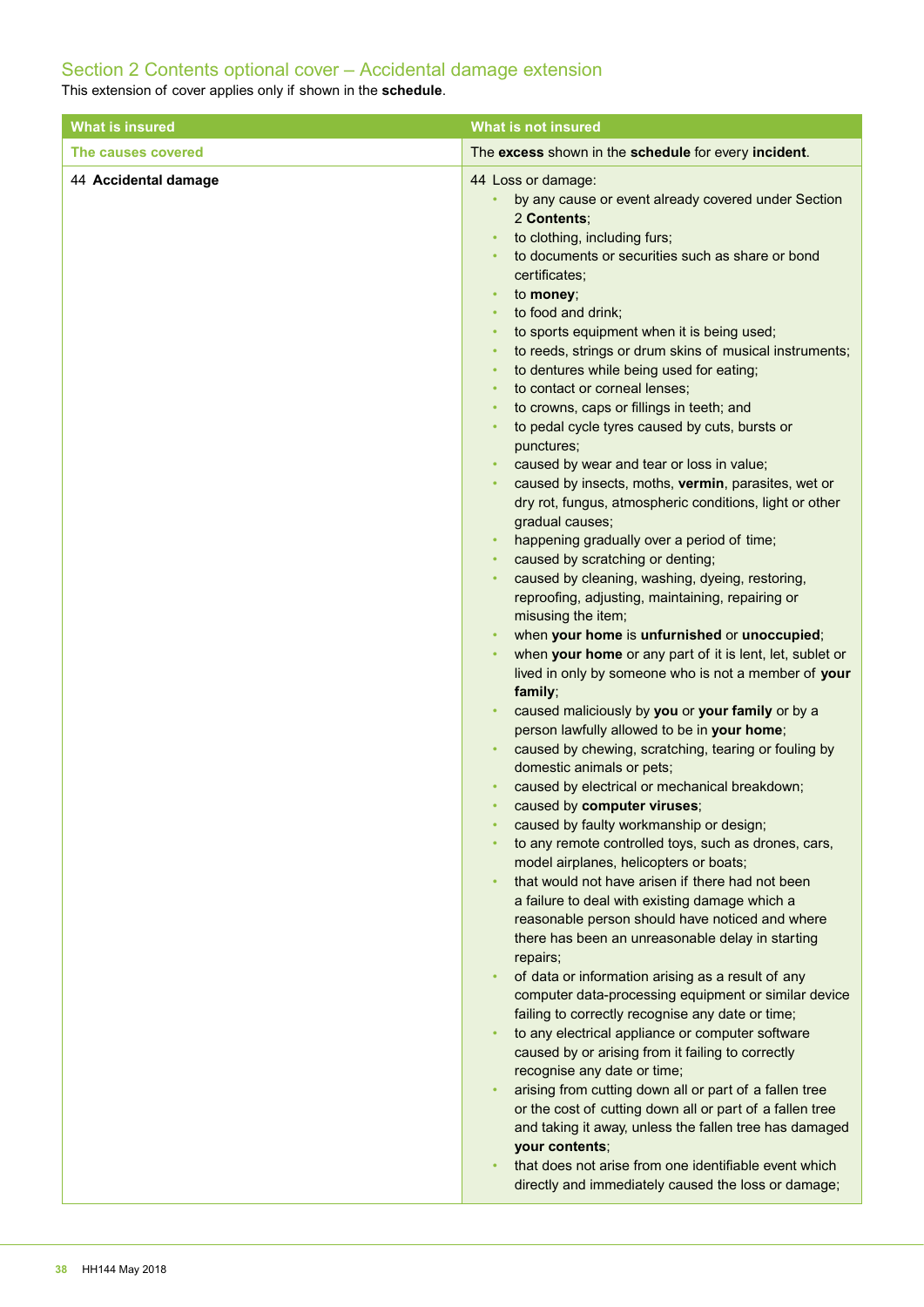| What is insured | What is not insured                                                                                                                                                                                                                                                                                                                                                                                                                                                             |
|-----------------|---------------------------------------------------------------------------------------------------------------------------------------------------------------------------------------------------------------------------------------------------------------------------------------------------------------------------------------------------------------------------------------------------------------------------------------------------------------------------------|
|                 | The excess shown in the schedule for every incident.                                                                                                                                                                                                                                                                                                                                                                                                                            |
|                 | caused by your power supply being cut off by the<br>supplier;<br>caused by a strike, a lockout or an industrial dispute; or<br>caused by rain or water entering the home, as a result<br>of faulty workmanship, poor maintenance or wear and<br>tear.<br>Any amount over £500, unless we have agreed a higher<br>amount in writing, for damage to items of glass, china,<br>porcelain, earthenware, stone or other fragile or brittle<br>material while they are being handled. |

## Section 2 Contents – Optional cover – Unspecified personal belongings worldwide cover extension This cover applies only if shown in the **schedule**.

| What is not insured                                                                                                                                                                                                                                                                                                                                                                                                                                                                                                                                                                                                                                                                                                                                                                                                                                                                                                                                                                                                                                                                                                                                                                                                                                                                                                                                                                                                                                                     |
|-------------------------------------------------------------------------------------------------------------------------------------------------------------------------------------------------------------------------------------------------------------------------------------------------------------------------------------------------------------------------------------------------------------------------------------------------------------------------------------------------------------------------------------------------------------------------------------------------------------------------------------------------------------------------------------------------------------------------------------------------------------------------------------------------------------------------------------------------------------------------------------------------------------------------------------------------------------------------------------------------------------------------------------------------------------------------------------------------------------------------------------------------------------------------------------------------------------------------------------------------------------------------------------------------------------------------------------------------------------------------------------------------------------------------------------------------------------------------|
| The excess shown in the schedule for every incident.                                                                                                                                                                                                                                                                                                                                                                                                                                                                                                                                                                                                                                                                                                                                                                                                                                                                                                                                                                                                                                                                                                                                                                                                                                                                                                                                                                                                                    |
| Loss happening within the home to items which are not high-<br>risk property.<br>Items used for business and professional purposes unless it<br>is a laptop computer and shown in the schedule.<br>Any amount above the amount shown in the schedule.<br>Loss or damage:<br>as a result of causes 1-9 of section 2-Contents;<br>caused by theft or attempted theft from an unlocked hotel<br>room, motel room, bed-and-breakfast bedroom or other<br>similar temporary lodging;<br>from wear and tear or loss of value;<br>caused by moths, vermin, parasites, insects, wet or dry<br>rot, fungus, atmospheric conditions, light or other gradual<br>causes;<br>caused by scratching or denting;<br>caused by cleaning, washing, dyeing, restoring, reproofing,<br>adjusting, maintaining, repairing or misusing the item;<br>caused by chewing, scratching, tearing or fouling by<br>domestic animals or pets;<br>to sports equipment when it is being used;<br>to reeds, strings or drum skins of musical instruments;<br>to camping equipment;<br>to documents and securities such as share or bond<br>certificates;<br>to portable televisions, car audio or car audio-visual<br>equipment and car phones;<br>to china or glass (except spectacles);<br>to contact or corneal lenses;<br>to dentures while being used for eating;<br>to crowns, caps or fillings in teeth;<br>to furniture or household goods;<br>to trees, shrubs or plants growing in the garden; |
|                                                                                                                                                                                                                                                                                                                                                                                                                                                                                                                                                                                                                                                                                                                                                                                                                                                                                                                                                                                                                                                                                                                                                                                                                                                                                                                                                                                                                                                                         |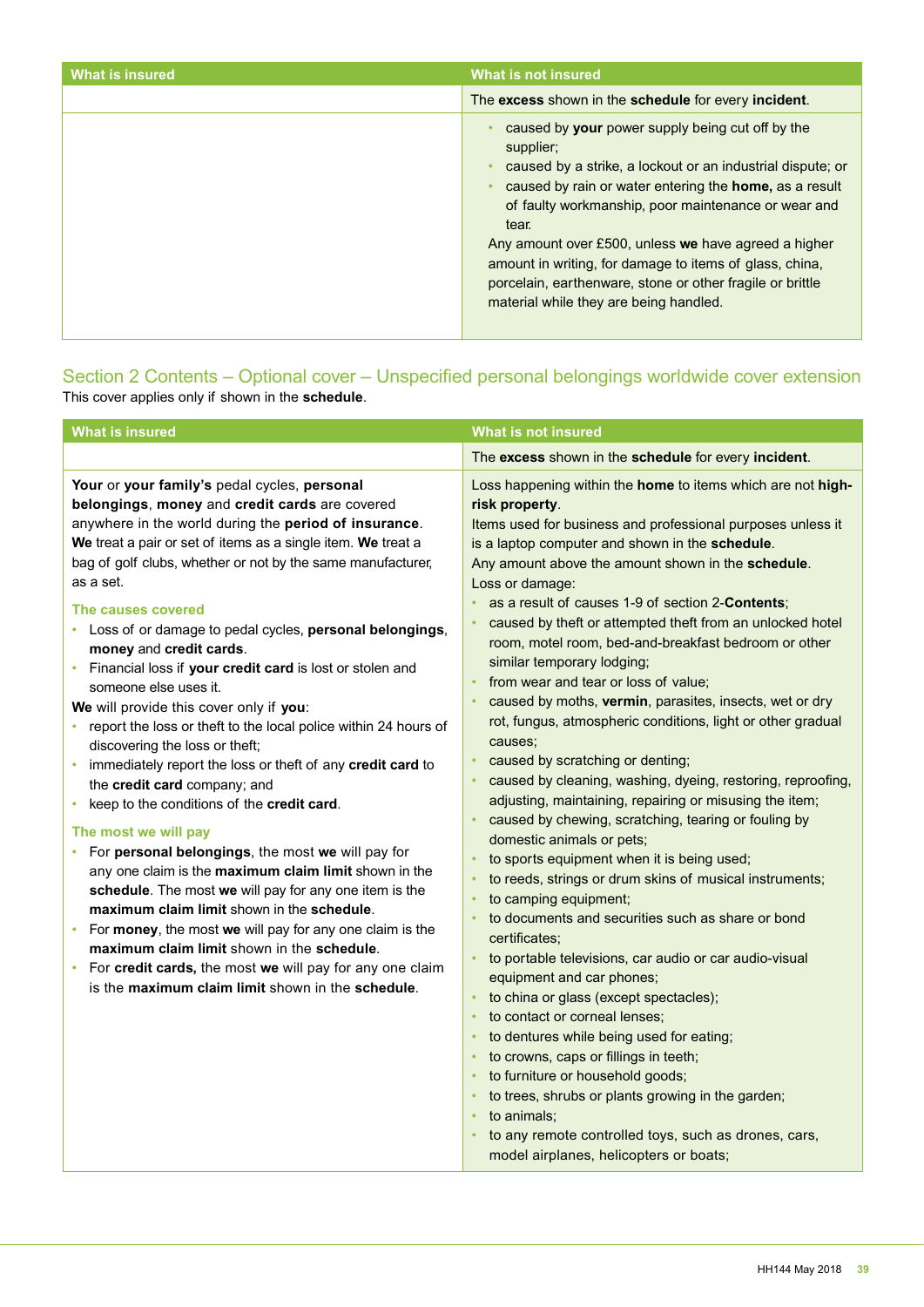## Section 2 Contents – Optional cover – Unspecified personal belongings worldwide cover extension - continued

## Section 2 Contents – Optional cover – Specified personal belongings extension

This extension applies only if shown in the **schedule**.

| <b>What is insured</b>                                                                                                                                                                                                                                                                                                                                                                                                                                                                                                                                                                                                                                                                                                                     | What is not insured                                                                                                                                                                                                                                                                                                                                                                                                                                                                                                                                                                                                                                                                                                                                   |
|--------------------------------------------------------------------------------------------------------------------------------------------------------------------------------------------------------------------------------------------------------------------------------------------------------------------------------------------------------------------------------------------------------------------------------------------------------------------------------------------------------------------------------------------------------------------------------------------------------------------------------------------------------------------------------------------------------------------------------------------|-------------------------------------------------------------------------------------------------------------------------------------------------------------------------------------------------------------------------------------------------------------------------------------------------------------------------------------------------------------------------------------------------------------------------------------------------------------------------------------------------------------------------------------------------------------------------------------------------------------------------------------------------------------------------------------------------------------------------------------------------------|
|                                                                                                                                                                                                                                                                                                                                                                                                                                                                                                                                                                                                                                                                                                                                            | The excess shown in the schedule for every incident.                                                                                                                                                                                                                                                                                                                                                                                                                                                                                                                                                                                                                                                                                                  |
| Your and your family's specified personal belongings<br>and high-risk property (that are individually listed in the<br>schedule) are covered anywhere in the world during the<br>period of insurance.<br>The causes covered<br>Loss or damage, but we will pay a claim for loss or theft only if<br>you report the loss or theft to the local police within 24 hours<br>of discovering it.<br>The most we will pay<br>The most we will pay for any specified item is the<br>maximum claim limit shown in the schedule next to each<br>item.<br>If you make a claim, you will need to give us evidence that<br>you own the item you are claiming for.<br>For high-risk property, you will also have to provide a<br>valuation for the item. | Loss or damage:<br>to sports equipment when it is being used;<br>to reeds, strings or drum skins of musical instruments;<br>to dentures while being used for eating;<br>to crowns, caps or fillings in teeth;<br>from wear and tear or loss of value;<br>to any remote controlled toys, such as drones, cars, model<br>airplanes, helicopters or boats;<br>caused by moths, vermin, parasites, insects, wet or dry<br>rot, fungus, atmospheric conditions, light or other gradual<br>causes;<br>caused by scratching or denting;<br>caused by cleaning, washing, dyeing, restoring,<br>reproofing, adjusting, maintaining, repairing or misusing<br>the item; or<br>caused by chewing, scratching, tearing or fouling by<br>domestic animals or pets. |
|                                                                                                                                                                                                                                                                                                                                                                                                                                                                                                                                                                                                                                                                                                                                            |                                                                                                                                                                                                                                                                                                                                                                                                                                                                                                                                                                                                                                                                                                                                                       |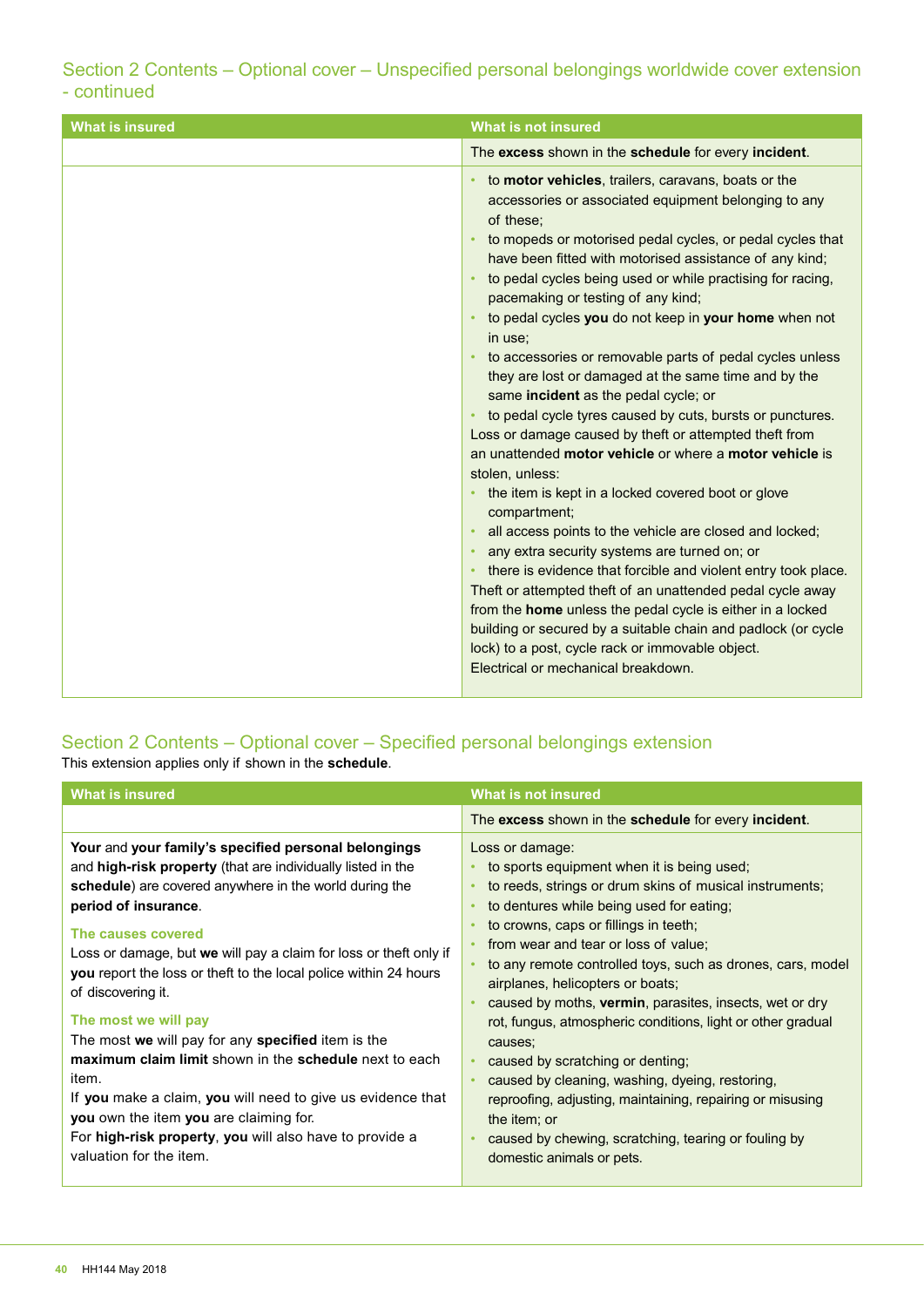| <b>What is insured</b> | What is not insured                                                                                                                                                                                                                                                                                                                                                                                                                                                                                                                                                                                                                                                   |
|------------------------|-----------------------------------------------------------------------------------------------------------------------------------------------------------------------------------------------------------------------------------------------------------------------------------------------------------------------------------------------------------------------------------------------------------------------------------------------------------------------------------------------------------------------------------------------------------------------------------------------------------------------------------------------------------------------|
|                        | The excess shown in the schedule for every incident.                                                                                                                                                                                                                                                                                                                                                                                                                                                                                                                                                                                                                  |
|                        | Loss or damage caused by theft or attempted theft from<br>an unattended motor vehicle or where a motor vehicle is<br>stolen, unless:<br>the item is kept in a locked covered boot or glove<br>compartment;<br>all access points to the vehicle are closed and locked;<br>any extra security systems are turned on; or<br>there is evidence that forced and violent entry took place.<br>Loss or damage to portable computers caused by theft or<br>attempted theft from a motor vehicle between 7pm and 7am.<br>Items used for business and professional purposes unless it is<br>a laptop computer and shown in the schedule.<br>Electrical or mechanical breakdown. |

## Section 2 Contents Optional Cover – Pedal cycles extension

This extension applies only if shown in the **schedule**.

| <b>What is insured</b>                                                                                                                                                                                                                                                                                    | <b>What is not insured</b>                                                                                                                                                                                                                                                                                                                                                                                                                                                                                                                                                                                                                                                                                                                                                                                                                                                                                                                                                                                                                       |
|-----------------------------------------------------------------------------------------------------------------------------------------------------------------------------------------------------------------------------------------------------------------------------------------------------------|--------------------------------------------------------------------------------------------------------------------------------------------------------------------------------------------------------------------------------------------------------------------------------------------------------------------------------------------------------------------------------------------------------------------------------------------------------------------------------------------------------------------------------------------------------------------------------------------------------------------------------------------------------------------------------------------------------------------------------------------------------------------------------------------------------------------------------------------------------------------------------------------------------------------------------------------------------------------------------------------------------------------------------------------------|
|                                                                                                                                                                                                                                                                                                           | The excess shown in the schedule for every incident.                                                                                                                                                                                                                                                                                                                                                                                                                                                                                                                                                                                                                                                                                                                                                                                                                                                                                                                                                                                             |
| Your and your family's pedal cycles (listed in the schedule)<br>are covered anywhere in the world during the period of<br>insurance.<br>The causes covered<br>Loss or damage.<br>The most we will pay<br>The most we will pay for pedal cycles is the amount shown<br>against each cycle in the schedule. | Theft or attempted theft of an unattended pedal cycle away<br>from the home unless the pedal cycle is either:<br>in a locked building; or<br>secured by a suitable chain and padlock (or cycle lock) to<br>a post, cycle rack or immovable object.<br>Loss or damage:<br>to mopeds or motorised pedal cycles, or pedal cycles that<br>have been fitted with motorised assistance of any kind;<br>to pedal cycles being used or while practising for racing,<br>pacemaking or testing of any kind;<br>to pedal cycles you do not keep at home when not in use;<br>to accessories or removable parts of pedal cycles, unless<br>they are lost or damaged at the same time and by the<br>same incident as the pedal cycle;<br>from wear and tear or loss of value;<br>caused by moths, vermin, parasites, insects, atmospheric<br>conditions, light or other gradual causes;<br>caused by scratching or denting; or<br>caused by cleaning, washing, restoring, adjusting,<br>maintaining, repairing or misusing the cycle.<br>Mechanical breakdown. |
|                                                                                                                                                                                                                                                                                                           | Cuts, bursts or punctures to tyres.                                                                                                                                                                                                                                                                                                                                                                                                                                                                                                                                                                                                                                                                                                                                                                                                                                                                                                                                                                                                              |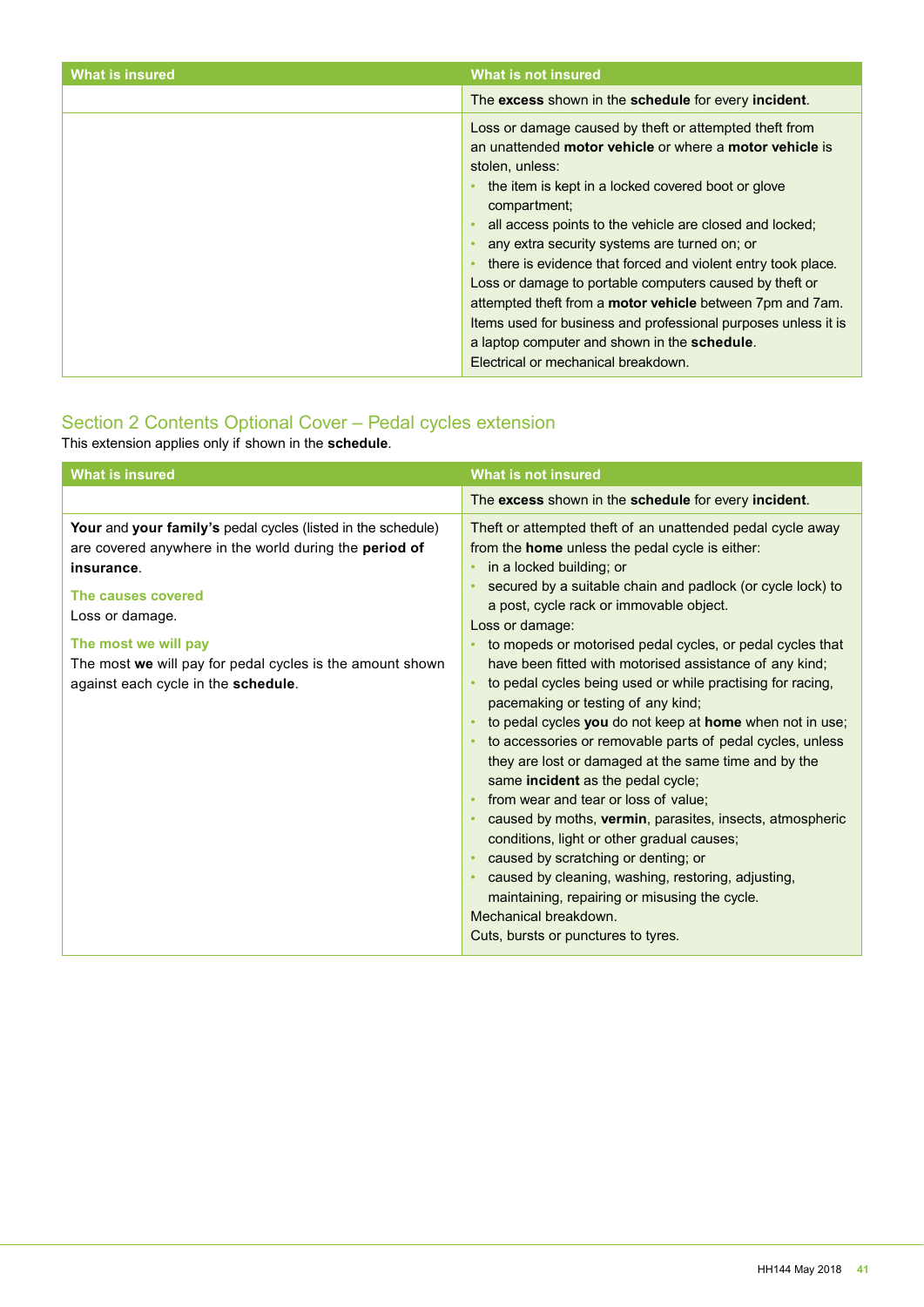## Section 3 – Personal legal protection

(This section applies only if shown in the **schedule**)

## Welcome to DAS

Thank **you** for purchasing this **DAS** Personal legal protection policy. **You** are now protected by the UK's leading legal expenses insurer. **DAS** Legal Expenses Insurance Company Limited (**DAS**) is the underwriter and provides the legal protection insurance under **your** policy. The legal advice service is provided by DAS Law Limited and/or a **preferred law firm** on behalf of **DAS**.

To make sure **you** get the most from **your DAS** cover, please take time to read this policy which explains the contract between **you** and **us**.

## **Online law guide and document drafting**

**You** can find plenty of useful legal advice and guidance for dealing with legal issues on **our** website, **www.dashouseholdlaw.co.uk**. **You** can also buy legal documents from the site, ranging from simple consumer complaint letters to wills.

## **Helping you with your legal problems**

If **you** wish to speak to our legal teams about a legal problem, please phone **us** on **0345 120 8415**. **We** will ask **you** about **your** legal issue and if necessary call **you** back to give **you** legal advice. Please refer to page 5 for information on **our** helpline services.

## **When you need to make a claim**

If **your** issue cannot be dealt with through legal advice and needs to be dealt with as a potential claim under this policy, phone **us** on **0345 120 8416** and **we** will give **you** a reference number. At this point **we** will not be able to tell **you** whether you are covered but **we** will pass the information **you** have given **us** to **our** claims-handling teams and explain what to do next. Please do not ask for help from a lawyer, accountant or anyone else before **we** have agreed that **you** should do so. If **you** do, **we** will not pay the costs involved even if **we** accept the claim.

All through this section there are certain words printed in **bold**. These words have special meanings that are shown as definitions below which are only applicable to this section.

## **Definitions**

## **Appointed representative**

The **preferred law firm**, law firm, accountant or other suitably qualified person **we** will appoint to act on **your** behalf.

## **costs and expenses**

a All reasonable and necessary costs chargeable by the **appointed representative** and agreed by **us** in accordance with the **DAS Standard Terms of Appointmen**t.

b The costs incurred by opponents in civil cases if **you** have been ordered to pay them, or **you** pay them with **our** agreement.

## **countries covered**

a For insured incidents 2 Contract disputes and 3 Personal injury:

The European Union, the Isle of Man, the Channel Islands, Albania, Andorra, Bosnia Herzegovina, Gibraltar, Iceland, Liechtenstein, Macedonia, Monaco, Montenegro, Norway, San Marino, Serbia, Switzerland and Turkey.

b For all other insured incidents: The United Kingdom of Great Britain and Northern Ireland, the Isle of Man and the Channel Islands.

## **DAS Standard Terms of Appointment**

The terms and conditions (including the amount **we** will pay to an **appointed representative**) that apply to the relevant type of claim, which could include a conditional fee agreement (no-win, no-fee). Where a law firm is acting as an **appointed representative** the amount is currently £100 per hour. This amount may vary from time to time.

## **date of occurrence**

The date on which the claim is first made in writing by or against the **insured person** during the **period of insurance** in respect of an **insured incident** occurring during or prior to the **period of insurance** but of which the **insured person** was not aware at the commencement of the **period of insurance** and notified to **us** during or within 30 days after the expiry of the same **period of insurance**.

## **identity theft**

The theft or unauthorised use of **your** personal identification which has resulted in the unlawful use of **your** identity.

## **period of insurance**

The period for which **we** have agreed to cover **you**.

## **preferred law firm**

A law firm or barristers' chambers **we** choose to provide legal services. These legal specialists are chosen as they have the proven expertise to deal with **your** claim and must comply with **our** agreed service standard levels, which **we** audit regularly. They are appointed according to the **DAS Standard Terms of Appointment**.

## **reasonable prospects**

For civil cases, the prospects that **you** will recover losses or damages (or obtain any other legal remedy that **we** have agreed to, including an enforcement of judgment), make a successful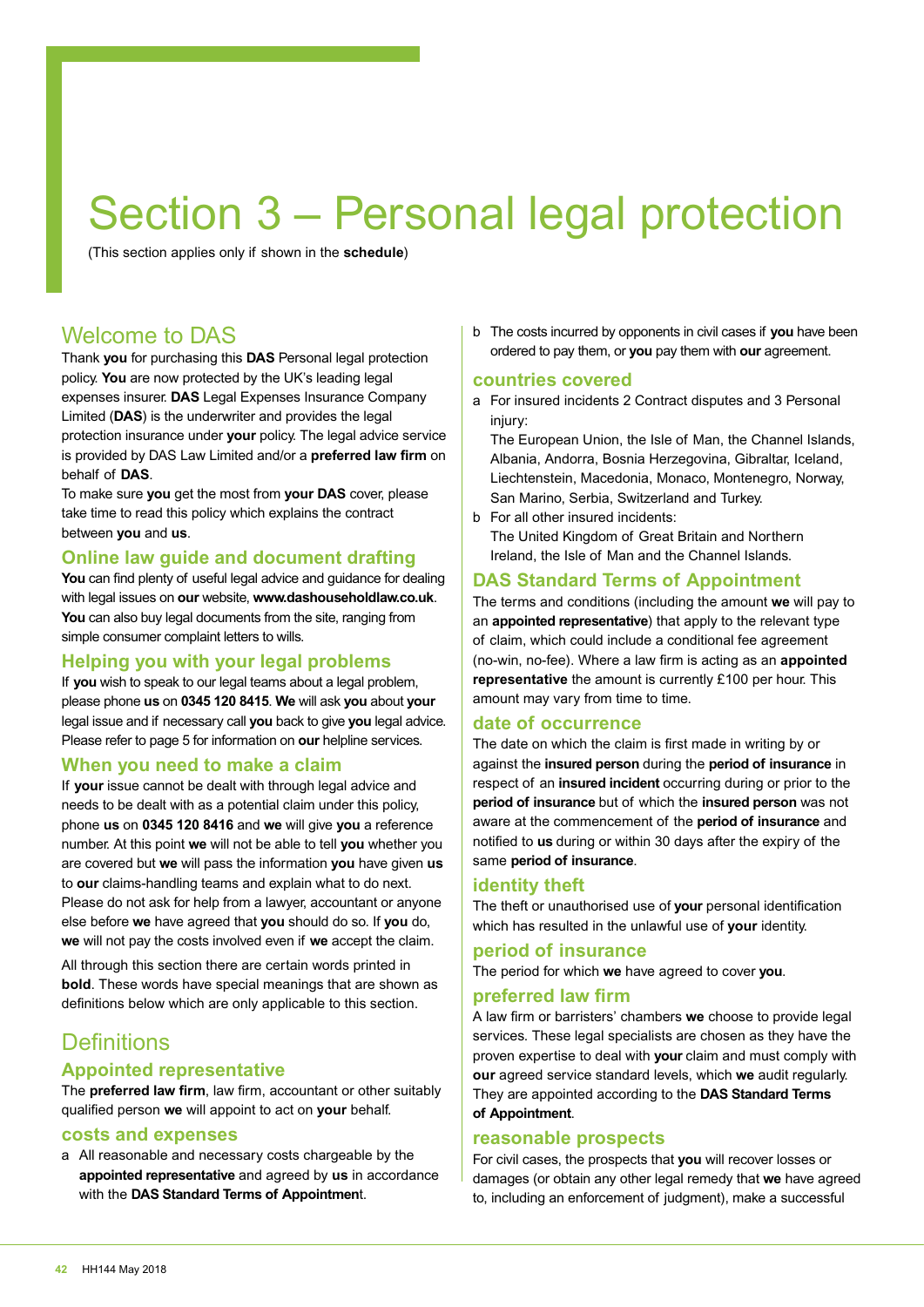defence or make a successful appeal or defence of an appeal, must be at least 51%. **We**, or a **preferred law firm** on **our** behalf, will assess whether there are **reasonable prospects**.

## **we, us, our, DAS**

DAS Legal Expenses Insurance Company Limited.

### **you, your**

The person who has taken out this policy (the policyholder) and any member of their family who always lives with them. This includes students temporarily living away from home and unmarried partners.

Anyone claiming under this policy must have the policyholder's agreement to claim.

## Our Agreement

**We** agree to provide the insurance described in this policy, in return for payment of the premium and subject to the terms, conditions, exclusions and limitations set out in this policy, provided that:

- 1 **reasonable prospects** exist for the duration of the claim
- 2 the date on which the claim is first made in writing by or against the **insured person** during the **period of insurance** in respect of an **insured incident** occurring during or prior to the **period of insurance** but of which the **insured person** was not aware at the commencement of the **period of insurance** and notified to **us** during or within 30 days after the expiry of the same **period of insurance**.
- 3 any legal proceedings will be dealt with by a court, or other body which **we** agree to, within the **countries covered**, and
- 4 the insured incident happens within the **countries covered**.

## **Conditions**

## **1 Your legal representation**

- a On receiving a claim, if legal representation is necessary, **we** will appoint a **preferred law firm** as **your appointed representative** to deal with **your** claim. They will try to settle **your** claim by negotiation without having to go to court.
- b If the appointed **preferred law firm** cannot negotiate settlement of **your** claim and it is necessary to go to court and legal proceedings are issued or there is a conflict of interest, then **you** may choose a law firm to act as the **appointed representative**.
- c If **you** choose a law firm as **your appointed representative** who is not a **preferred law firm**, **we** will give **your** choice of law firm the opportunity to act on the same terms as a **preferred law firm**. However if they refuse to act on this basis, the most **we** will pay is the amount **we** would have paid if they had agreed to the **DAS Standard Terms of Appointment**. The amount **we** will pay a law firm (where acting as the **appointed representative**) is currently £100 per hour. This amount may vary from time to time.
- d The **appointed representative** must co-operate with **us** at all times and must keep **us** up to date with the progress of the claim.

## **2 Your responsibilities**

a **You** must co-operate fully with **us** and the **appointed representative**.

b **You** must give the **appointed representative** any instructions that **we** ask **you** to.

## **3 Offers to settle a claim**

- a **You** must tell **us** if anyone offers to settle a claim. **You** must not negotiate or agree to a settlement without **our** written consent.
- b If **you** do not accept a reasonable offer to settle a claim, **we** may refuse to pay further legal costs.
- c **We** may decide to pay **you** the reasonable value of **your** claim, instead of starting or continuing legal action. In these circumstances **you** must allow **us** to take over and pursue or settle any claim in **your** name. **You** must also allow **us** to pursue at **our** own expense and for **our** own benefit, any claim for compensation against any other person and **you** must give **us** all the information and help **we** need to do so.

### **4 Assessing and recovering costs**

- a **You** must instruct the **appointed representative** to have legal costs taxed, assessed or audited if **we** ask for this.
- b **You** must take every step to recover **costs and expenses** and court attendance and jury service expenses that **we** have to pay and must pay **us** any amounts that are recovered.

## **5 Cancelling an appointed representative's appointment**

If the **appointed representative** refuses to continue acting for **you** with good reason, or if **you** dismiss the **appointed representative** without good reason, the cover **we** provide will end immediately, unless **we** agree to appoint another **appointed representative**.

## **6 Withdrawing cover**

If **you** settle or withdraw a claim without **our** agreement, or do not give suitable instructions to the **appointed representative**, **we** can withdraw cover and will be entitled to reclaim from **you** any **costs and expenses we** have paid.

## **7 Expert opinion**

**We** may require **you** to get, at **your** own expense, an opinion from an expert that **we** consider appropriate, on the merits of the claim or proceedings, or on a legal principle. The expert must be approved in advance by **us** and the cost agreed in writing between **you** and **us**. Subject to this, **we** will pay the cost of getting the opinion if the expert's opinion indicates that it is more likely than not that **you** will recover damages (or obtain any other legal remedy that **we** have agreed to) or make a successful defence.

## **8 Arbitration**

If there is a disagreement between **you** and **us** about the handling of a claim and it is not resolved through **our** internal complaints procedure **you** can contact the Financial Ombudsman Service for help. This is a free arbitration service for eligible consumers, small businesses, charities and trusts. (Details available from www.financial-ombudsman.org.uk) If **your** dispute is not covered by the Financial Ombudsman Service there is a separate arbitration process available. The arbitrator will be a barrister, solicitor or other suitably qualified person chosen jointly by **you** and **us**. If there is a disagreement over the choice or arbitrator, **we** will ask the Chartered Institute of Arbitrators to decide. The arbitrator will decide who will pay the costs of the arbitration. For example, costs may be split between **you** and **us** or may be paid by either **you** or **us**.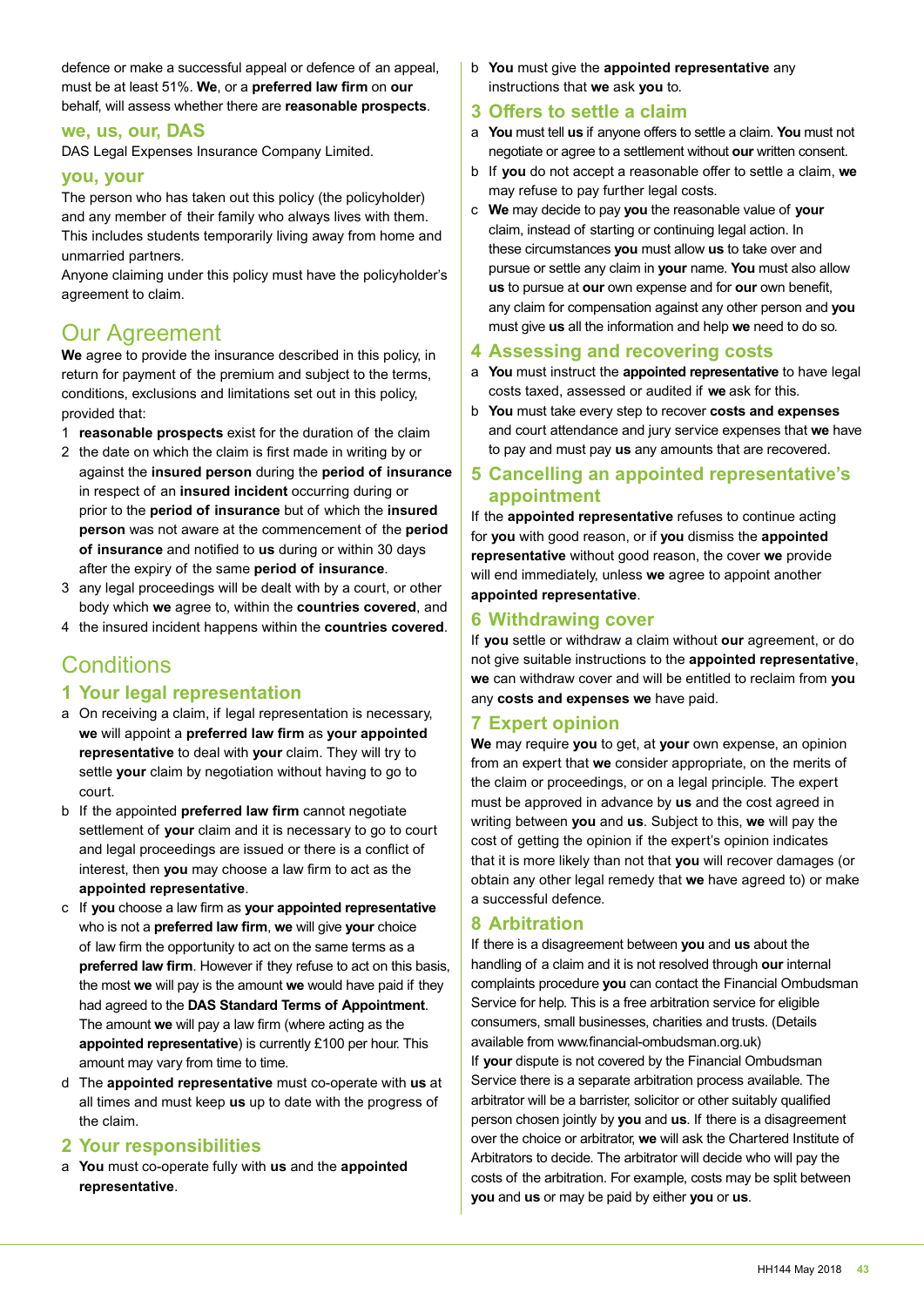## **9 Keeping to the policy terms**

#### **You** must:

- a keep to the terms and conditions of this policy
- b take reasonable steps to avoid and prevent claims
- c take reasonable steps to avoid incurring unnecessary costs
- d send everything **we** ask for, in writing, and
- e report to **us** full and factual details of any claim as soon as possible and give **us** any information **we** need.

## **10 Cancelling the policy**

**You** can cancel this policy by telling **us** within 14 days of taking it out, or at any time afterwards as long as **you** tell **us** at least 14 days beforehand. **We** can cancel this policy at any time as long as we tell **you** at least 14 days beforehand. Subject to the terms of business between **you** and the person who sold **you** this policy, **you** may be entitled to a partial refund of the premium. It is important to note that charges may apply to any refund subject to the individual terms of business between **you** and the person who sold **you** this policy. Please contact them directly for full details of charges.

## **11 Fraudulent claims**

**We** will, at **our** discretion, void the policy (make it invalid) from the date of claim, or alleged claim, and/ or **we** will not pay the claim if:

- a a claim **you** have made to obtain benefit under this policy is fraudulent or intentionally exaggerated, or
- b a false declaration or statement is made in support of a claim.

**We** will pay an **appointed representative**, on **your** behalf, c**osts and expenses** incurred following an insured incident, provided that:

- a the most **we** will pay for all claims resulting from one or more event arising at the same time or from the same originating cause is £50,000
- b the most **we** will pay in **costs and expenses** is no more than the amount **we** would have paid to a **preferred law firm**. The amount we will pay a law firm (where acting as an **appointed representative**) is currently £100 per hour. This amount may vary from time to time.
- c in respect of an appeal or the defence of an appeal, **you** must tell **us** within the time limits allowed that **you** want to appeal. Before **we** pay the **costs and expenses** for appeals, **we** must agree that **reasonable prospects** exist
- d for an enforcement of judgment to recover money and interest due to you after a successful claim under this policy, **we** must agree that **reasonable prospects** exist, and
- e where an award of damages is the only legal remedy to a dispute and the cost of pursuing legal action is likely to be more than any award of damages, the most **we** will pay in **costs and expenses** is the value of the likely award.

## **12 Claims under this policy by a third party**

Apart from **us**, **you** are the only person who may enforce all or any part of this policy and the rights and interests arising from or connected with it. This means that the Contracts (Rights of Third Parties) Act 1999 does not apply to the policy in relation to any third-party rights or interest.

## **13 Other insurances**

If any claim covered under this policy is also covered by another policy, or would have been covered if this policy did not exist, **we** will only pay **our** share of the claim even if the other insurer refuses the claim.

## **14 Law that applies**

This policy is governed by the law that applies in the part of the United Kingdom, Channel Islands or Isle of Man where **you** normally live. Otherwise, the law of England and Wales applies. All Acts of Parliament mentioned in this policy include equivalent laws in Scotland, Northern Ireland, the Isle of Man and the Channel Islands as appropriate.

### **What we will pay What we will not pay**

- a In the event of a claim, if **you** decide not to use the services of a **preferred law firm, you** will be responsible for any costs that fall outside the **DAS Standard Terms of Appointment** and these will not be paid by **us**
- b The first £250 of any claim for legal nuisance or trespass. **You** must pay this as soon as **we** accept the claim. If **you** are using a **preferred law firm**, **you** will be asked to pay this within 21 days of **your** claim having been assessed as having **reasonable prospects**. If **you** are using **your** own law firm, this will be within 21 days of their appointment (following confirmation **your** claim has **reasonable prospects**). If **you** do not pay this amount the cover for **your** claim could be withdrawn.

| What is insured                                                                                                                                                                                                                                  | What is not insured                                                                                                                            |
|--------------------------------------------------------------------------------------------------------------------------------------------------------------------------------------------------------------------------------------------------|------------------------------------------------------------------------------------------------------------------------------------------------|
| <b>Incidents</b> that are insured                                                                                                                                                                                                                |                                                                                                                                                |
| <b>Employment disputes</b><br>A dispute relating to your contract of employment.<br>Please note that a dispute is deemed to have occurred<br>once all employer's disciplinary hearings and internal<br>grievance procedures have been completed. | A claim relating to the following:<br>a any claim relating solely to personal injury<br>b a settlement agreement while you are still employed. |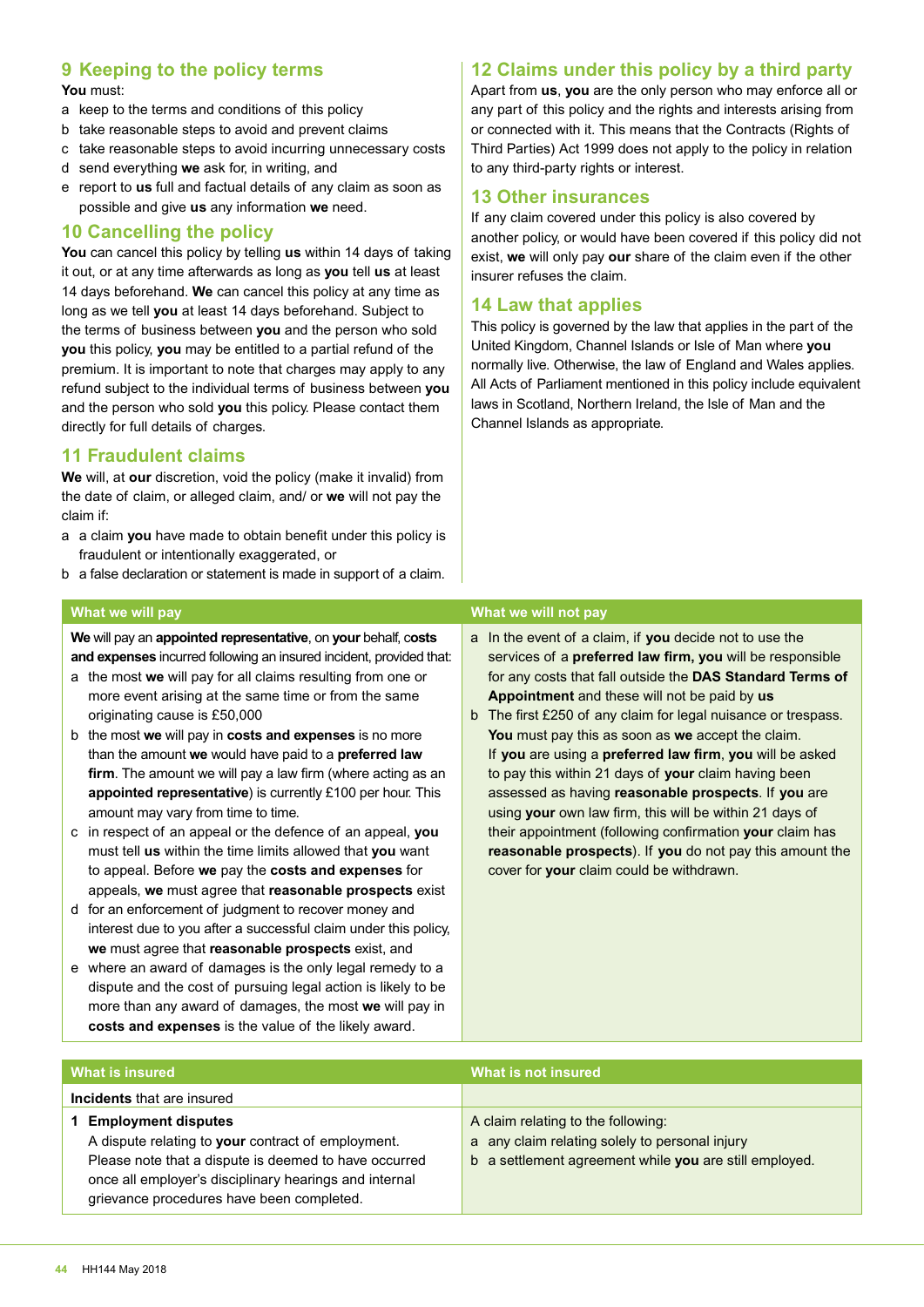| <b>What is insured</b>                                                                                                                                                                                                                                                                                                                                                                                                                                                                                                                                                                                                                                           | <b>What is not insured</b>                                                                                                                                                                                                                                                                                                                                                                                                                                                                                                                                                                                                                                                                                                             |
|------------------------------------------------------------------------------------------------------------------------------------------------------------------------------------------------------------------------------------------------------------------------------------------------------------------------------------------------------------------------------------------------------------------------------------------------------------------------------------------------------------------------------------------------------------------------------------------------------------------------------------------------------------------|----------------------------------------------------------------------------------------------------------------------------------------------------------------------------------------------------------------------------------------------------------------------------------------------------------------------------------------------------------------------------------------------------------------------------------------------------------------------------------------------------------------------------------------------------------------------------------------------------------------------------------------------------------------------------------------------------------------------------------------|
| <b>Incidents</b> that are insured                                                                                                                                                                                                                                                                                                                                                                                                                                                                                                                                                                                                                                |                                                                                                                                                                                                                                                                                                                                                                                                                                                                                                                                                                                                                                                                                                                                        |
| 2 Contract disputes<br>A dispute arising from an agreement or an alleged<br>agreement which you have entered into in a personal<br>capacity for:<br>a buying or hiring in goods or services<br>b selling goods.<br>Please note that:<br>you must have entered into the agreement or alleged<br>L<br>agreement during the period of insurance, and<br>the amount in dispute must be more than £250.<br>including VAT.                                                                                                                                                                                                                                             | A claim relating to the following:<br>a construction work on any land, or designing, converting or<br>extending any building where the contract value exceeds<br>£5,000 (including VAT)<br>b the settlement payable under an insurance policy (we will<br>cover a dispute if your insurer refuses your claim, but not<br>for a dispute over the amount of the claim)<br>c a dispute arising from any loan, mortgage, pension,<br>investment or borrowing<br>d a dispute over the sale, purchase, terms of a lease,<br>licence, or tenancy of land or buildings. However, we will<br>cover a dispute with a professional adviser in connection<br>with these matters<br>e a motor vehicle owned by or hired or leased to you.           |
| 3 Property protection<br>A civil dispute relating to your principal home, or personal<br>possessions, that you own, or are responsible for,<br>following:<br>a an event which causes physical damage to such property<br>but the amount in dispute must be more than £100<br>b a legal nuisance (meaning any unlawful interference<br>with your use or enjoyment of your land, or some right<br>over, or in connection with it)<br>a trespass.<br>с<br>Please note you must have, or there must be reasonable<br>prospects of establishing you have, the legal ownership<br>or right to the land or personal possessions that are the<br>subject of the dispute. | A claim relating to the following:<br>i a contract you have entered into<br>ii any building or land except your main home<br>iii someone legally taking your property from you, whether you<br>are offered money or not, or restrictions or controls placed on<br>your property by any government or public or local authority<br>iv work done by, or on behalf of, any government or public or local<br>authority unless the claim is for accidental physical damage<br>v mining subsidence<br>vi adverse possession (meaning the occupation of any<br>building or land either by someone trying to take possession<br>from you or of which you are trying to take possession)<br>vii the enforcement of a covenant by or against you |
| 4 Personal injury<br>A specific or sudden accident that causes your death or<br>bodily injury to you.<br>Please note that we will not defend your legal rights but<br>we will cover defending a counter-claim.                                                                                                                                                                                                                                                                                                                                                                                                                                                   | A claim relating to the following:<br>a illness or bodily injury that happens gradually<br>psychological injury or mental illness unless the condition<br>b<br>follows a specific or sudden accident that has caused<br>physical bodily injury to you<br>c clinical negligence (please refer to insured incident<br><b>5 Clinical Negligence).</b>                                                                                                                                                                                                                                                                                                                                                                                     |
| <b>5 Clinical Negligence</b><br>An identified negligent act of surgery or identified negligent<br>clinical or medical procedure, which causes death or bodily<br>injury to you.                                                                                                                                                                                                                                                                                                                                                                                                                                                                                  | A claim relating to the following:<br>a the failure or alleged failure to correctly diagnose your<br>condition<br>b psychological injury or mental illness that is not associated<br>with you having suffered physical bodily injury.                                                                                                                                                                                                                                                                                                                                                                                                                                                                                                  |
| 6 Tax protection<br>A comprehensive examination by HM Revenue & Customs<br>that considers all areas of your self-assessment tax<br>return, but not enquiries limited to one or more specific<br>area.                                                                                                                                                                                                                                                                                                                                                                                                                                                            | a Any claim if you are self-employed, or a sole trader, or in a<br>business partnership.<br>b An investigation or enquiries by HM Revenue & Customs<br>Specialist Investigations or the HM Revenue & Customs<br>Prosecution Office.                                                                                                                                                                                                                                                                                                                                                                                                                                                                                                    |
| 7 Legal defence<br>Costs and expenses to defend your legal rights if an<br>event arising from your work as an employee leads to<br>a you being prosecuted in a court of criminal jurisdiction<br>b civil action being taken against you under:<br>discrimination legislation<br>٠<br>under data protection legislation                                                                                                                                                                                                                                                                                                                                           | a Any claim relating to you driving a motor vehicle.<br>b Any claim resulting from hacking (unauthorised access) or<br>other type of cyber attack affecting stored personal data.                                                                                                                                                                                                                                                                                                                                                                                                                                                                                                                                                      |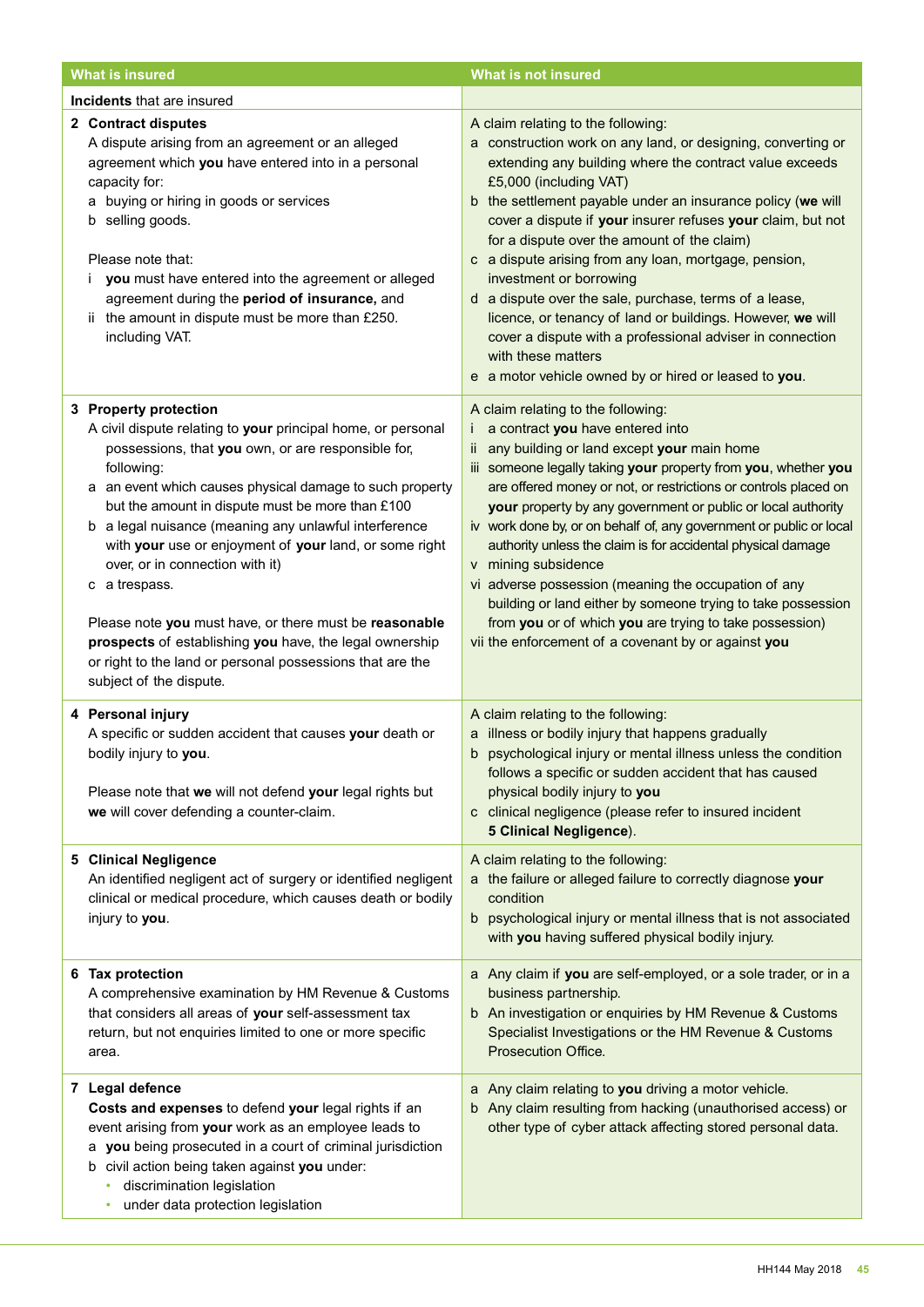## Section 3 Contents – Personal legal protection - continued

| What is insured                                                                                                                                                                                                                                                                 | What is not insured                             |
|---------------------------------------------------------------------------------------------------------------------------------------------------------------------------------------------------------------------------------------------------------------------------------|-------------------------------------------------|
| <b>Incidents</b> that are insured                                                                                                                                                                                                                                               |                                                 |
| <b>Missing Work</b><br>8<br>Your absence from work:<br>a to attend any court or tribunal at the request of the<br>appointed representative<br>b to perform jury service<br>to carry out activities specified in your identity theft<br>C<br>action plan under insured incident. | Any claim if you are unable to prove your loss. |
| <b>Identity theft protection</b><br>9<br>The maximum we will pay is your net salary or wages for<br>the time that you are absent from work less any amount<br>the court gives you.                                                                                              | Any claim if you are unable to prove your loss. |

## **Policy exclusions relating to this section We** will not pay for the following:

### **1 Late reported claims**

A claim where **you** have failed to notify us of the insured incident within a reasonable time of it happening and where this failure adversely affects the **reasonable prospects** of a claim or **we** consider **our** position has been prejudiced.

#### **2 Costs we have not agreed**

**Costs and expenses** incurred before our written acceptance of a claim.

### **3 Court awards and fines**

Fines, penalties, compensation or damages that a court or other authority orders **you** to pay.

#### **4 Legal action we have not agreed**

Any legal action you take that **we** or the **appointed representative** have not agreed to, or where **you** do anything that hinders **us** or the **appointed representative**.

#### **5 Defamation**

Any claim relating to written or verbal remarks that damage **your** reputation.

#### **6 A dispute with DAS**

A dispute with **us** not otherwise dealt with under policy condition 8.

#### **7 Judicial review**

**Costs and expenses** arising from or relating to judicial review, coroner's inquest or fatal

#### **8 Nuclear, war and terrorism risks**

A claim caused by, contributed to by or arising from:

a ionising radiation or contamination by radioactivity from any nuclear fuel or from any nuclear waste from burning nuclear fuel

- b the radioactive, toxic, explosive or other hazardous properties of any explosive nuclear assembly or nuclear part of it
- c war, invasion, foreign enemy hostilities (whether war is declared or not), civil war, rebellion, revolution, military force or coup, or any other act of terrorism or alleged act of terrorism as defined in the Terrorism Act 2000

d pressure waves caused by aircraft or any other airborne devices travelling at sonic or supersonic speeds. accident inquiry.

#### **9 Litigant in person**

Any claim where **you** are not represented by a law firm, barrister or tax expert.

#### **10 Inappropriate Conduct**

Any claim relating to an act of, or alleged act of abuse, sexual misconduct, including offences relating to obscene material.

### **Data Protection**

To comply with data protection regulations **we** are committed to processing **your** personal information fairly and transparently. This section is designed to provide a brief understanding of how **we** collect and use **your** information.

**We** may collect personal details, including **your** name, address and, on occasion **your** medical records. This is for the purpose of managing **your** products and services, and this may include underwriting, claim handling and providing legal advice.

#### **Who we are**

**DAS** is part of DAS UK Holdings Limited (DAS UK Group). The uses of **your** personal data by **us** and members of the DAS UK Group are covered by **our** individual company registrations with the Information Commissioner's Office.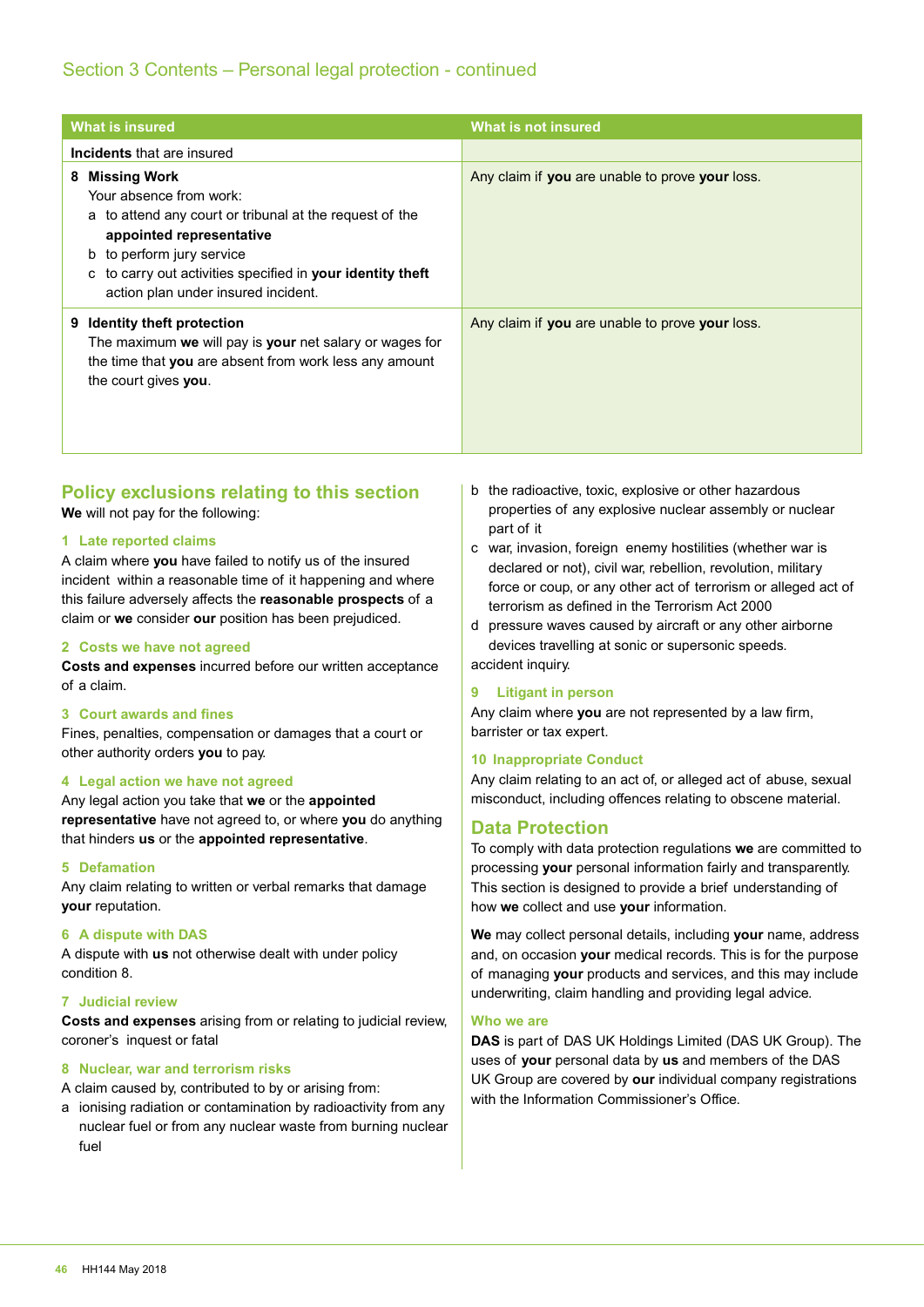#### **How we will use your information**

**We** may need to send **your** information to other parties, such as lawyers or other experts, the court, insurance intermediaries, insurance companies, appointed service providers, specialist agencies so they may contact you to ask for **your** feedback, or members of the DAS UK Group. If **your** policy includes legal advice **we** may have to send the information outside of the European Economic Area in order to give **you** legal advice on non-European Union law.

**We** will not disclose **your** personal data to any other person or organisation unless **we** are required to by **our** legal and regulatory obligations. For example **we** may use and share **your** data with other organisations and public bodies, including the police and anti-fraud organisations, for the prevention and detection of crime, including fraud and financial sanctions. If false or inaccurate information is provided and fraud is identified, details will be passed to fraud prevention agencies to prevent fraud and money laundering. Further details explaining how the information held by fraud prevention agencies may be used can be obtained by writing to, or telephoning **DAS**. A copy is also accessible and can be downloaded via **our** website.

#### **Got a question?**

If **you** have any questions or comments about how **we** store, use or protect your information, or if **you** wish to request to see the information held about **you**, **you** can do this by calling **0345 120 8416**, by writing to the Data Protection Officer at **our** DAS Head Office address - please see page 8 or by visiting **www.das.co.uk**

## **Our Head and Registered Office**

DAS Legal Expenses Insurance Company Limited is authorised by the Prudential Regulation Authority and regulated by the Financial Conduct Authority (FRN202106) and the Prudential Regulation Authority.

DAS Legal Expenses Insurance Company Limited, DAS House, Quay Side, Temple Back, Bristol BS1 6NH Registered in England and Wales, Company Number 103274 Website: **www.das.co.uk** 

## **Financial Services Compensation Scheme**

**We** are covered by the Financial Services Compensation Scheme (FSCS). Compensation from the scheme may be claimed if **we** cannot meet **our** obligations. This will be dependent on the type of business and the circumstances of the claim. More information on the compensation scheme arrangements can be found on the FSCS website. **www.fscs.org.uk** 

## **DAS Law Limited Head and Registered Office:**

DAS LawAssist is a trading name of DAS Legal Expenses Insurance Company Limited which is authorised by the Prudential Regulation Authority and regulated by the Financial Conduct Authority (FRN202106) and the Prudential Regulation Authority

DAS Legal Expenses Insurance Company Limited, DAS House, Quay Side, Temple Back, Bristol BS1 6NH Registered in England and Wales Company Number 103274 Website www.daslawassist.co.uk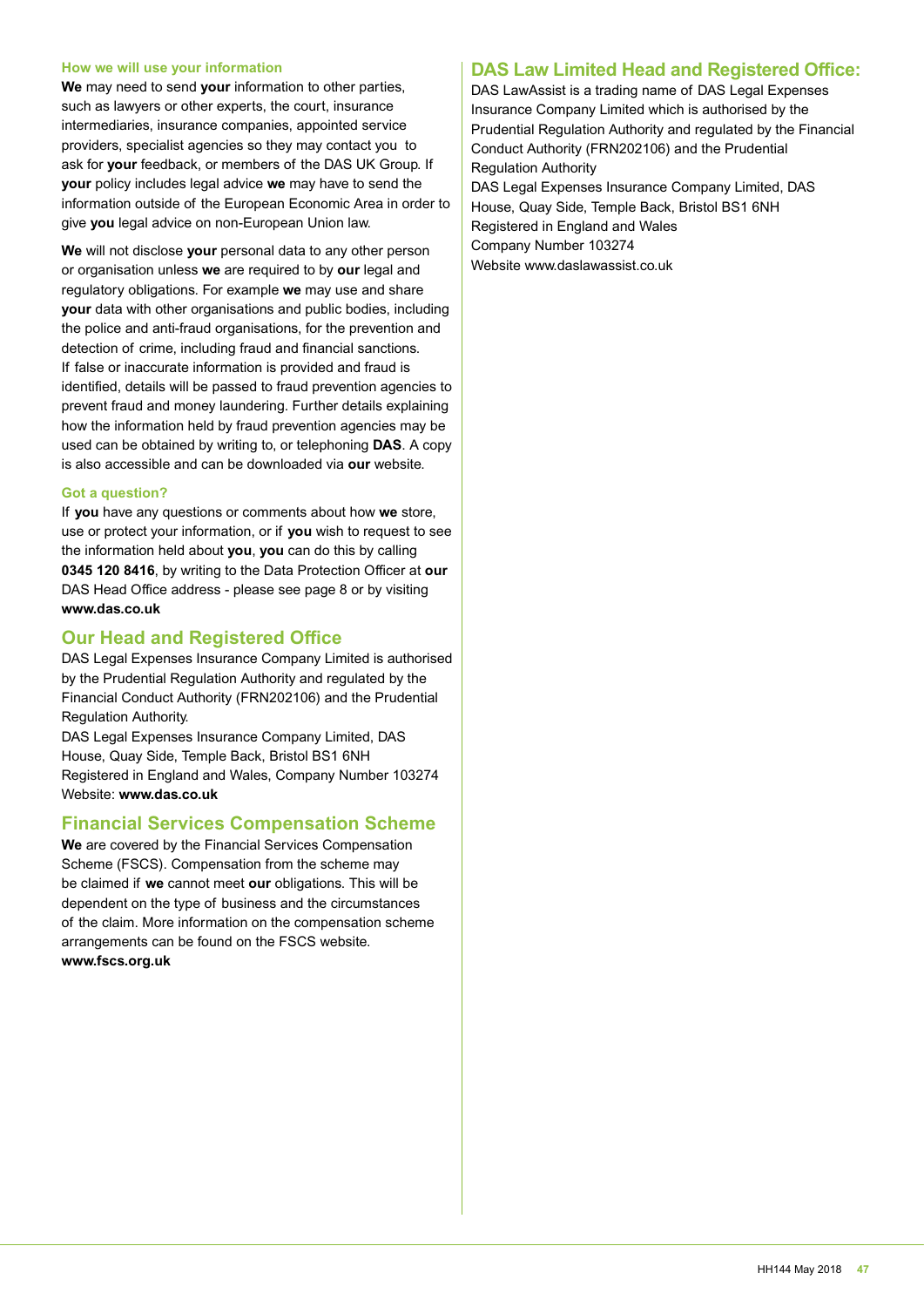## Section 4 – Identity theft protection

This section applies automatically.

Thank **you** for taking out a **DAS** Identity Theft Protection policy. To make sure **you** get the most from **your DAS** cover, please take the time to read this policy, which explains the contract between **you** and **us**. If **you** have any questions or would like more information, please contact **your** insurance adviser.

All through this section there are certain words printed in **bold**. These words have special meanings that are shown as definitions below which are only applicable to this section.

## **Definitions**

## **Identity theft**

The theft or unauthorised use of an **insured person's** personal identification which has or could result in the unlawful use of their identity.

## **Communication costs**

The cost of phone calls, faxes or postage (including registered post), and the cost of replacement documents.

## **Insured Person**

The person who has taken out this policy (the policyholder) and any member of their family who always lives with them.

### **What is insured What is not insured**

**We** will provide the following cover to an **insured person** who is resident in the **territorial limit**.

### Identity Theft Helpline Service

**We** will provide an **insured person** with detailed guidance and advice over the phone in respect of any concerns about being or becoming a victim of **identity theft**.

For help phone 0345 120 8418 Lines are open 8am-8pm, 7 days a week.

### Identity Theft Support Service

Following a call to the Identity Theft Helpline Service, **we** will help restore an **insured person's** identity and credit status if they have become a victim of **identity theft**. The Identity Theft Support Service will assign a personal caseworker who will provide telephone advice and a personal action plan to help regain the **insured person's** identity. The action plan could include information on how to obtain credit reports, which organisations to contact, how to file a police report and template letters.

**We** will pay **communication costs** for the **insured person** in respect of reporting an **identity theft** and in communicating with the police, credit agencies, financial service providers, other creditors, debt collection agencies or legal counsel.

### **Attendance expenses**

The **insured person's** salary or wages for the time that the **insured person** is off work while travelling to or from or attending court to defend or resolve an **identity theft** case at the request of the **representative**. **We** will calculate the amount to the nearest half day assuming that a whole day is eight hours.

The amount **we** will pay is based on the following:

- if the **insured person** works full-time, the salary or wages for each whole day equals 1/250th of the **insured person's** yearly salary or wages;
- if the **insured person** works part-time, the salary or wages will be a proportion of the **insured person's** weekly salary or wages.

## **Territorial limit**

United Kingdom of Great Britain, Northern Ireland, the Isle of Man and the Channel Islands.

### **We/Us/Our**

DAS Legal Expenses Insurance Company Limited.

**48** HH144 May 2018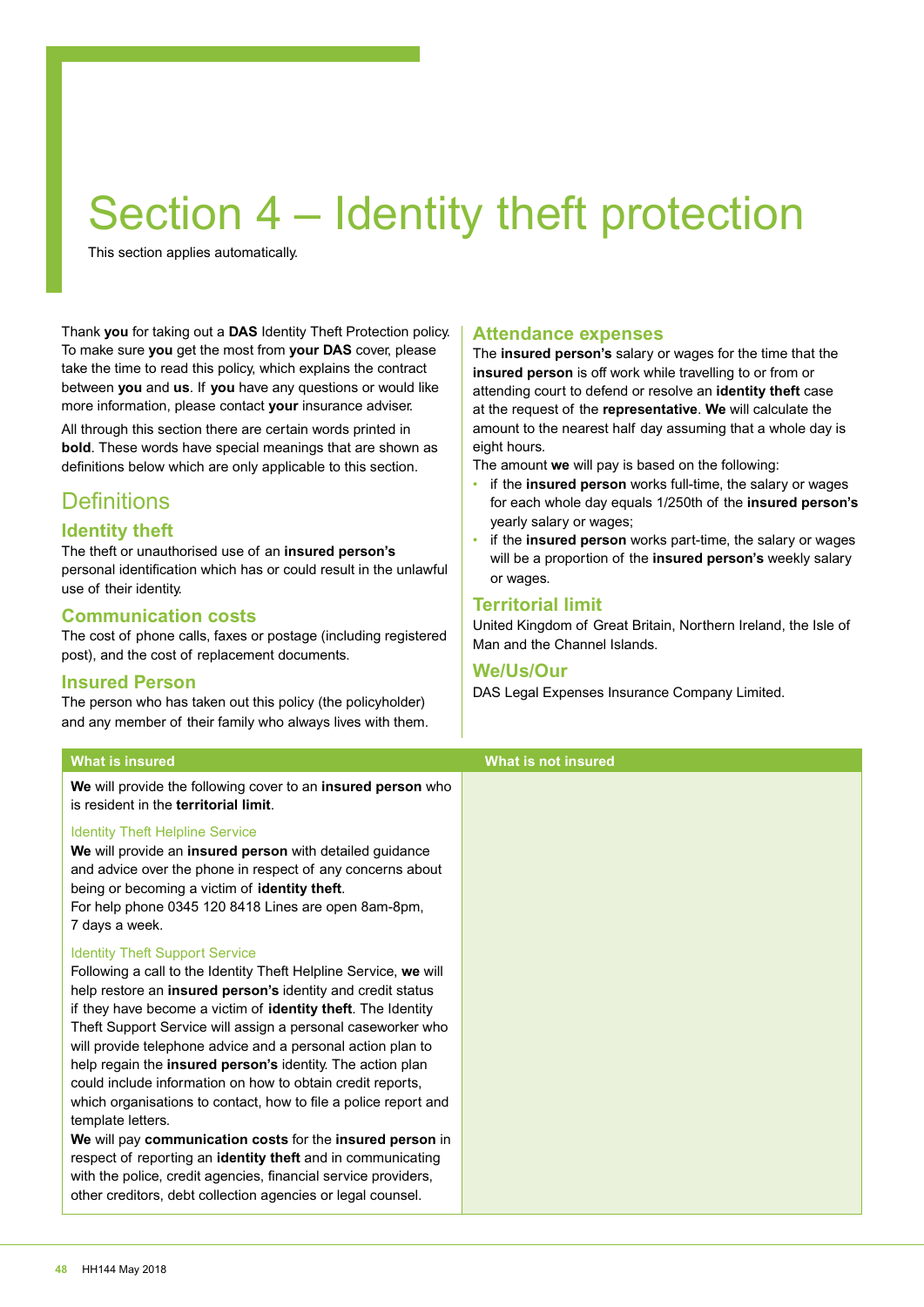#### **What is insured What is not insured** Legal Expenses Following an **insured person's** identity theft: 1 **we** will pay legal costs to reinstate the **insured person's** identity including costs for the signing of statutory declarations or similar documents; 2 **we** will negotiate for the **insured person's** legal rights in a dispute with debt collectors or any party pursuing legal action against an **insured person** arising from or relating to **identity theft**; 3 **we** will pay loan rejection fees and any re-application administration fee for a loan when the **insured person's**  original application has been rejected; 4 **we** will pay an **insured person's attendance expenses**. Provided that i the **insured person** files a police report and notifies banks and building societies as soon as possible; and ii the **insured person** tells **us** if they have previously been subjected to **identity theft**; and 1 Fraud committed by an **insured person** under this policy. 2 Losses arising from an **insured person's** business activities.

**If you need to make a claim**

If **you** make a claim for Identity Theft Protection **you** may be required to provide documented evidence such as requests from providers of finance or credit for the repayment of debt, receipts for expenses **you** have incurred, invoices for loan rejection fees and proof of earnings.

iii the **insured person** takes all reasonable action to prevent continued unauthorised use of their identity.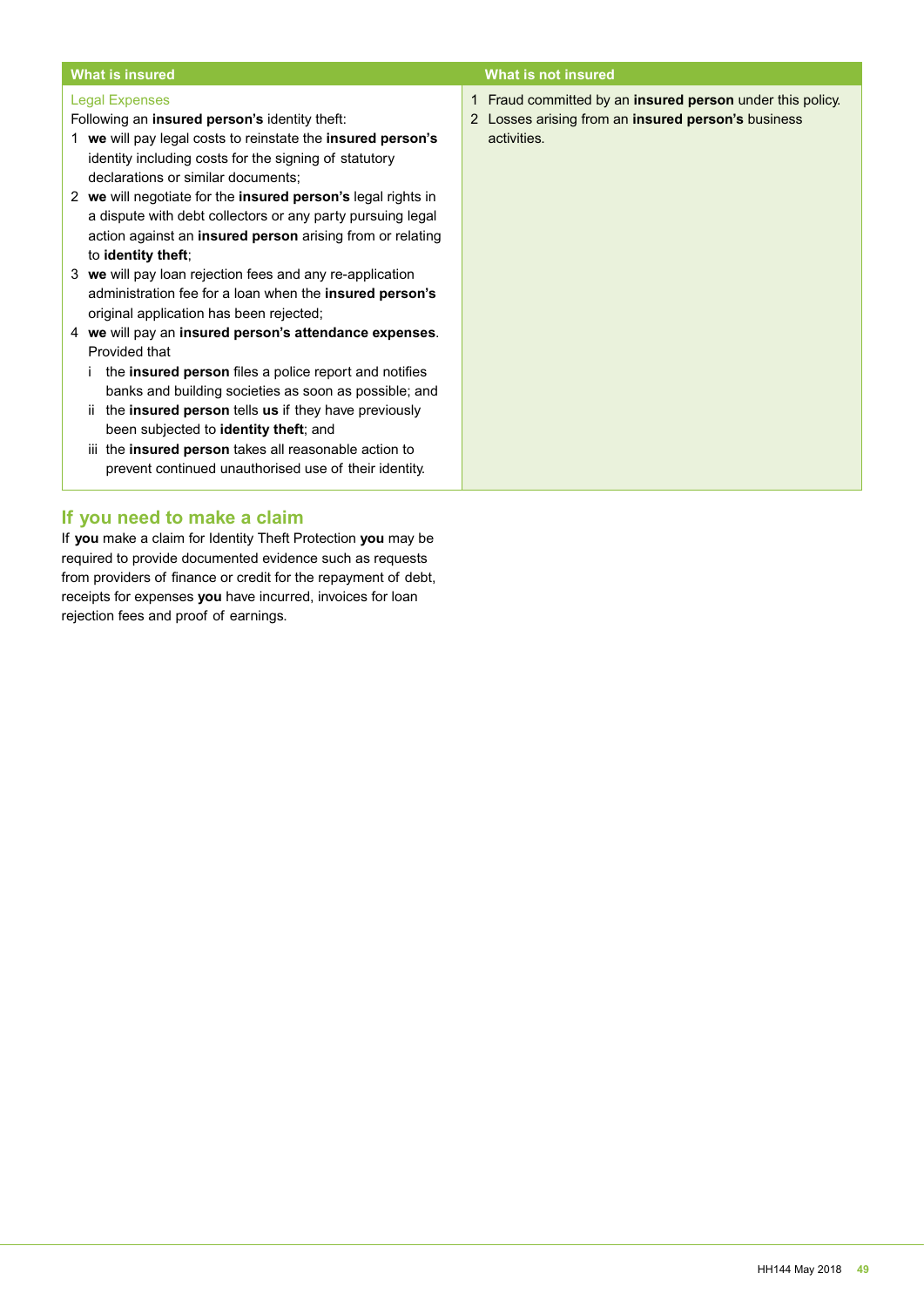## Section 5 – Home Assistance

This section applies automatically.

Thank **you** for taking out a DAS Home Emergency policy. To make sure **you** get the most from **your** DAS cover, please take the time to read this policy, which explains the contract between **you** and **us**. If **you** have any questions or would like more information, please contact **your** insurance adviser.

## **How we can help**

Before asking for help, please check that the problem is covered by this policy. It is important that **you** contact **our** assistance centre as soon as possible after the **home** emergency and within 48 hours of becoming aware of the problem. **Our** phone lines are open 24 hours a day, 365 days a year. Do not arrange for a contractor yourself, as **we** will not pay for this.

## **When we cannot help**

In a situation that could result in serious risk to **you** or substantial damage to **your home**, **you** should immediately contact the emergency services (fire, police or ambulance). If **you** think there is a gas leak, **you** should contact the National Gas Emergency Service on 0800 111 999. If there is an emergency relating to a service such as water or electricity, **you** should also contact any company responsible for supplying the service.

**We** will pay a claim only if **we** have given **our** agreement and only if there is someone at **home** when **our** approved contractor arrives.

All through this section there are certain words printed in **bold.** These words have special meanings that are shown as definitions below which are only applicable to this section.

## **Definitions**

## **Home**

**Your** main **home** (having no more than 15 rooms) situated in the United Kingdom of Great Britain and Northern Ireland, the Isle of Man or the Channel Islands.

## **Insured person/people**

**You** and any person who lives in or is staying at **your home**.

## **Main heating system**

The main hot-water or central-heating system in **your home**. This includes pipes that connect components of the system but not cold-water supply or drainage pipes. It does not include any non-domestic heating or non-domestic hotwater systems or any form of solar heating.

## **Period of cover**

The period for which **we** have agreed to cover **you**.

## **Plumbing and drainage**

The cold-water supply and drainage system within the boundary of **your home** and for which **you** are legally responsible. This does not include:

- a pipes for which **your** water supply or sewerage company are responsible;
- b rainwater drains and soakaways.

### **Vermin**

- a wasps' and/or hornets' nests
- b rats
- c mice; or
- d grey squirrels

## **We, us, our**

DAS Legal Expenses Insurance Company Limited.

### **You, your**

The person who has taken out this policy.

## **Conditions**

- 1 Claims must be reported to **us** as soon as possible and no later than 48 hours after you first become aware of the **INSURED INCIDENT**.
- 2 An **insured person** must:
	- a keep to the terms and conditions of this policy;
	- b maintain the **home** in a reasonable condition, carry out any inspections or services of fittings in accordance with the manufacturer's instructions and complete any necessary maintenance to the structure of the **home**;
	- c try to prevent anything happening that may cause a claim;
	- d take reasonable steps to keep any amount **we** have to pay as low as possible.
- 3 **You** can cancel this policy by telling **us** within 14 days of taking it out, or at any time afterwards as long as **you** tell **us** at least 14 days beforehand. **We** can cancel this policy at any time as long as **we** tell **you** at least 14 days beforehand. Subject to the terms of business between **you** and the person who sold **you** this policy, **you** may be entitled to a partial refund of the premium. It is important to note that charges may apply to any refund subject to the individual terms of the business between **you** and the person who sold **you** this policy. Please contact them directly for full details of charges.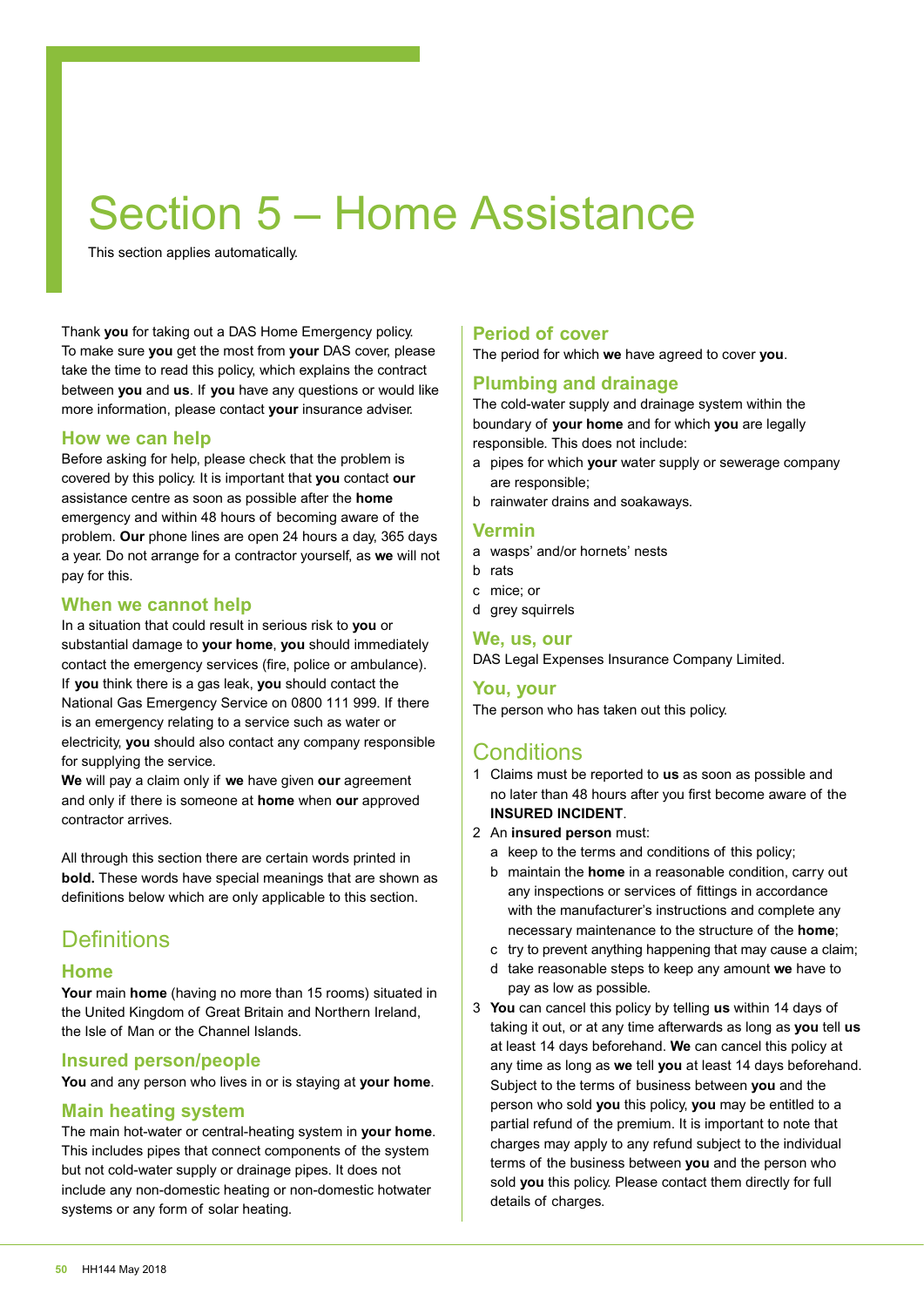- 4 **We** will make every effort to provide the service at all times, but **we** will not be responsible for any liability arising from a breakdown of the service for reasons **we** cannot control.
- 5 **We** will not pay for losses that are not directly covered by this policy. For example, **we** will not pay to replace a carpet damaged by a leak or for time taken off work because of an **INSURED INCIDENT**.
- 6 **We** will not pay a claim covered under another policy. **We** will not pay a claim that would have been covered by another policy if this policy did not exist.
- 7 This policy will be governed by English law.

- a **Your** policy covers **you** for **insured incidents** that are sudden, unexpected, and require immediate corrective action to:
	- i prevent damage or further damage to **your home**;
	- ii make **your home** safe or secure; or
	- iii relieve unreasonable discomfort, risk or difficulty to an **insured person**.
- b **Your** policy covers **you** only if **you** have paid **your** premium. **We** agree to provide the insurance in this policy, subject to its terms, conditions and exclusions, as long as the **INSURED INCIDENT** happens during the **period of cover**.
- c **We** will pay up to £500 (including VAT) for the call-out charge, labour costs, parts and materials to provide help with an **INSURED INCIDENT**.
- d If **your home** remains uninhabitable overnight following an **INSURED INCIDENT**, **we** will pay up to £250 for hotel accommodation on a room-only basis for **insured people**.
- e If this policy does not cover the service **you** need, **we** will try (if **you** wish) to arrange it at **your** expense. The terms of such a service are a matter for **you** and **your** supplier.
- 8 **We** will at **our** discretion, void the policy (make it invalid) from the date of the claim, or alleged claim, and/or **we** will not pay the claim if:
	- a a claim an **insured person** has made to obtain benefit under this policy is fraudulent or intentionally exaggerated; or
	- b a false declaration or statement is made in support of a claim.

#### **What is covered What is not covered**

- 1 A claim following an **INSURED INCIDENT** which happens during the first 48 hours from the start of **your period of cover** if **you** take out this policy at a different time from any other related agreement.
- 2 An incident or matter arising before the start of this policy.
- 3 A claim where **your home** has been left unoccupied for 30 consecutive days.
- 4 A claim where **we** have given instructions relating to the help **we** are providing and the **insured person** has not followed them.
- 5 Costs incurred where **our** approved contractor has attended but **your home** was unoccupied.
- 6 Costs incurred before an **insured person** has notified us of an **INSURED INCIDENT**.
- 7 A claim arising from a deliberate act or omission by an **insured person**.
- 8 A property that **you** rent or let or that **you** own that is not **your** main residence.
- 9 Normal day-to-day **home** maintenance that an **insured person** should carry out or pay for (such as servicing of heating and hot-water systems) and the replacement of parts that tend to gradually wear out or need regular attention.
- 10 A claim for parts or labour if the equipment or facility is still under guarantee or warranty from the maker, supplier or installer.
- 11 A claim relating to the failure of equipment or facilities that results from them being incorrectly installed, repaired, modified or maintained, or that is caused by a design fault that makes them inadequate or unfit for use.
- 12 Damage caused gaining necessary access to, or in reinstating the fabric of, **your home**.
- 13 A claim relating to the interruption, failure or disconnection of the mains electricity, mains gas or mains water supply, or an **insured person's** failure to buy or provide enough gas, electricity or other fuel source.
- 14 Damage to boundary walls, gates, hedges, fences or outbuildings and damage that only affects garages.
- 15 The malfunction or blockage of septic tanks, cess pits or fuel tanks.
- 16 A claim arising from subsidence, landslip or heave.
- 17 **Homes** with more than 15 rooms.
- 18 **Your** failure to follow recommendations made by **us** or a contractor on **vermin** prevention and hygiene measures.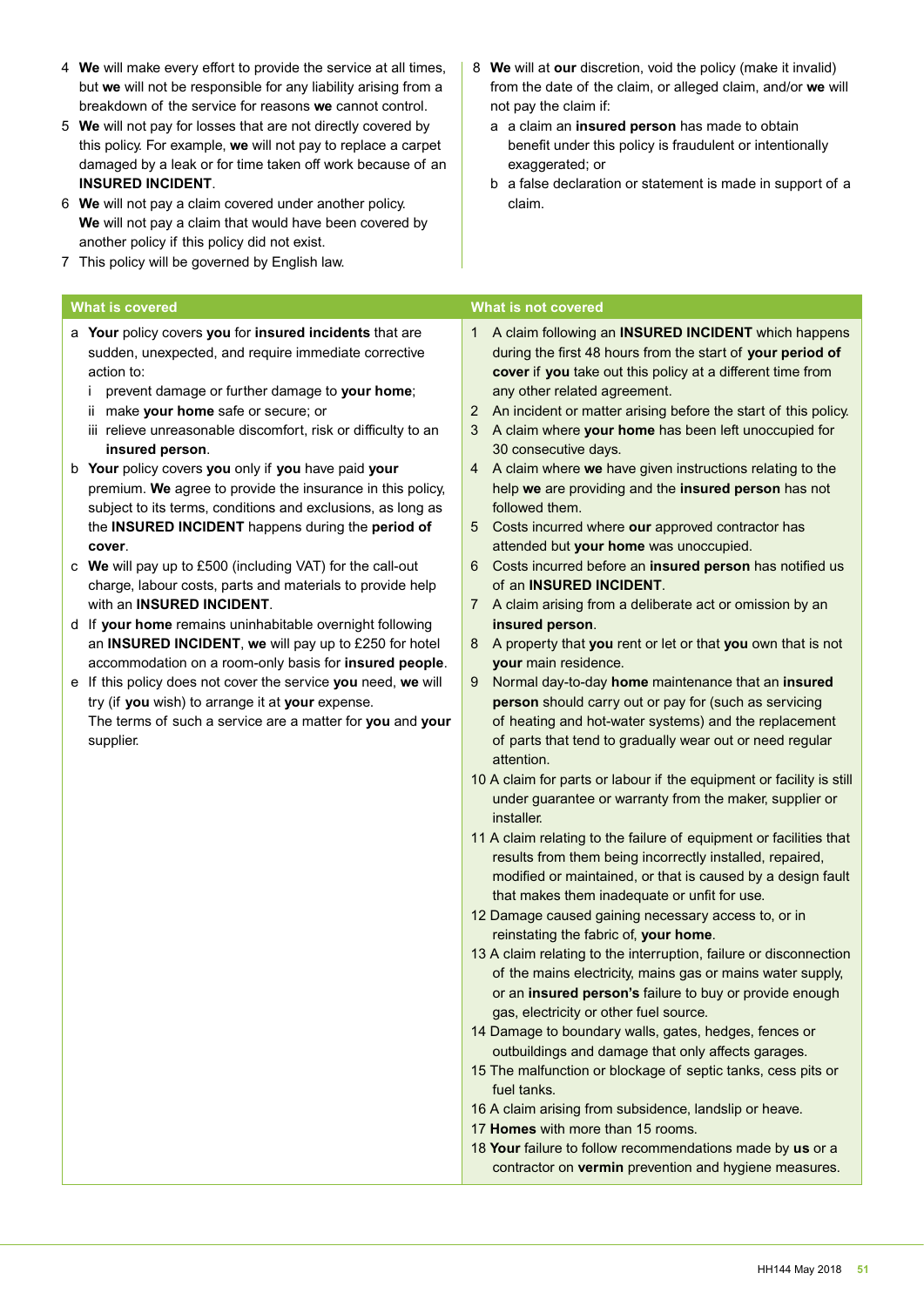| <b>Insured incidents</b>                                                                                                                                                                                                                                                             |  |
|--------------------------------------------------------------------------------------------------------------------------------------------------------------------------------------------------------------------------------------------------------------------------------------|--|
| 1 Roof damage<br>Any damage to the roof of your home where internal damage has been caused or is likely.                                                                                                                                                                             |  |
| 2 Plumbing & drainage<br>The sudden damage to, or blockage, breakage or flooding of, the drains or plumbing system in <b>your home</b> .                                                                                                                                             |  |
| 3 Main heating system<br>Sudden failure to function of the main heating system in your home.                                                                                                                                                                                         |  |
| 4 Home security<br>Damage or the failure of external doors, windows or locks which compromises the security of the <b>home</b> .                                                                                                                                                     |  |
| 5 Domestic power supply<br>The failure of your home's domestic electricity, or domestic gas supply, but not the failure of the mains supply.                                                                                                                                         |  |
| 6 Toilet unit<br>Impact damage to, or mechanical failure of, a toilet bowl or cistern that results in complete loss of function of the only or of<br>all toilets in your home.                                                                                                       |  |
| 7 Lost keys<br>The loss of the only available set of keys to your home if you cannot replace them, or gain normal access.                                                                                                                                                            |  |
| 8 Vermin<br>The sudden infestation by vermin in your home which prevents the use of the loft or one or more rooms in your home. The<br>infestation of any domestic outbuilding or garage or the removal and/or control of bees' nests or the removal of any pests is<br>not covered. |  |

## **How to make a claim**

### **To claim under this section of your policy, please phone us on 0345 120 8420 and state:**

- your name and your home address including postcode;
- the nature of the problem.

When **you** have given **us** details of your claim and **we** have accepted it, **we** will arrange for one of **our** approved contractors to help **you** as quickly as possible. **We** will tell **you** what to do next.

All phone calls to **us** are monitored and may be recorded as part of **our** training and quality assurance programmes. By using this service **you** are agreeing to **us** recording **your** call. Please note that remote locations and bad weather may affect **our** normal standards of service.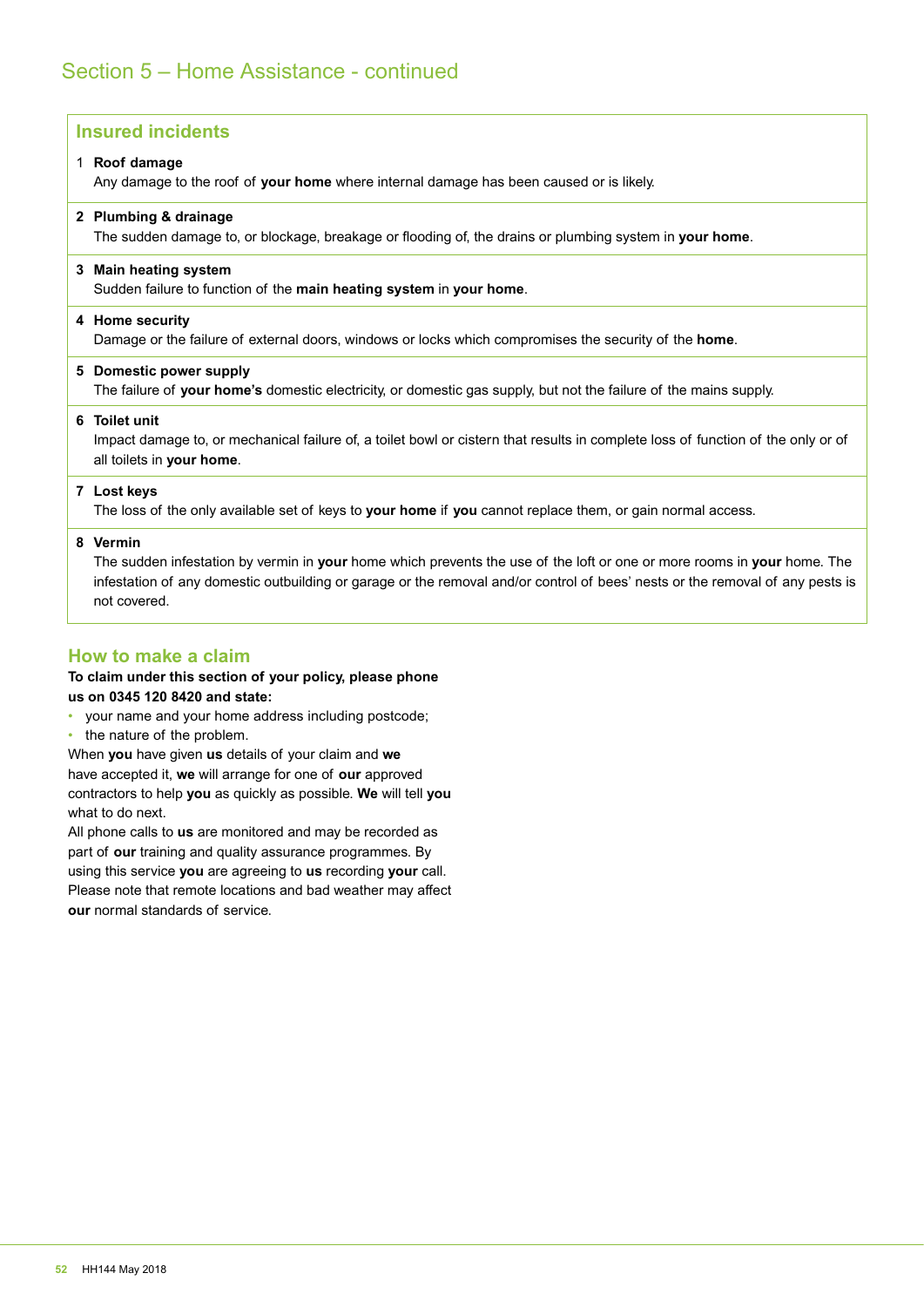## Privacy Notice

**We** are Ageas Insurance Limited and are part of the Ageas group of companies. The details provided here are a summary of how **we** collect, use, share, transfer and store **your** information. For **our** full Privacy Policy please visit **our** website **www.ageas.co.uk/privacy-policy** or contact **our** Data Protection Officer at: Ageas House, Hampshire Corporate Park, Templars Way, Eastleigh, Hampshire SO53 3YA or by emailing thedpo@ageas.co.uk.

**Your insurance adviser** will have their own uses for **your** personal data. Please ask **your insurance adviser** if **you** would like more information about how they use **your** personal information.

## **Collecting your information**

**We** collect a variety of personal information about **you** including **your** name, address, contact details, date of birth, credit history, criminal offences, claims information and IP address (which is a unique number identifying **your** computer). Where relevant, **we** also collect special categories of personal information (which was previously known as sensitive personal information) such as details regarding **your** health.

**We** also collect information from a number of different sources for example: publically available sources such as social media and networking sites; third party databases available to the insurance industry; firms, loss adjusters and/or suppliers appointed in the process of handling a claim.

## **Using your information**

The main reason **we** collect **your** personal information and/ or special categories of personal information is because **we** need it to provide **you** with the appropriate insurance quotation, policy and price as well as manage **your** policy such as handling a claim or issuing documentation to **you**. **Our** assessment of **your** insurance application may involve an automated decision to determine whether **we** are able to provide **you** with a quotation and/or the price. If **you** object to this being done, then **we** will not be able to provide **you** with insurance.

**We** will also use **your** information where **we** feel there is a justifiable reason for doing so for example: to prevent and detect fraud and financial crime (which may include processes which profile **you**); collecting information regarding **your** past policies; carrying out research and analysis (including profiling); and recording and monitoring calls.

If **you** have given **us** information about someone else, **you** would have confirmed that **you** have their permission to do so.

## **Sharing your information**

**We** share **your** information with a number of different organisations which include, but are not limited to: other insurers; regulatory bodies; carefully selected third parties providing a service to **us** or on **our** behalf; fraud prevention and credit reference agencies and other companies, for example, when **we** are trialling their products and services which **we** think may improve **our** service to **you** or **our** business processes.

Unless required to by law, **we** would never share **your** personal data without the appropriate care and necessary safeguards being in place.

## **Keeping your information**

**We** will only keep **your** information for as long as is necessary in providing **our** products and services to **you** and/or to fulfil **our** legal and regulatory obligations. Please refer to **our** full Privacy Policy for more information.

## **Use and storage of your information**

### **overseas**

**Your** information may be transferred to, stored and processed outside the European Economic Area (EEA). **We** will not transfer **your** information outside the EEA unless it is to a country which is considered to have equivalent data protection laws or **we** have taken all reasonable steps to ensure the firm has suitable standards in place to protect **your** information.

## **Your rights**

**You** have a number of rights in relation to the information **we** hold about **you**, these rights include but are not limited to: the right to a copy of **your** personal information **we** hold; object to the use of **your** personal information; withdraw any permission **you** have previously provided and complain to the Information Commissioner's Office at any time if **you** are not satisfied with **our** use of **your** information. For a full list of **your** rights please refer to the full Privacy Policy.

Please note that there are times when **we** will not be able to delete **your** information. This may be as a result of fulfilling **our** legal and regulatory obligations or where there is a minimum, statutory, period of time for which **we** have to keep **your** information. If **we** are unable to fulfil a request, **we** will always let **you** know **our** reasons.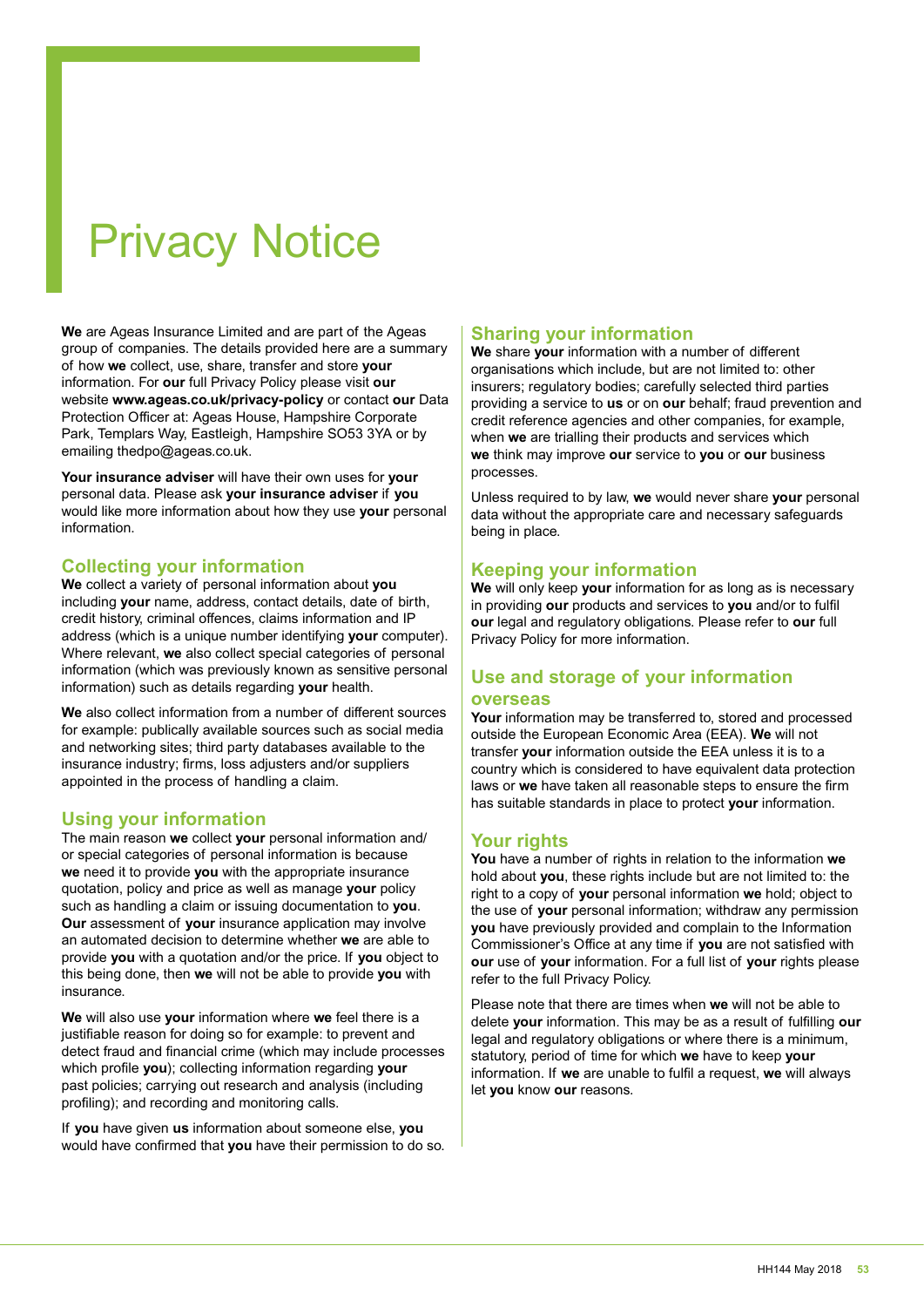## How to make a complaint

Should there ever be an occasion where you need to complain, we'll do our best to address this as quickly and fairly as possible.

We'll try to resolve your complaint as quickly as we can.

If we can't, then we'll:

- Write to you to acknowledge your complaint.
- Let you know when you can expect a full response.
- Let you know who is dealing with the matter

In most instances, we'll be able to address your complaint within the first few days of this being notified to us. On occasion, further investigation may be necessary, but we'll provide you with a full written response to your complaint within eight weeks of notification.

If your complaint is about the way your policy was sold to you, please contact your insurance adviser to report your complaint.

If you've a complaint regarding your claim, please telephone us on the number shown in your claims documentation.

Alternatively, for claims or any other type of complaint, you can also write to us at the address shown below or email us through our website at **www.ageas.co.uk/make-a-complaint** (please include your policy number and claim number if appropriate).

Our address: Customer Services Adviser Ageas House Hampshire Corporate Park Templars Way Eastleigh **Hampshire** SO53 3YA

## **What to do if you're not happy with our response**

In the unlikely event that we haven't responded to your complaint within eight weeks or you're not happy with our final response you've the right to take your complaint onto the Financial Ombudsman Service but you must do so within six months of the date of our response.

The Ombudsman is an impartial complaints service, which is free for customers to use and taking your complaint to the Ombudsman doesn't affect your right to take your dispute to the courts.

You can find out more about how to complain to the Ombudsman online at: **www.financial-ombudsman.org.uk**.

Alternatively, you can write to the Ombudsman at: Financial Ombudsman Service Exchange Tower London E14 9SR

By phone: **0800 023 4567**

By email: c**omplaint.info@financial-ombudsman.org.uk**

Please note that if you don't refer your complaint within the six months, the Financial Ombudsman Service won't have our permission to consider your complaint and therefore will only be able to do so in very limited circumstances, for example, if it believes that the delay was as a result of exceptional circumstances.

If you choose to take a dispute to the courts, this contract is governed by English law, and you and we agree to submit to the non-exclusive jurisdiction of the courts of England and Wales (unless you live in Jersey in which case the law of Jersey will apply and the Jersey courts will have exclusive jurisdiction).

## **Financial Services Compensation Scheme**

We are covered by the Financial Services Compensation Scheme (FSCS).

In the very unlikely event that Ageas was to go bust, your insurance policy would still remain valid in the event that you needed to make a claim. For more details about the scheme visit **www.fscs.org.uk** or telephone **0800 678 1100** or **020 7741 4100**.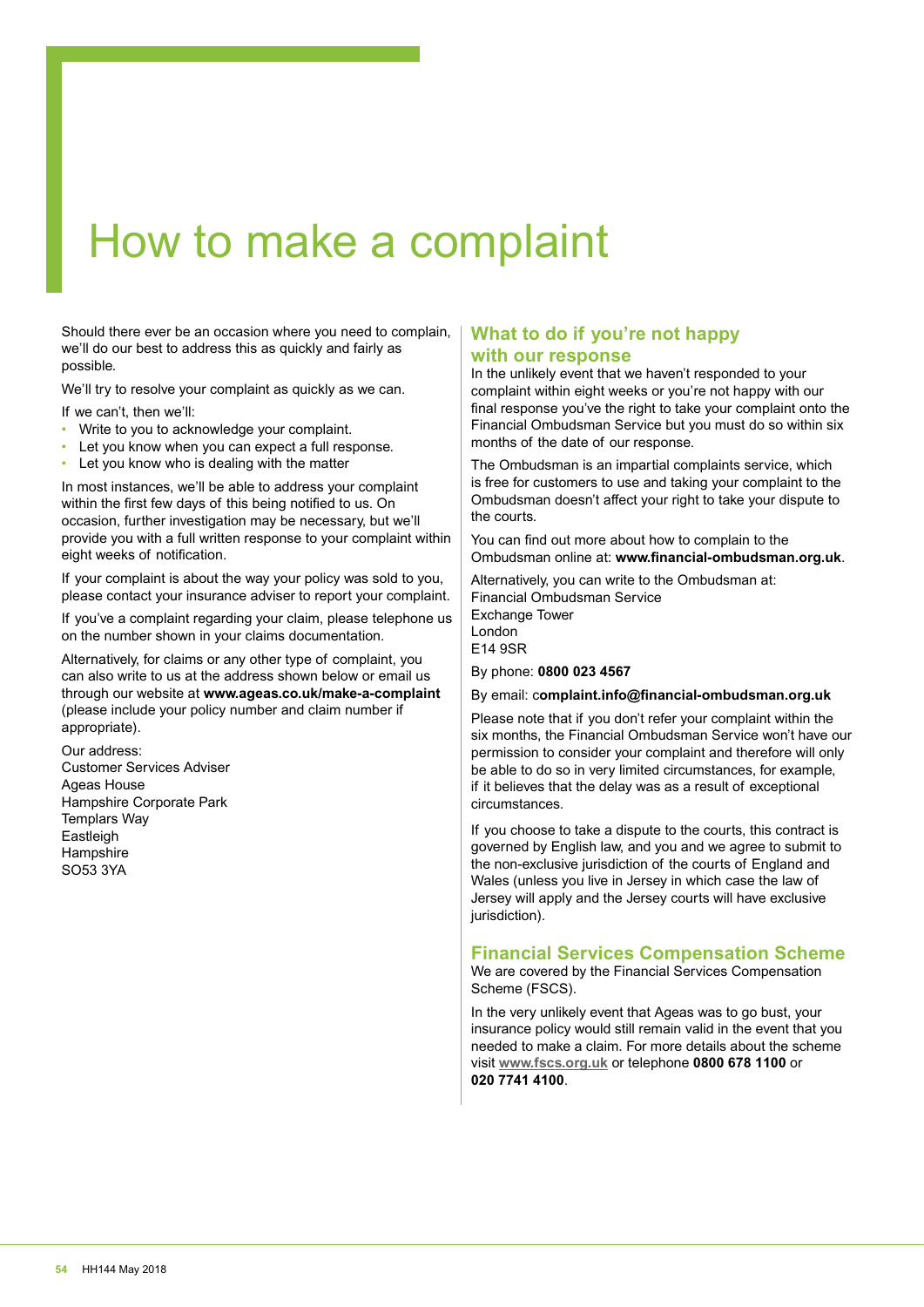## **Personal Legal Protection Complaints**

If **your** complaint is in relation to section 3, 4 or 5.

**DAS** will always aim to give **you** a high quality service. If **you** think **we** have let **you** down, **you** can contact **us** by:

Phoning **0344 893 9013**

Emailing **customerrelations@das.co.uk**

Writing to the **Customer Relations Department, DAS Legal Expenses Insurance Company Limited, DAS House, Quay Side, Temple Back, Bristol, BS1 6NH**

Completing **our** online complaint form at **www.das.co.uk/about-das/complaints**

Further details of **our** internal complaint-handling procedures are available on request.

If **you** are not happy with the complaint outcome or if **we've** been unable to respond to **your** complaint within 8 weeks, **you** can, provided **you** are an eligible small business, charity or trust, ask the Financial Ombudsman Service for a free and independent review of **your** complaint.

You can contact them by:

Phoning **0800 023 4567** (free from mobile phones and landlines) or **0300 123 9123**

Emailing **complaint.info@financial-ombudsman.org.uk**

Writing to **The Financial Ombudsman Service, Exchange Tower, London E14 9SR**

Further information is available on their website: **www.financial-ombudsman.org.uk**

Using this service does not affect **your** right to take legal action.

The Financial Ombudsman's role is to assess **our** handling of a claim in light of the policy terms. It is not to assess the quality of legal advice. If **you** are unhappy with the service provided by an **appointed representative** the relevant complainthandling procedure is available on request.